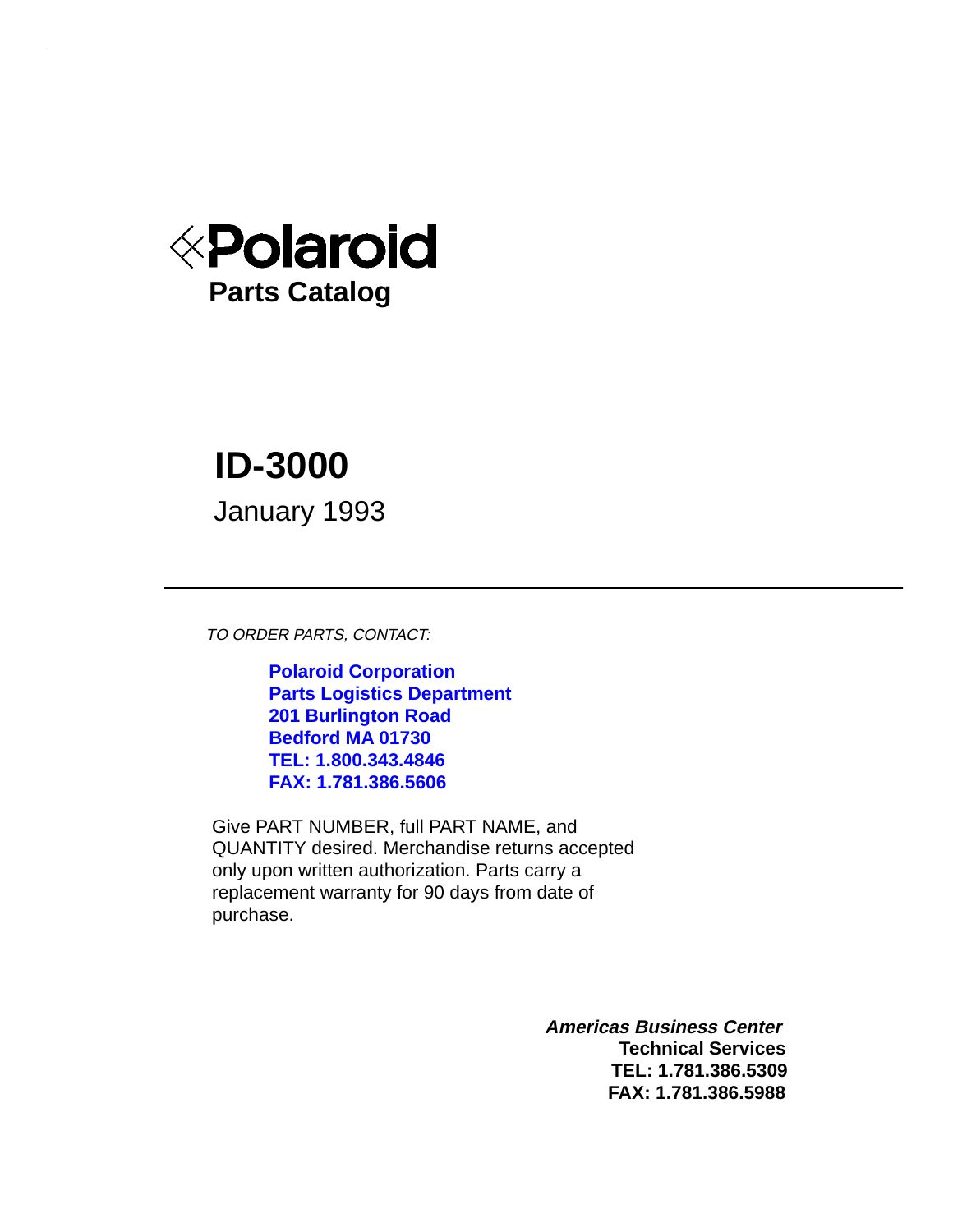#### **ID-3000**

## **DIGITAL SECURITY & IDENTIFICATION SYSTEM PARTS CATALOG**

#### **TABLE OF CONTENTS**

| <b>Description</b>                                                                                  | Plate No./Parts List No. |
|-----------------------------------------------------------------------------------------------------|--------------------------|
| ID-3000T SYSTEM (with Color Thermal Printer)                                                        | $\mathbf{1}$             |
| ID-3000FSYSTEM (with Color Film Recorder)                                                           | $\overline{2}$           |
| <b>COMPUTER</b>                                                                                     | 3                        |
| <b>COLOR PORTRAIT CAMERA AND STROBE</b>                                                             | $\overline{4}$           |
| ID-3000FSYSTEM CABLES                                                                               | 5                        |
| ID-3000TSYSTEM CABLES                                                                               | 6                        |
| COLOR FILM RECORDER AND POWER SUPPLY ASSEMBLY                                                       | 7                        |
| COLOR FILM RECORDER (CI-5000) COMPONENTS                                                            |                          |
| <b>MAINASSEMBLY</b><br><b>CHASSIS COMPONENTS</b><br><b>CABLES</b><br>CAMERA BACK, 1.7 MAGNIFICATION | 8<br>9<br>10<br>11       |
| THERMAL PRINTER REAR HOUSING, CHASSIS ADAPTER<br><b>ANDCOMPONENTS</b>                               | 12                       |
| TX-1500 THERMAL PRINTER COMPONENTS                                                                  | 13, 14                   |
| SIGNATURE SCANNER ASSEMBLY                                                                          | 15                       |
| LAMINATOR (General)                                                                                 | 16                       |
| <b>LAMINATOR</b> (Detailed)                                                                         | 17                       |
| <b>DIECUTTER</b>                                                                                    | 18                       |
| ID-3000 VERIFICATION STATION                                                                        | 19                       |
| OPTIONAL AND ACCESSORY EQUIPMENT                                                                    | 20                       |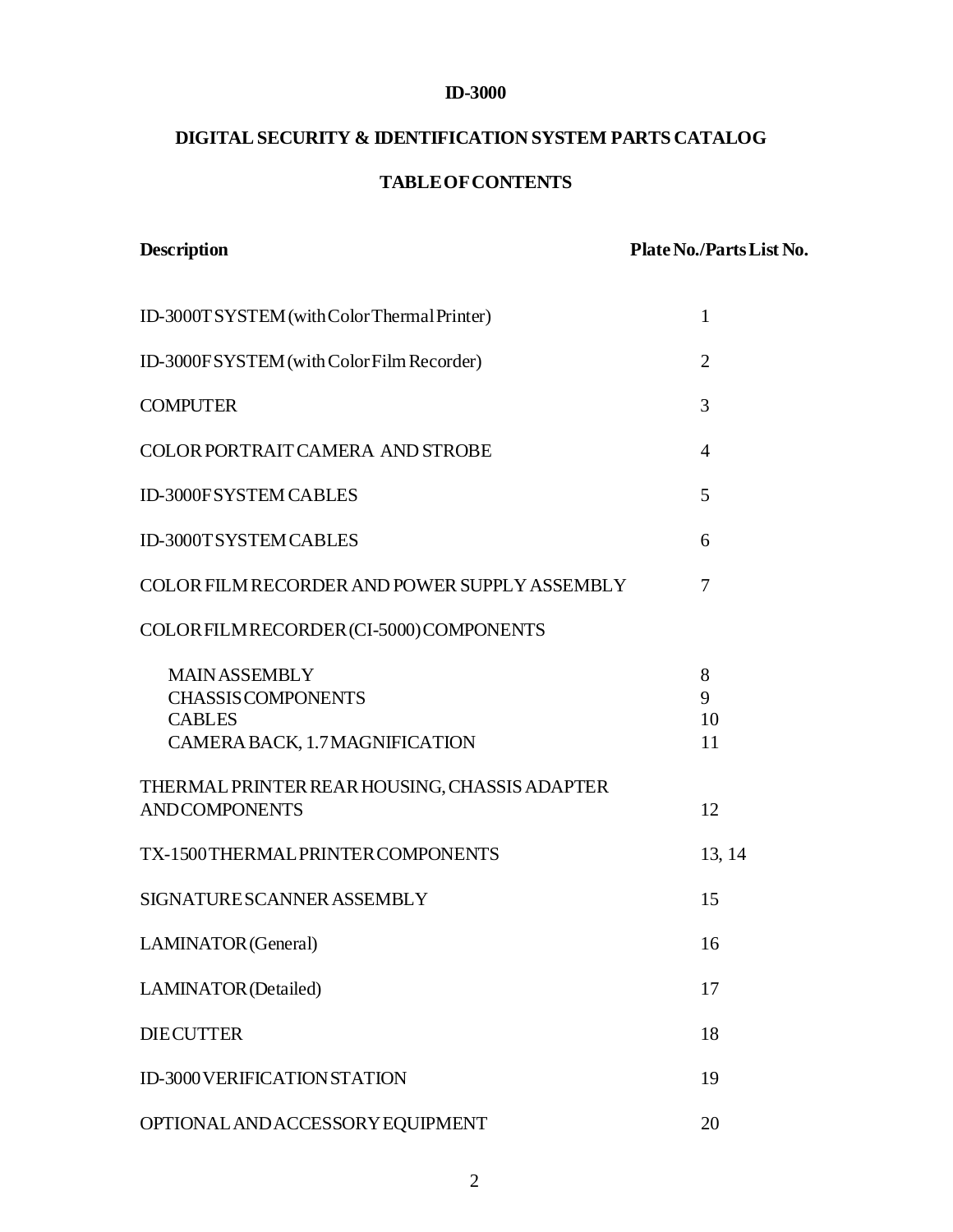PLATE 1 ID-3000T SYSTEM (with Color Thermal Printer)

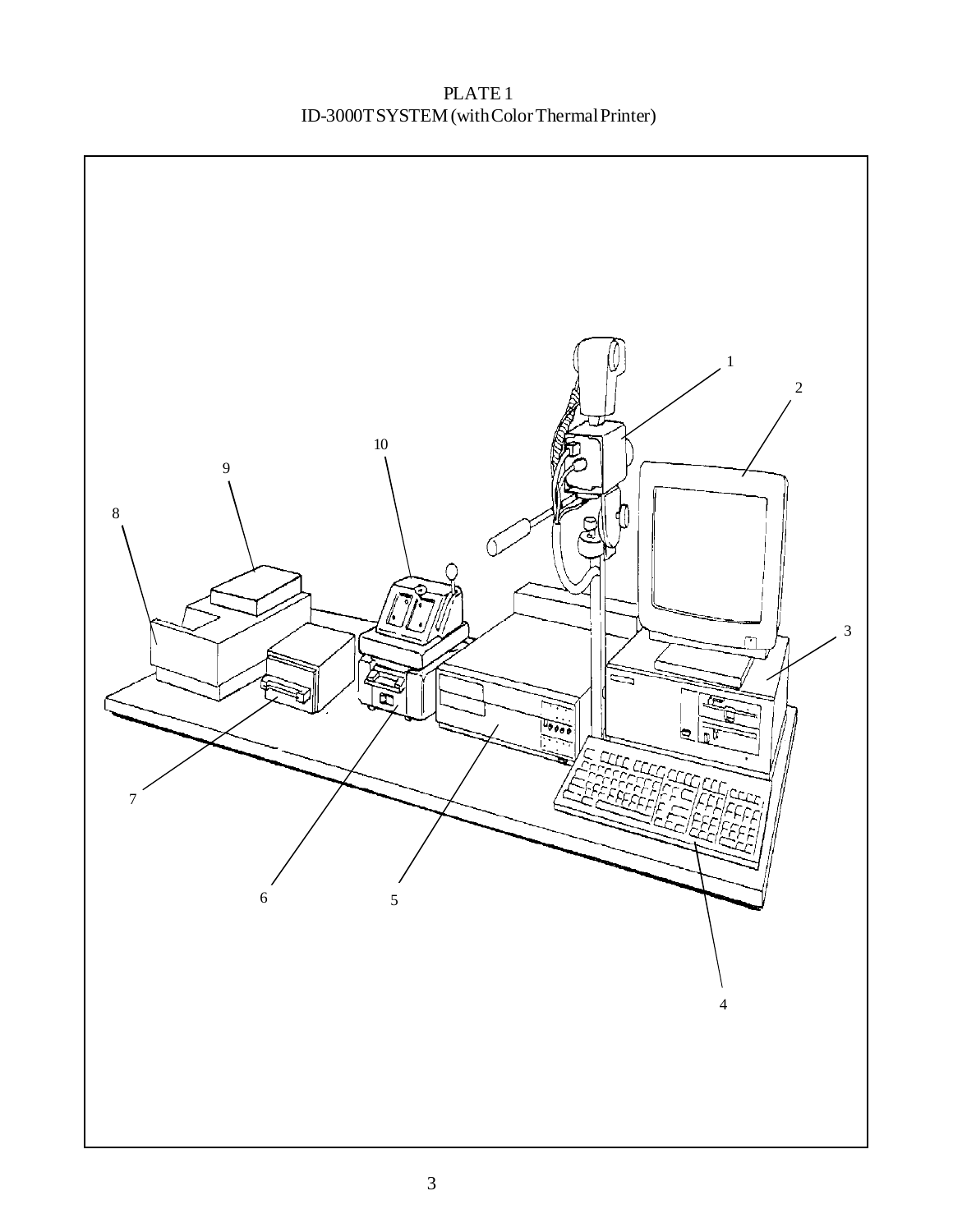## PARTS LIST 1 ID-3000T SYSTEM (with Color Thermal Printer)

| KEY NO.        | PART NO.   | <b>PARTNAME</b>                               |
|----------------|------------|-----------------------------------------------|
| $\mathbf{1}$   | 1B2175A    |                                               |
|                |            | <b>Camera and Post Assembly</b>               |
| $\overline{2}$ | 1B2028A    | HP 13" Color Monitor                          |
|                | 1B2029A    | HPTilt/SwivelBase                             |
|                | 1B8397A    | HP Monitor Auto Switch with Base              |
| 3              | 1B5470     | HP Vectra QS/20 386 Computer                  |
|                |            | (Complete with Board Assemblies)              |
| $\overline{4}$ |            | Keyboards:                                    |
|                | 1B0302G    | U.S.                                          |
|                | 1B0302D    | French                                        |
|                | 1B0302B    | German                                        |
|                | 1B0302C    | Spanish                                       |
|                |            | Japanese                                      |
|                | 1B0302F    | U.K.                                          |
|                | 1B0302E    | Italian                                       |
|                | 1B0302A    | French Canadian                               |
| 5              | 1B1150C    | Thermal Color Printer Assembly                |
| 6              | 6165640    | Laminator (115V Model 5000T for 3000T System) |
|                | <b>TBD</b> | Laminator (220V Model 5000T for 3000T System) |
| 7              | 1B2066A    | External Signature Scanner Assembly           |
| 8              | 6173180    | Polaroid Color Scanner (CS500I)               |
| 9              | 1A6190A    | Modem 2400EX                                  |
| 10             | 6169960    | Die Cutter, 1-Up, CR-80                       |
|                | 6169940    | Die Cutter, 1-Up, CR-79                       |
|                | 6169920    | Die Cutter, 2-Up, CR-60                       |
| (Not Shown)    | 1B2191A    | Camera Support Backplate                      |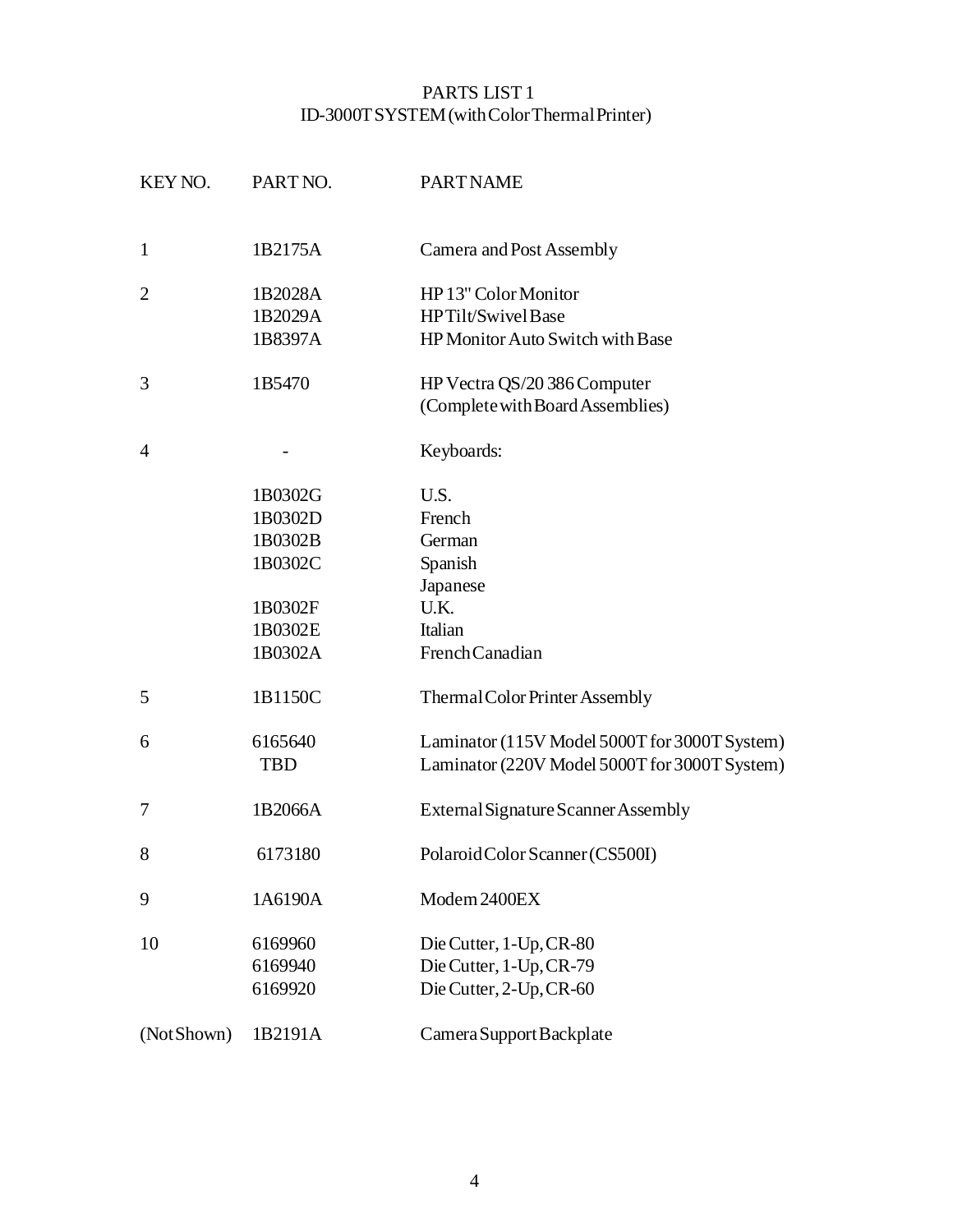PLATE 2 ID-3000F SYSTEM (with Color Film Recorder)

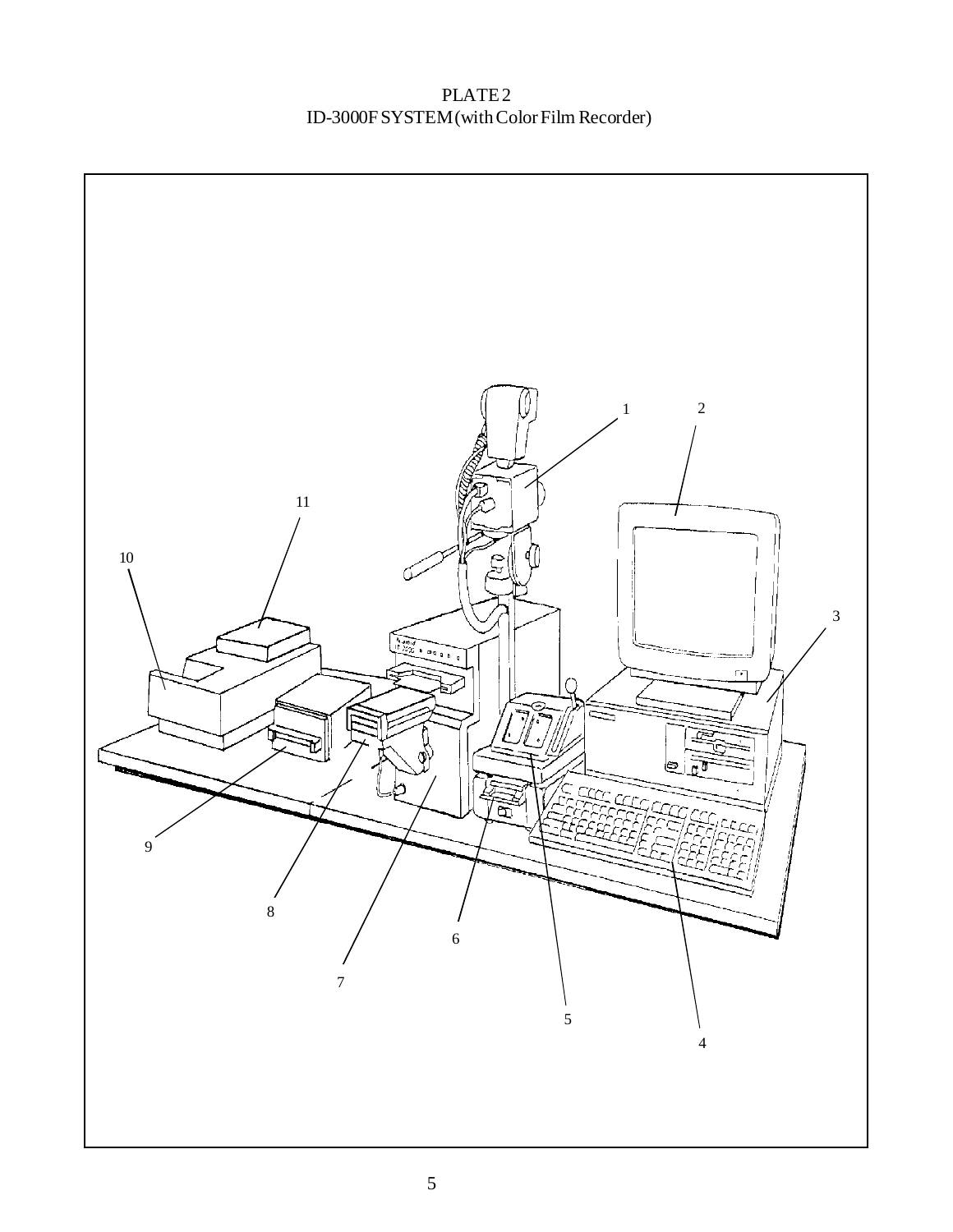## PARTS LIST 2 ID-3000F SYSTEM (With Color Film Recorder)

| KEY NO.        | PART NO. | <b>PART NAME</b>                             |
|----------------|----------|----------------------------------------------|
| $\mathbf{1}$   | 1B2175A  | Camera and Post Assembly                     |
| $\overline{2}$ | 1B2028A  | HP 13" Color Monitor                         |
|                | 1B2029A  | HPTilt/SwivelBase                            |
|                | 1B8397A  | HP Monitor Auto Switch with Base             |
| 3              | 1B5470A  | HP Vectra QS/20 386 Computer                 |
|                |          | (Complete with Board Assemblies)             |
| $\overline{4}$ |          | Keyboards:                                   |
|                | 1B0302G  | U.S.                                         |
|                | 1B0302D  | French                                       |
|                | 1B0302B  | German                                       |
|                | 1B0302C  | Spanish                                      |
|                |          | Japanese                                     |
|                | 1B0302F  | U.K.                                         |
|                | 1B0302E  | Italian                                      |
|                | 1B0302A  | French Canadian                              |
| 5              | 6169950  | Die Cutter, 1-Up, CR-80                      |
|                | 6169940  | Die Cutter, 1-Up, CR-79                      |
|                | 6169910  | Die Cutter, 2-Up, CR-60                      |
| 6              | 6169900  | Laminator (115V Model 2100 for 3000F System) |
|                | 6173940  | Laminator (220V Model 2200 for 3000F System) |
|                | 1B6133C  | Color Film Recorder Assembly                 |
| 8              | 787771C  | Camera Back, 1.78 Magnification              |
|                |          |                                              |
| 9              | 1B2066C  | External Signature Scanner Assembly          |
| 10             | 6173180  | Polaroid Color Scanner (CS500I)              |
| 11             | 1A6190A  | Modem 2400EX                                 |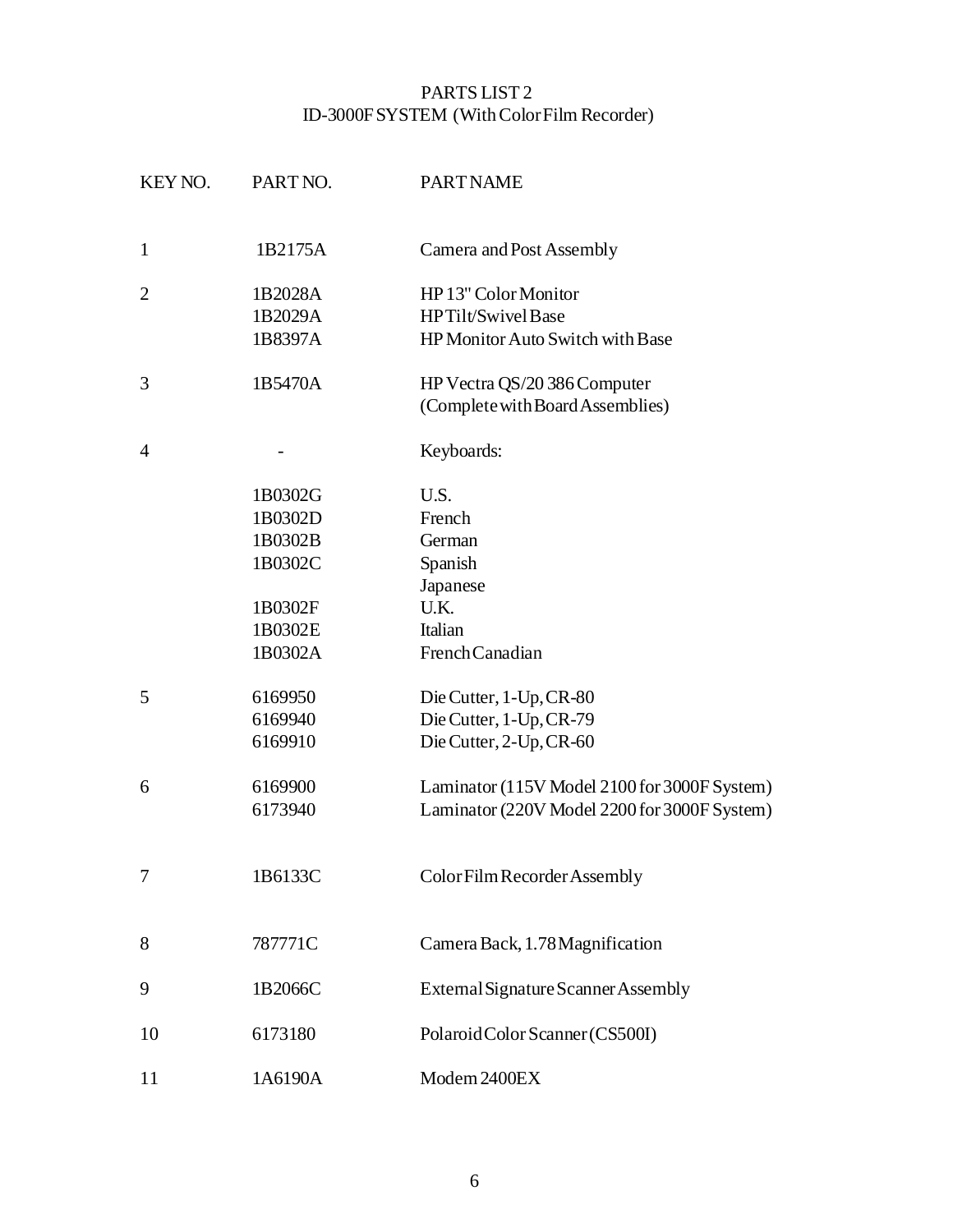# PLATE<sub>3</sub> HP VECTRA QS/20 386 COMPUTER

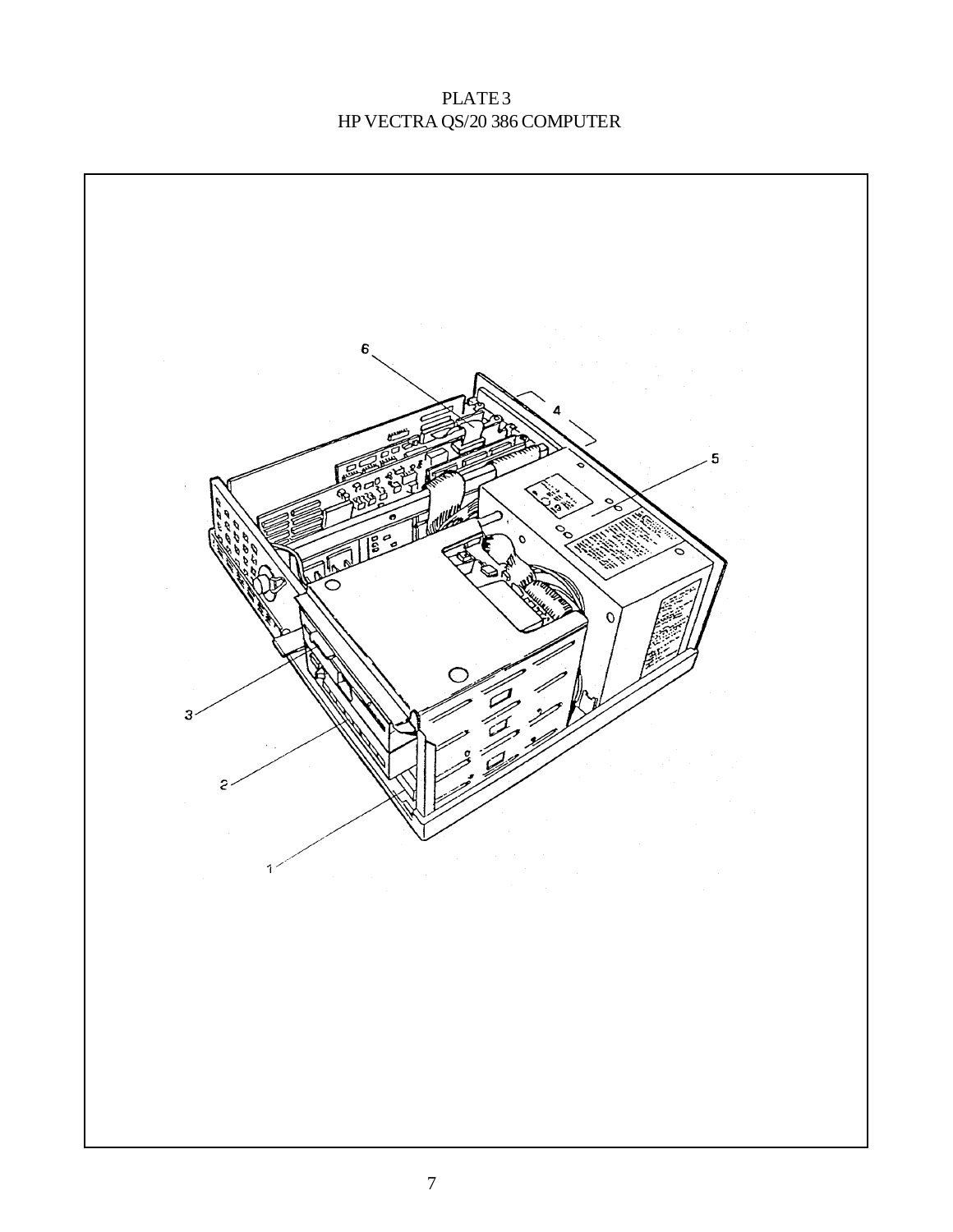# PARTS LIST 3 HP VECTRA QS/20 386 COMPUTER

| KEY NO.        | PART NO.    | <b>PART NAME</b>                              |               |
|----------------|-------------|-----------------------------------------------|---------------|
|                | 1D5470A     | HP Vectra QS/20 Computer and Board Assembly   |               |
| -              | 1A9852A     | HP Vectra QS/20 386 Computer                  |               |
| $\mathbf{1}$   | 1A9858A     | Hard Drive, 48 MB                             |               |
|                | 1D5468A     | Hard Drive, 120 MB                            |               |
|                | 1B0734A     | Adapter Kit for 48 and 120 MB Hard Drives     |               |
|                | 1A6244A     | Hard Drive, 85 MB                             |               |
|                | 1A6479A     | Hard Drive, 180 MB                            |               |
|                | <b>TBD</b>  | Hard Drive, 240 MB                            |               |
|                | 1A9859A     | Hard Drive, 340 MB                            |               |
|                | 1D5483A     | Hard Drive, 760 MB                            |               |
| $\overline{2}$ | 1B0274A     | Viper Tape Drive, 150/250 MB                  |               |
|                | 1A9851A     | Cartridge, 150MB                              |               |
|                | 1A9851B     | Cartridge, 250MB                              |               |
|                | 1D5482A     | Viper Tape Drive, 525 MB                      |               |
|                | 1D5484A     | Cartridge, 525 MB                             |               |
| 3              | 0950-2103   | Floppy Drive, 5.25", 1.2 MB                   |               |
|                | 1D5202A     | Combo Floppy Drive                            |               |
| 4              |             | PC Boards (Slot Number Shown in []):          |               |
|                | 1A9826A     | DSP Board                                     | [S4]          |
|                | 1A9945A     | <b>AST I/OMini Board</b>                      | [ <b>S</b>    |
|                | 1A9939A     | Serial Comm. Bd. (Digiboard)                  | [S5]          |
|                | 1B0743B     | Matrox Illuminator 16/AT/2M                   | [S1]          |
|                | 1B2150A     | <b>Support Board Assembly</b>                 | [ <b>S</b> 3] |
|                | 1B2179A     | Paradise VGA 1024 x 256K Board                | [S2]          |
|                | 1A6469A     | 885 SCSI Controller Board                     | [S6]          |
|                | 1B8355A     | 885MSCSI Controller Board                     | [S6]          |
|                | D1410-60001 | HP CPU Board with 4 MB RAM                    | [S8]          |
|                | 1A4502A     | Comm 2 Adapter used W/AST I/O Board           |               |
| 5              | 0950-2190   | Power Supply                                  |               |
| 6              |             | Alpha Cable (Included with Illuminator Board) |               |
|                | 45935-60201 | <b>Battery Assembly</b>                       |               |
|                | 1A9951A     | Rail Set                                      |               |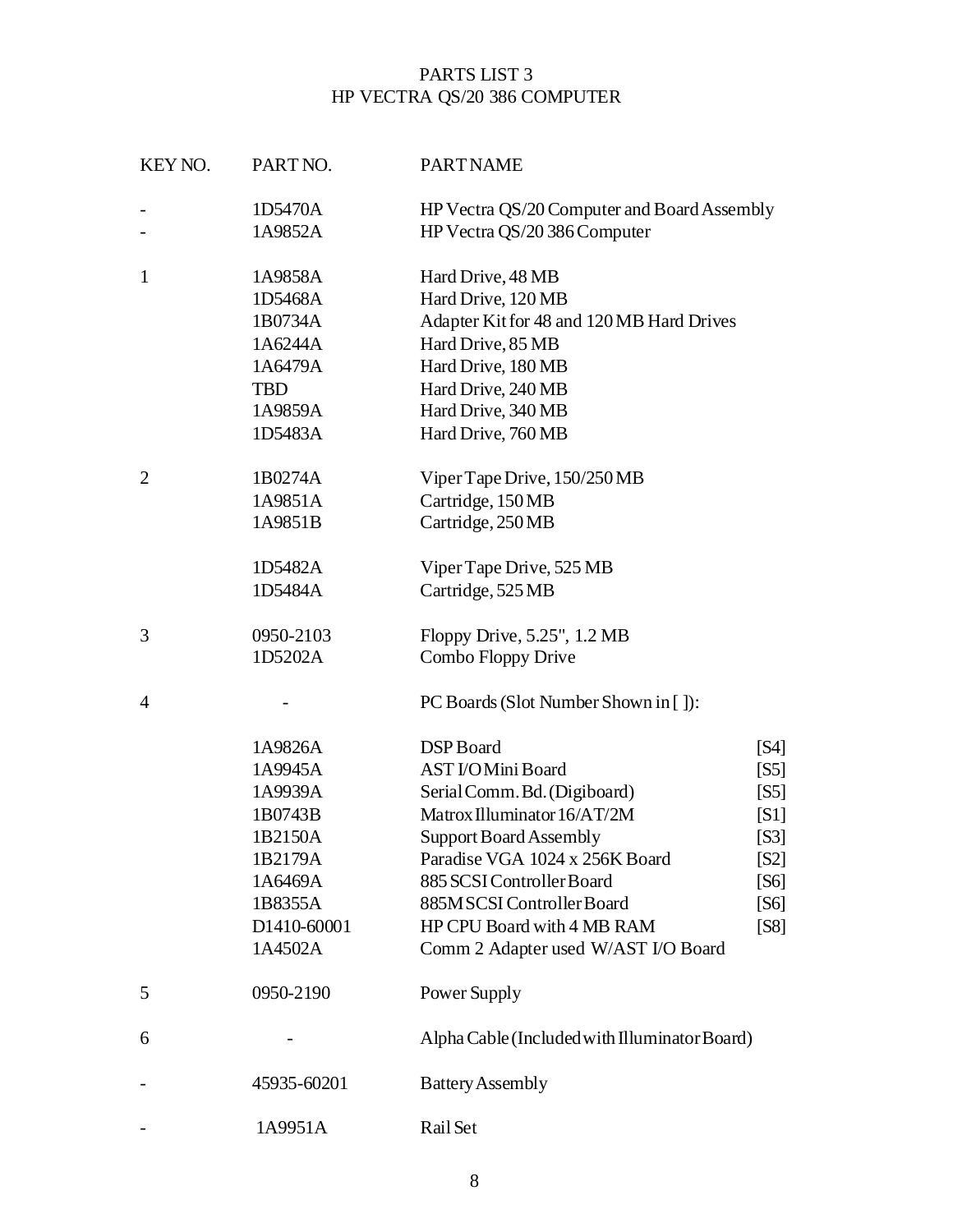PLATE 4 COLOR PORTRAIT CAMERA AND STROBE

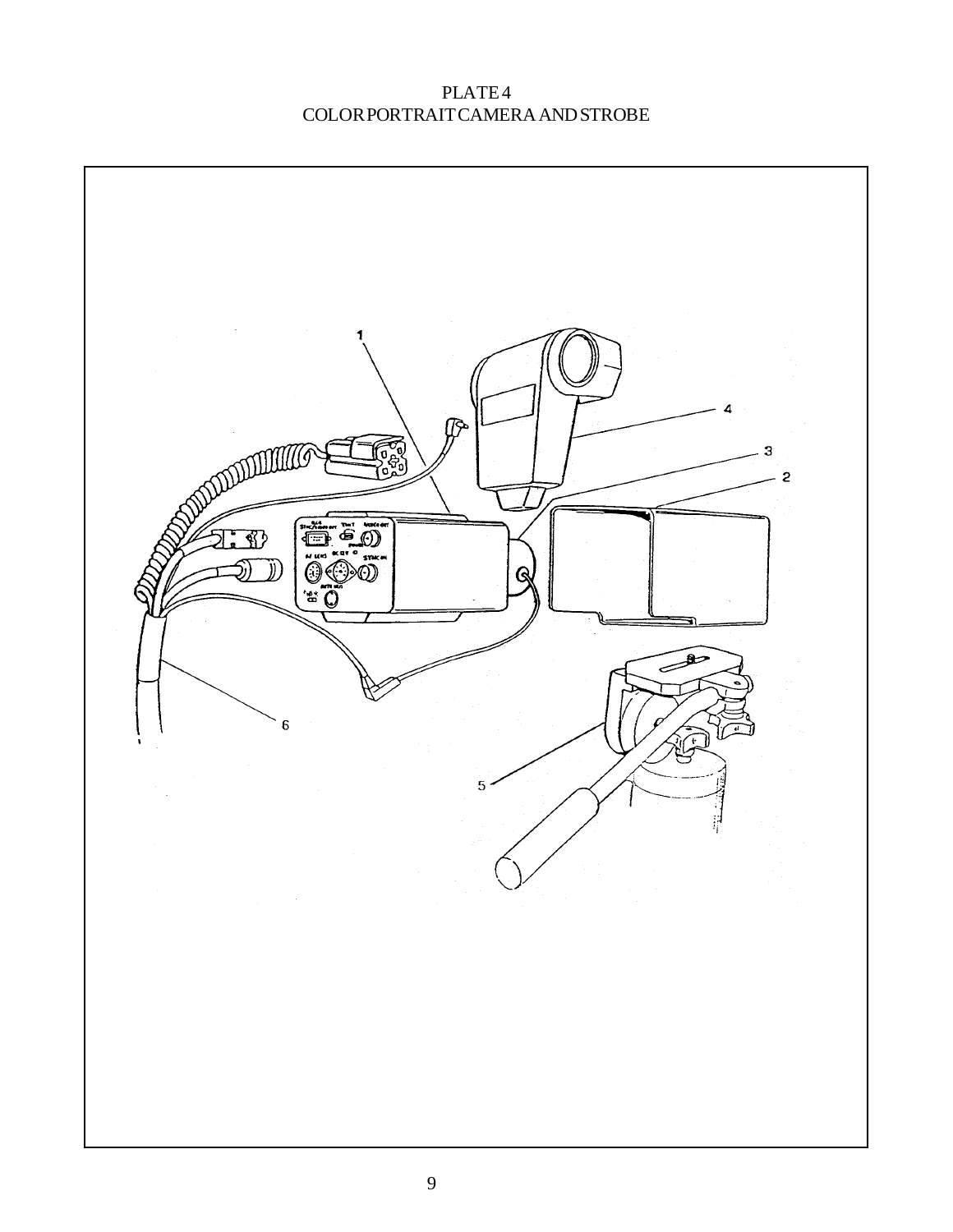### PARTS LIST 4 COLOR PORTRAIT CAMERA AND STROBE

| KEY NO.        | PART NO.           | <b>PART NAME</b>                                                     |
|----------------|--------------------|----------------------------------------------------------------------|
| $\mathbf{1}$   | 1A6659A            | <b>JVC Camera TK-870U</b>                                            |
| $\overline{2}$ | 1D5220A            | Camera Strobe Bracket (Universal)                                    |
| 3              | 1A5907A<br>1A9944A | Auto Iris Lens - 25mm (Optional)<br>Auto Iris Lens - 16mm (Standard) |
| $\overline{4}$ | 1B0377B            | ID-3000Strobe                                                        |
| 5              | 1B0730A            | Microfluid Head                                                      |
| 6              | 1B2159A            | Cable Assembly, Camera and Strobe                                    |
| (Not Shown)    | 1A6173A            | <b>Accessory Shoe Spring</b>                                         |
| (Not Shown)    | 1A6171A            | <b>Accessory Shoe Rework</b>                                         |
| (Not Shown)    | 179701A            | Screw(3)                                                             |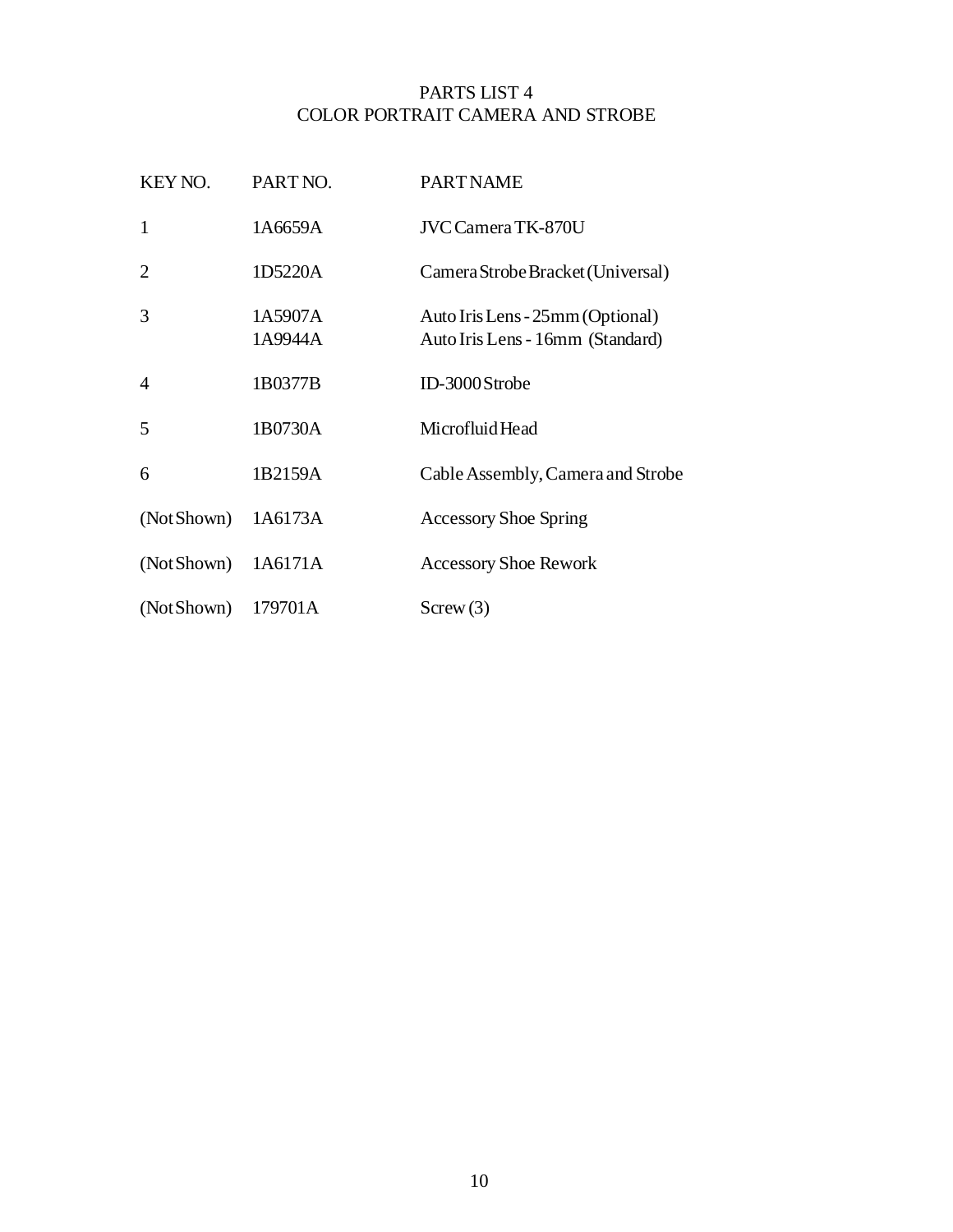## PLATE<sub>5</sub> ID-3000F SYSTEM CABLES

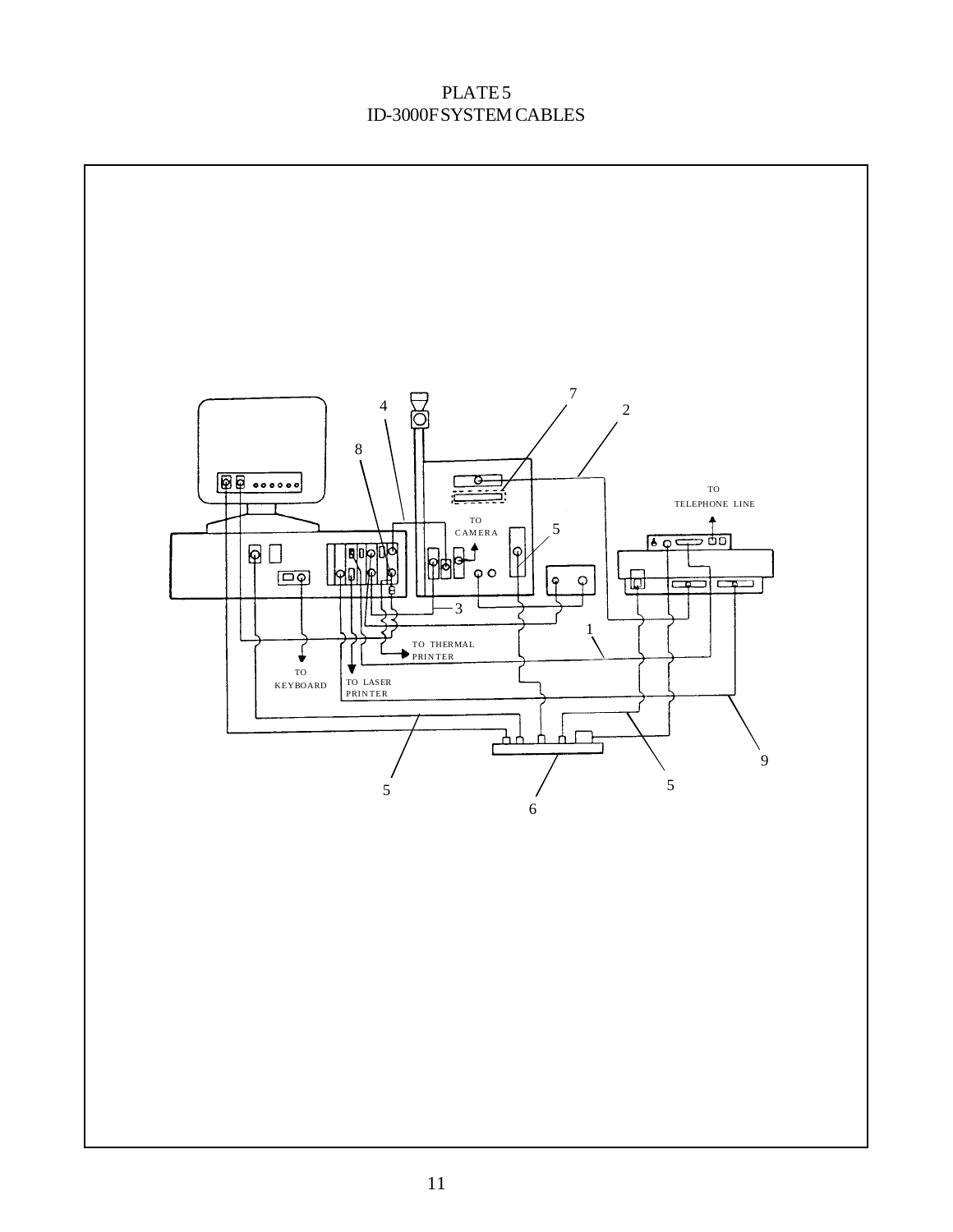## PARTS LIST 5 ID-3000F SYSTEM CABLES

| KEY NO.        | PART NO.           | <b>PART NAME</b>                                                    |
|----------------|--------------------|---------------------------------------------------------------------|
| $\mathbf{1}$   | 1A6463A            | Modem Cable (25 to 9 pin)                                           |
| $\overline{2}$ | 1B2172A<br>1B0351A | <b>SCSICable</b><br>MAC SCSI Cable (Used on Universal ID-3000 Only) |
| 3              | 1B2174A            | Support Board Cable                                                 |
| $\overline{4}$ | 1B2801A            | Capture Cable                                                       |
| 5              | 1B0820A            | <b>AC Power Cord</b>                                                |
| 6              | 797377A            | Power Outlet Strip, 110 VAC                                         |
| 7              | 1A6748A            | <b>SCSITerminator</b>                                               |
| 8              | 1B8811B            | Video Breakout Cable (Used with B/W<br>Thermal Printer Only)        |
| 9              | 5S0011001          | CS-500SCSI Cable                                                    |
| (Not Shown)    | 1B2778A            | Digi Cable (Optional - Used with Digi Board Only)                   |
| (Not Shown)    | 1A6438A            | Modem Cable                                                         |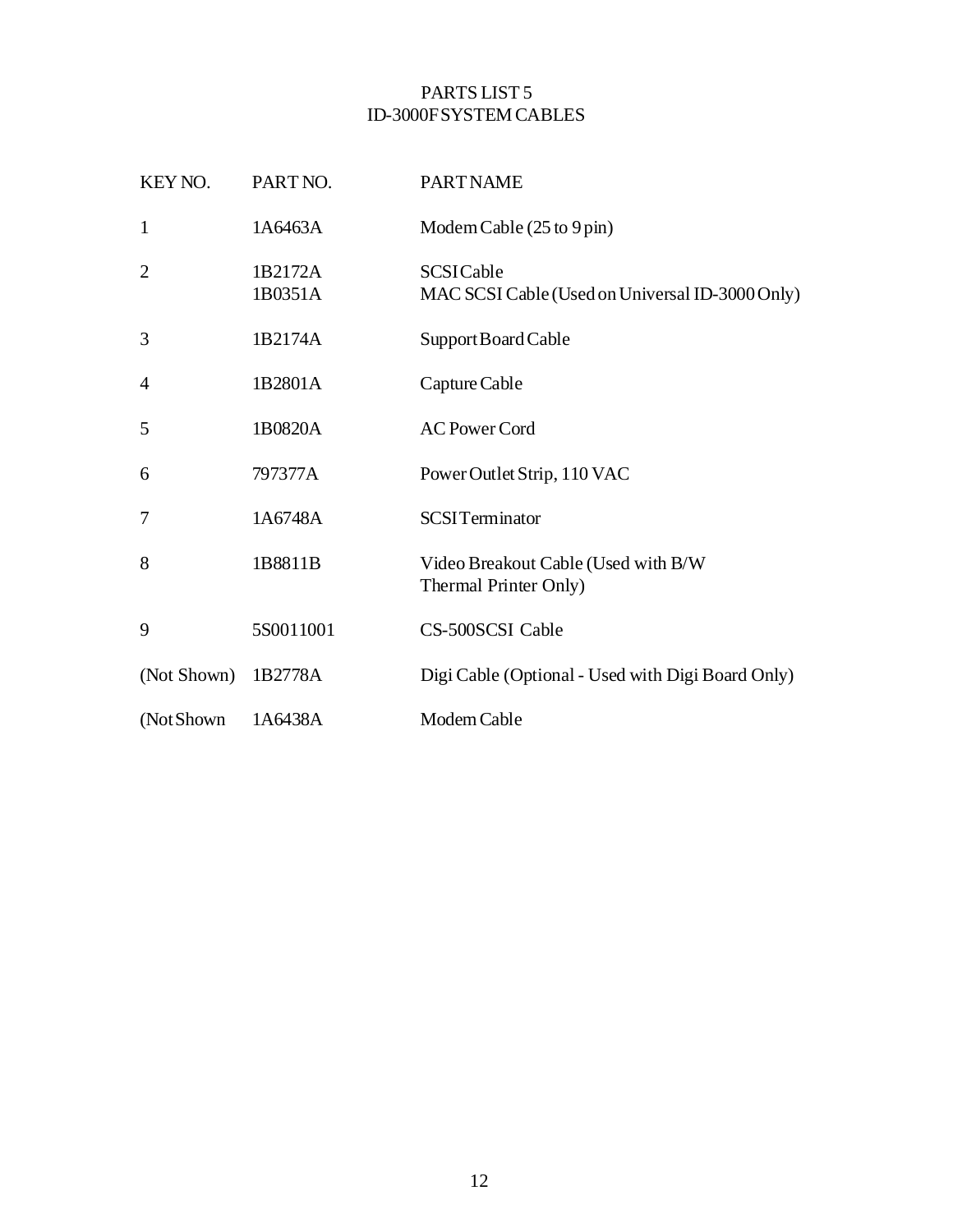## PLATE 6 ID-3000T SYSTEM CABLES

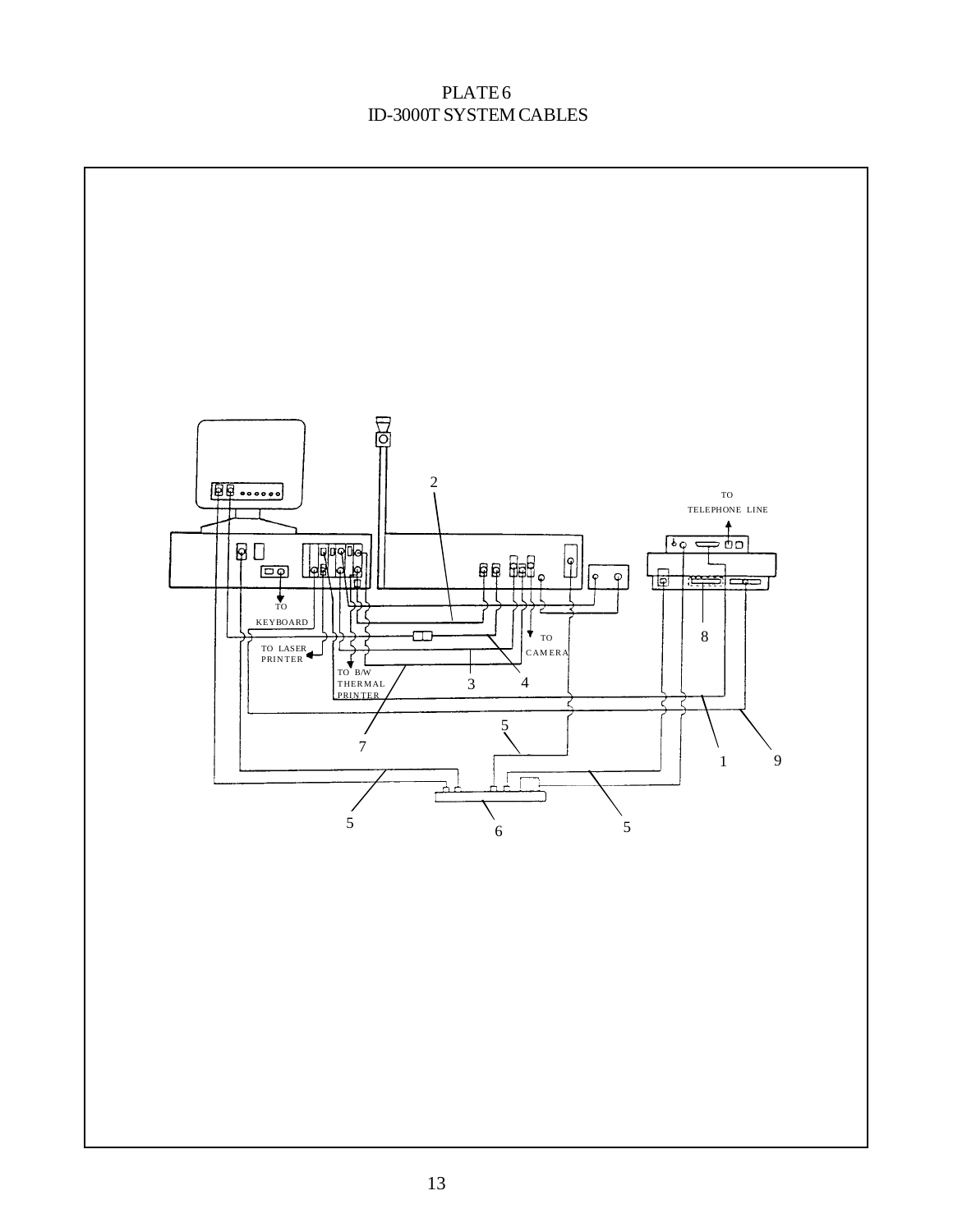## PARTS LIST 6 ID-3000T SYSTEM CABLES

| KEY NO.        | PART NO.   | <b>PART NAME</b>                                       |
|----------------|------------|--------------------------------------------------------|
| $\mathbf{1}$   | 1A6463A    | Modem Cable                                            |
| $\overline{2}$ | 1D5480A    | TX-1500 VGA Cable, Male                                |
| 3              | 1B2174A    | Support Board Cable                                    |
| $\overline{4}$ | 1D5480B    | TX-1500 VGA Cable, Female                              |
| 5              | 1B0820A    | <b>AC Power Cord</b>                                   |
| 6              | 797377A    | Power Outlet Strip, 110 VAC                            |
| 7              | 1D5466A    | Capture Cable                                          |
| 8              | 5D00 30001 | Apple SCSI Terminator (Used on Universal ID-3000 Only) |
| 9              | 5S0011001  | <b>CS-500SCSI Cable</b>                                |
| (Not Shown)    | 1B2778A    | Digi Cable                                             |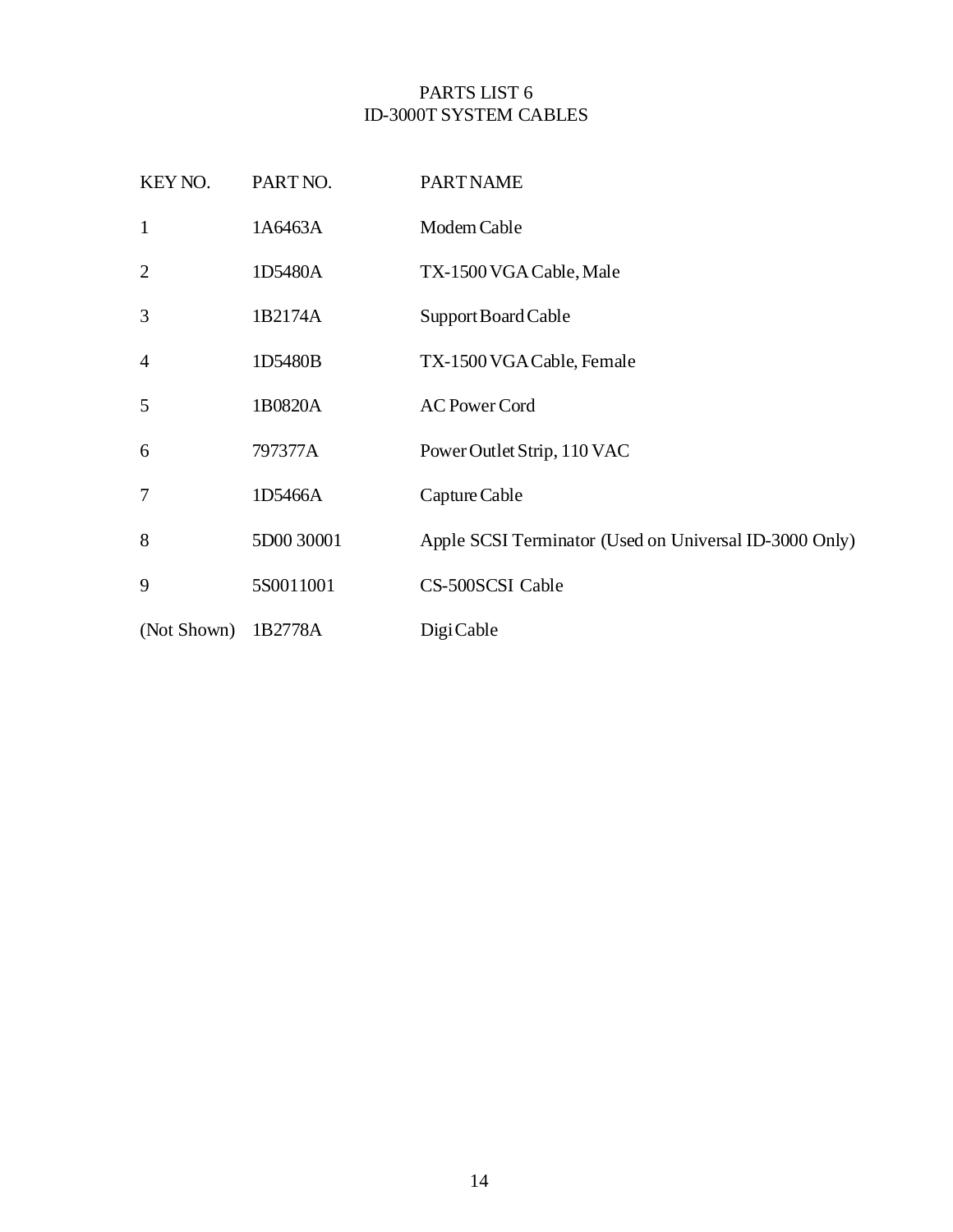PLATE<sub>7</sub> COLOR FILM RECORDER AND POWER SUPPLY ASSEMBLY

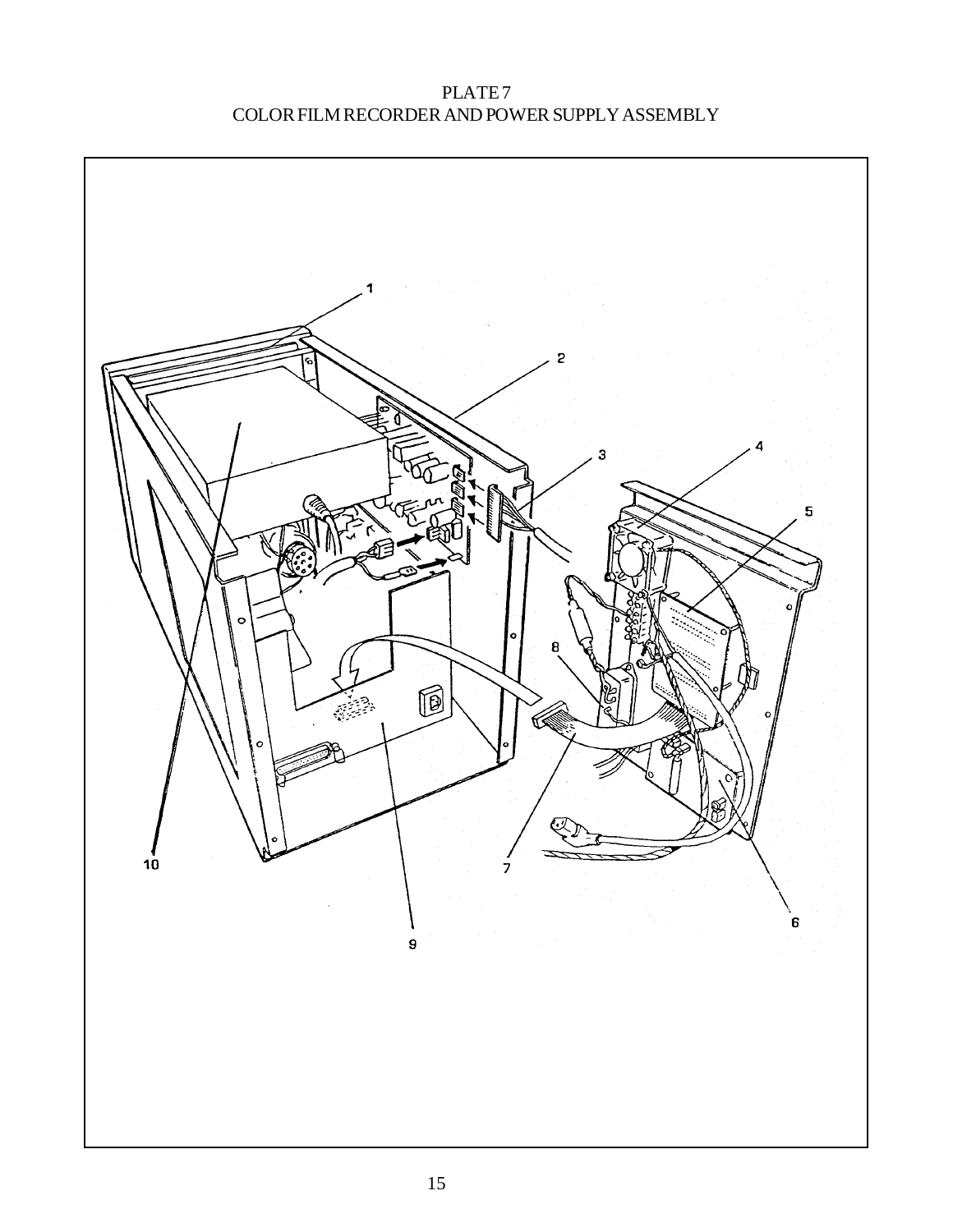## PARTS LIST 7 COLOR FILM RECORDER AND POWER SUPPLY ASSEMBLY

| KEY NO.        | PART NO.       | <b>PART NAME</b>                   |
|----------------|----------------|------------------------------------|
| $\mathbf{1}$   | 1B2647A        | <b>TimerBoard</b>                  |
| $\overline{2}$ | 1A4567A        | Power Supply                       |
| 3              | 1B2772A        | Cable Assembly 6V PS AC Input      |
| 4              | 1B2775A        | <b>Output Fan Assembly</b>         |
| 5              | 1A5694A        | <b>SCSI Board Assembly</b>         |
| 6              | 1D3388A        | Camera/Support Interface Board     |
| 7              | 1A3983D        | 34-Pin Ribbon Cable Assembly       |
| 8              | 791507A        | PowerEntranceModule(6VMIS)         |
| 9              | <b>CPA0086</b> | Color Film Recorder Final Assembly |
| 10             | (See Plate 15) | <b>Signature Scanner Assembly</b>  |
| 11             | 1D3390A        | <b>BackPanel</b>                   |
|                | 1B0434A        | Cover                              |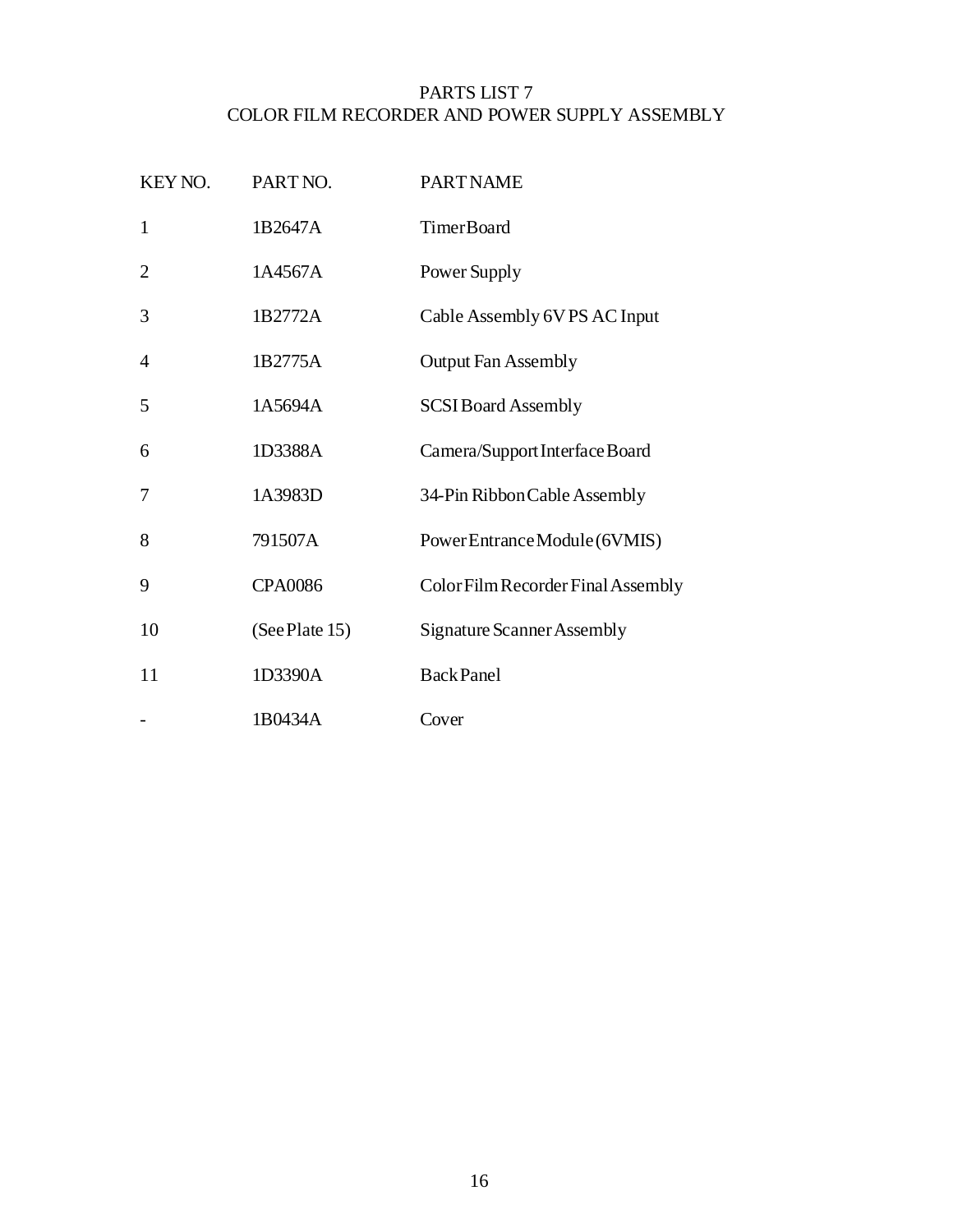PLATE 8 CI-5000 COLOR FILM RECORDER MAIN ASSEMBLY

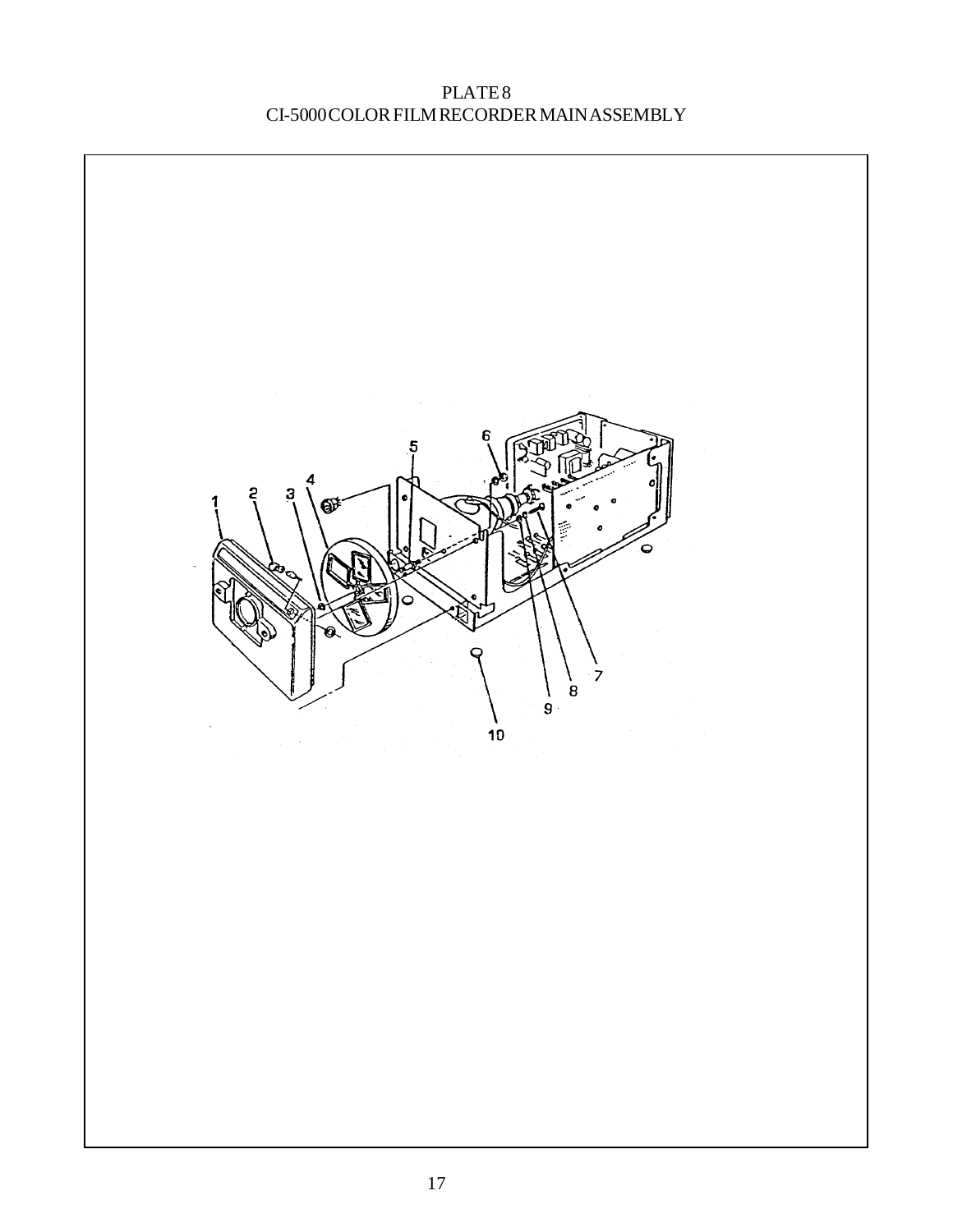#### PARTS LIST 8 CI-5000 COLOR FILM RECORDER MAIN ASSEMBLY

| KEY NO.        | PART NO.   | <b>PART NAME</b>                        |
|----------------|------------|-----------------------------------------|
| $\mathbf{1}$   | 761405L    | Front Housing                           |
| $\overline{2}$ | 770987A    | <b>LEDHolder</b>                        |
| 3              | 768431G    | E-ring, Filter Wheel Pivot              |
| $\overline{4}$ | 761491B    | Filter Wheel Assembly                   |
| 5              | 761752A    | Pivot, Filter Wheel                     |
| 6              | 768117C    | KepsNut, #4-40 (Filter Wheel Pivot)     |
| $\overline{7}$ | 800083-404 | Button Head Capscrew, SS, 10-24 x .625" |
| 8              | 800016-301 | Split washer, #10, SS                   |
| 9              | 800158-135 | Flat washer, #10, SS                    |
| 10             | 766374C    | Bumper (Rubber Foot)                    |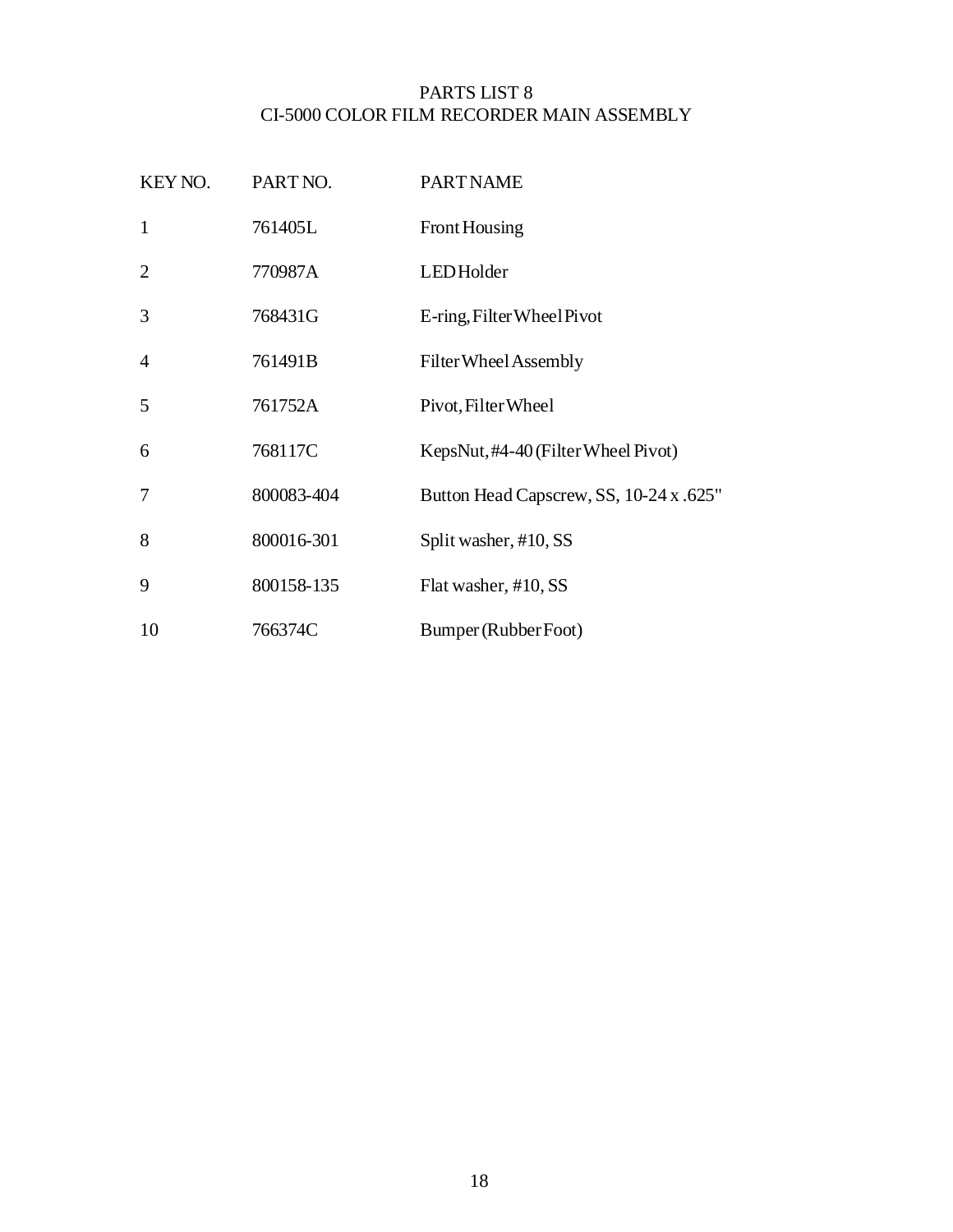PLATE<sub>9</sub> CI-5000 COLOR FILM RECORDER CHASSIS COMPONENTS

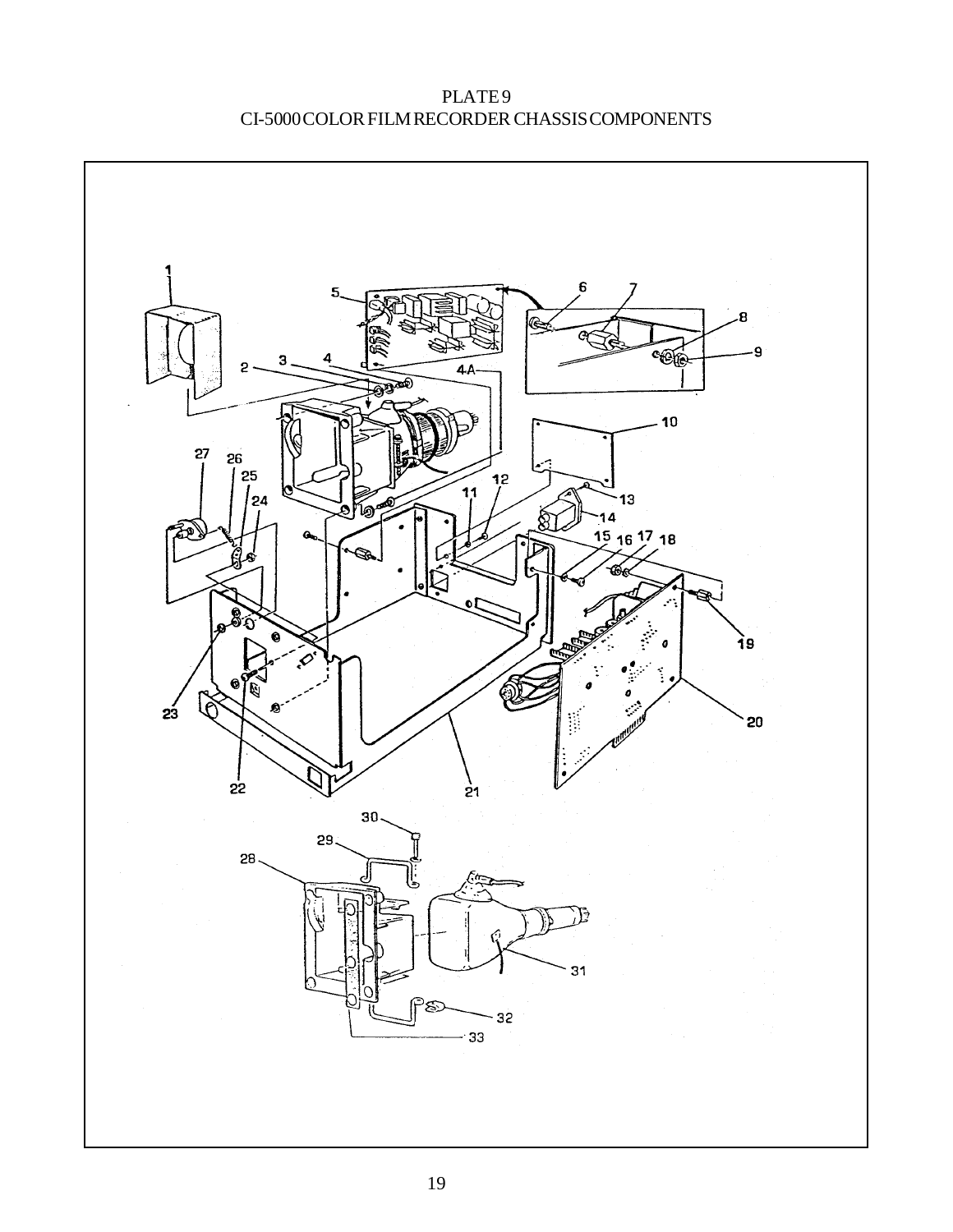## PARTS LIST 9 CI-5000 COLOR FILM RECORDER CHASSIS COMPONENTS

| KEY NO.        | PART NO. | <b>PART NAME</b>                            |
|----------------|----------|---------------------------------------------|
| $\mathbf{1}$   | 1A6458A  | Light Shield                                |
| $\overline{2}$ | 768211B  | Flat Washer                                 |
| 3              | 703141D  | Lockwasher                                  |
| $\overline{4}$ | 743040M  | Screw                                       |
| 4A             | 743040F  | Screw                                       |
| 5              | 1A4567A  | Switching Power Supply (Conv. Concepts)     |
| 6              | 735871C  | Phillilps Pan Head Screw, 6-32 x .25"       |
| 7              | 770355A  | Spacer, M/F, 6-32 x .25" Hex                |
| 8              | 735306A  | Star Washer, #6 Internal Tooth              |
| 9              | 768117C  | Keps Nut 6-32                               |
| 10             | 1A3651A  | <b>Blank Panel (Centronics)</b>             |
| 11             | 735306A  | Star Washer, #6 Internal Tooth              |
| 12             | 735871C  | Philips Pan Head Screw, 6-32 x .25"         |
| 13             | 703312O  | Oval Head Pop Rivet, .318" Long             |
| 14             | 766642B  | Line Filter Assembly                        |
| 15             | 735306A  | Star Washer, #6 Internal Tooth              |
| 16             | 735871C  | Philips Pan Head Screw, 6-32 x .25"         |
| 17             | 209895D  | Nut                                         |
| 18             | 735306A  | Star Washer, #6 Internal Tooth              |
| 19             | 770355A  | Spacer, M/F, 6-32 x .25"                    |
| 20             | 1A5631A  | <b>Monitor Board</b>                        |
| 21             | 1A3513A  | Chassis Weldment                            |
| 22             | 735871D  | Philips Pan Head Screw, 6-32 x .375"        |
| 23             | 768431G  | E-ring                                      |
| 24             | 768117A  | <b>Nut</b>                                  |
| 25             | 185729D  | Terminal Lug, Shakeproof#6                  |
| 26             | 715698A  | Pick Return Spring                          |
| 27             | 768094C  | Stepper Motor and Cable Assembly            |
| 28             | 761493C  | Monitor Support                             |
| 29             | 766094A  | MonitorClamp(2)                             |
| 30             | 743040M  | Cap Screw, Socket Head, 8-32 x 1.375" L (2) |
| 31             | 883722C  | CRT and Yoke Assembly                       |
| 32             | 766457A  | Fastener, U-type, 8-32                      |
| 33             | 768103A  | Shim, Left Side, 0.005" (As required.)      |
| 33             | 768103B  | Shim, Left Side, 0.010" (As required.)      |
| 33             | 768103C  | Shim, Left Side, 0.020" (As required.)      |
| 33             | 768104A  | Shim, Right Side, 0.005" (As required.)     |
| 33             | 768104B  | Shim, Right Side, 0.010" (As required.)     |
| 33             | 768104C  | Shim, Right Side, 0.020" (As required.)     |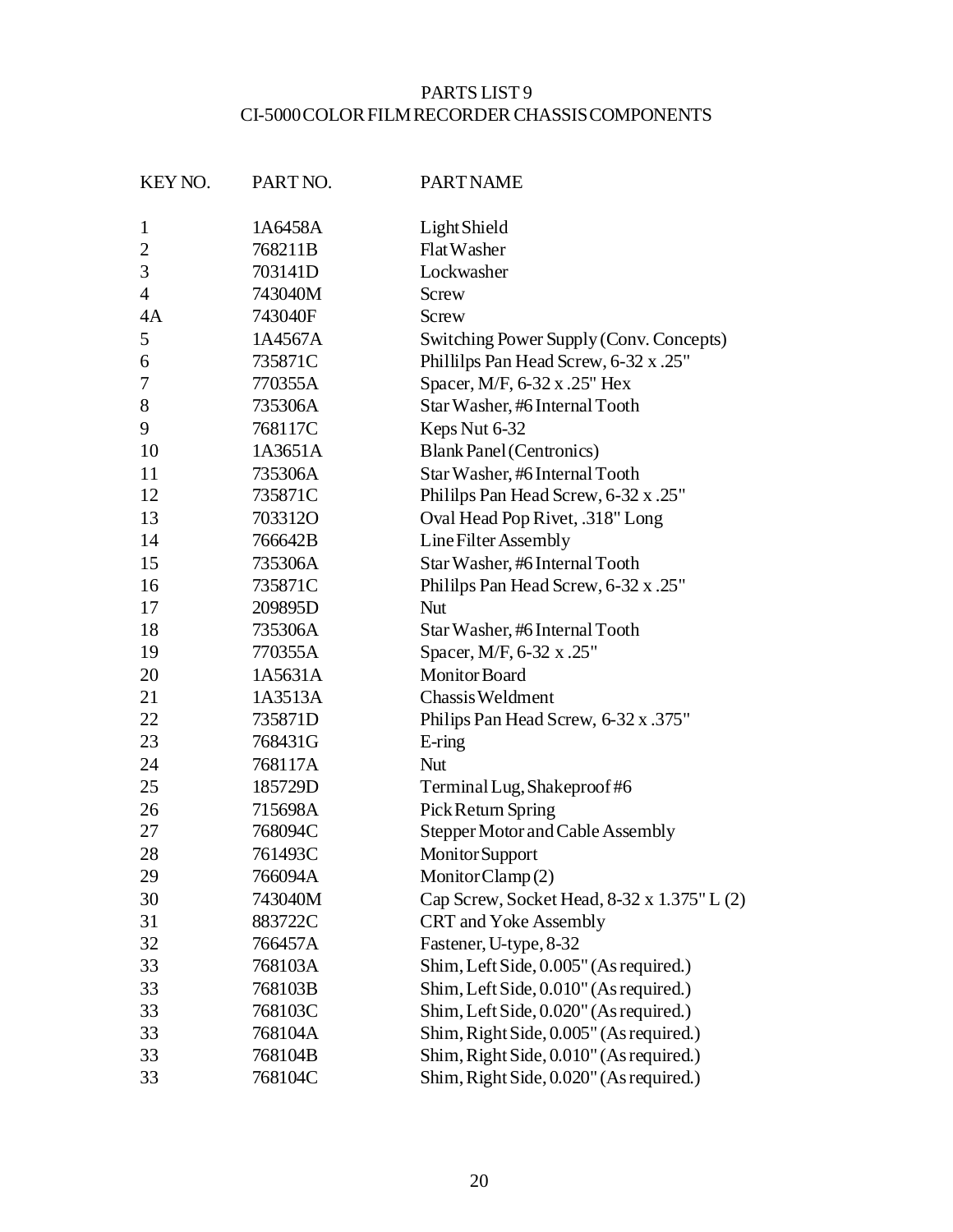PLATE9(Con't) CI-5000 COLOR FILM RECORDER CHASSIS COMPONENTS

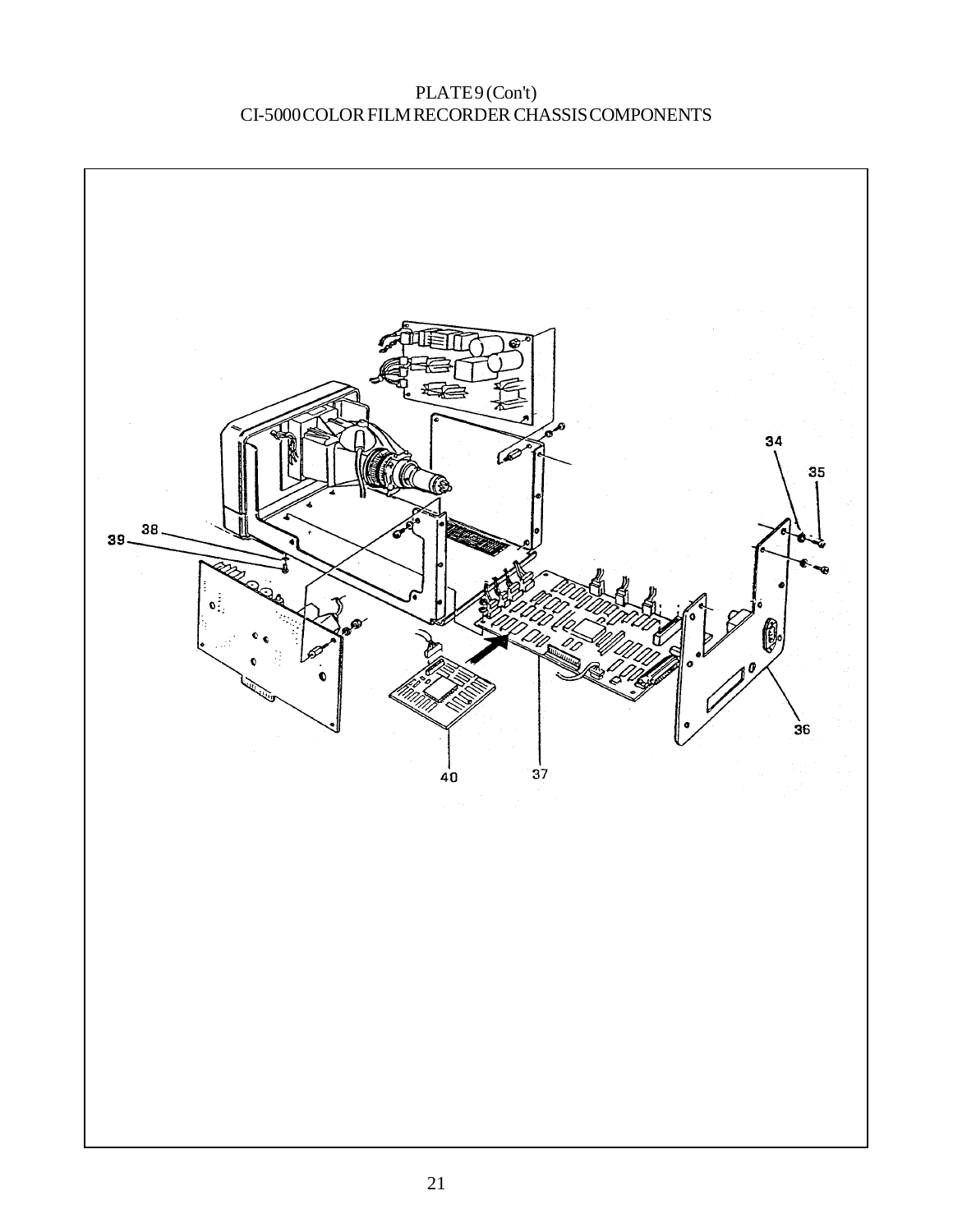#### PARTS LIST 9 (Con't) CI-5000 COLOR FILM RECORDER CHASSIS COMPONENTS

| KEY NO. | PART NO. | <b>PART NAME</b>                      |
|---------|----------|---------------------------------------|
| 34      | 735306A  | Star Washer, #6 Internal Tooth        |
| 35      | 735871C  | Phillips Pan Head Screw, 6-32 x .250" |
| 36      | 1A4787C  | <b>Chassis Back Plate</b>             |
| 37      | 1A3814B  | Logic Board Assembly, CI-5000         |
| 38      | 701705B  | Star Washer, #6 Internal Tooth        |
| 39      | 735871C  | Phillips Pan Head Screw, 6-32 x .250" |
| 40      | 1B2118A  | Memory Daughter Board, 4MB            |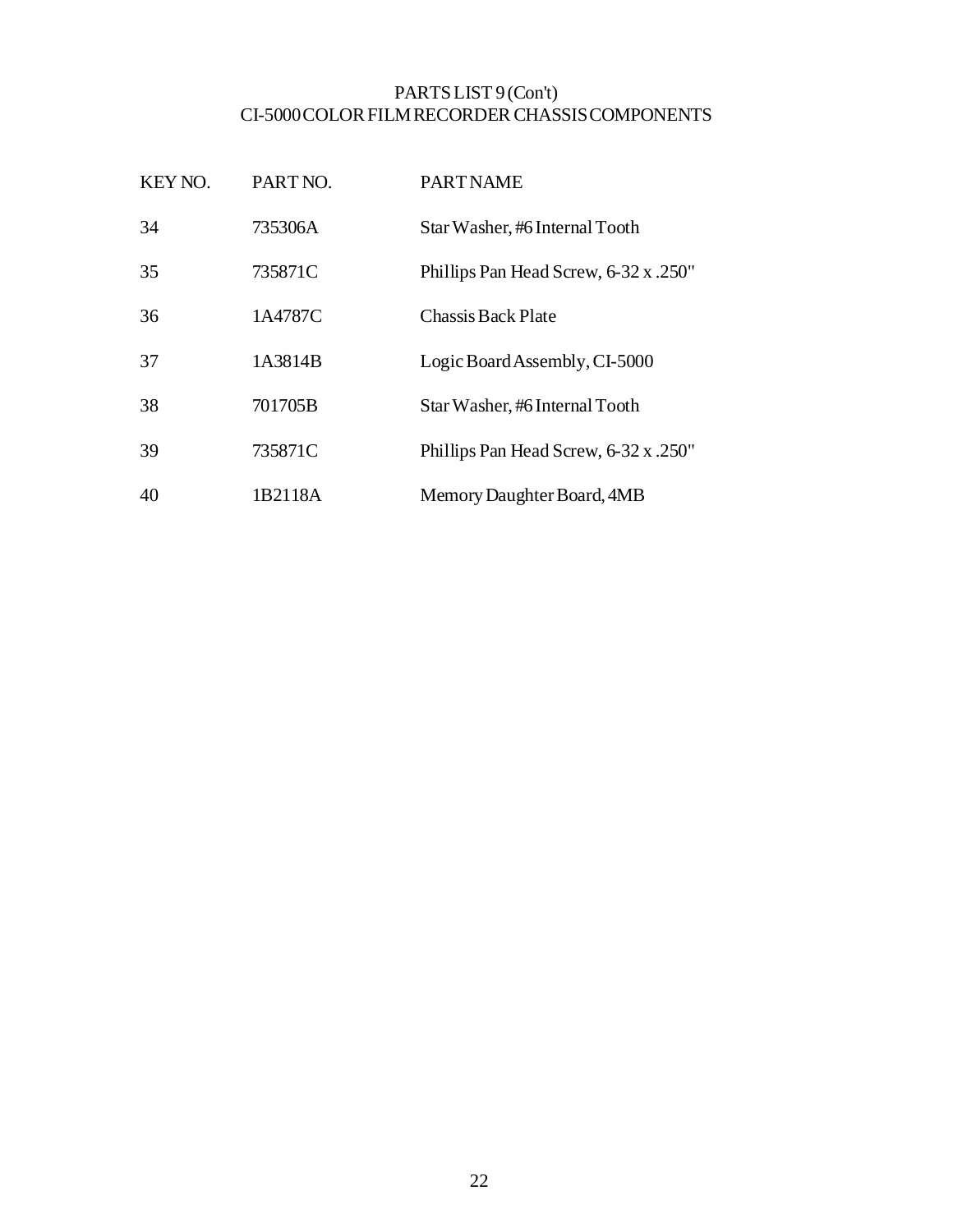## PLATE 10 CI-5000 COLOR FILM RECORDER CABLES

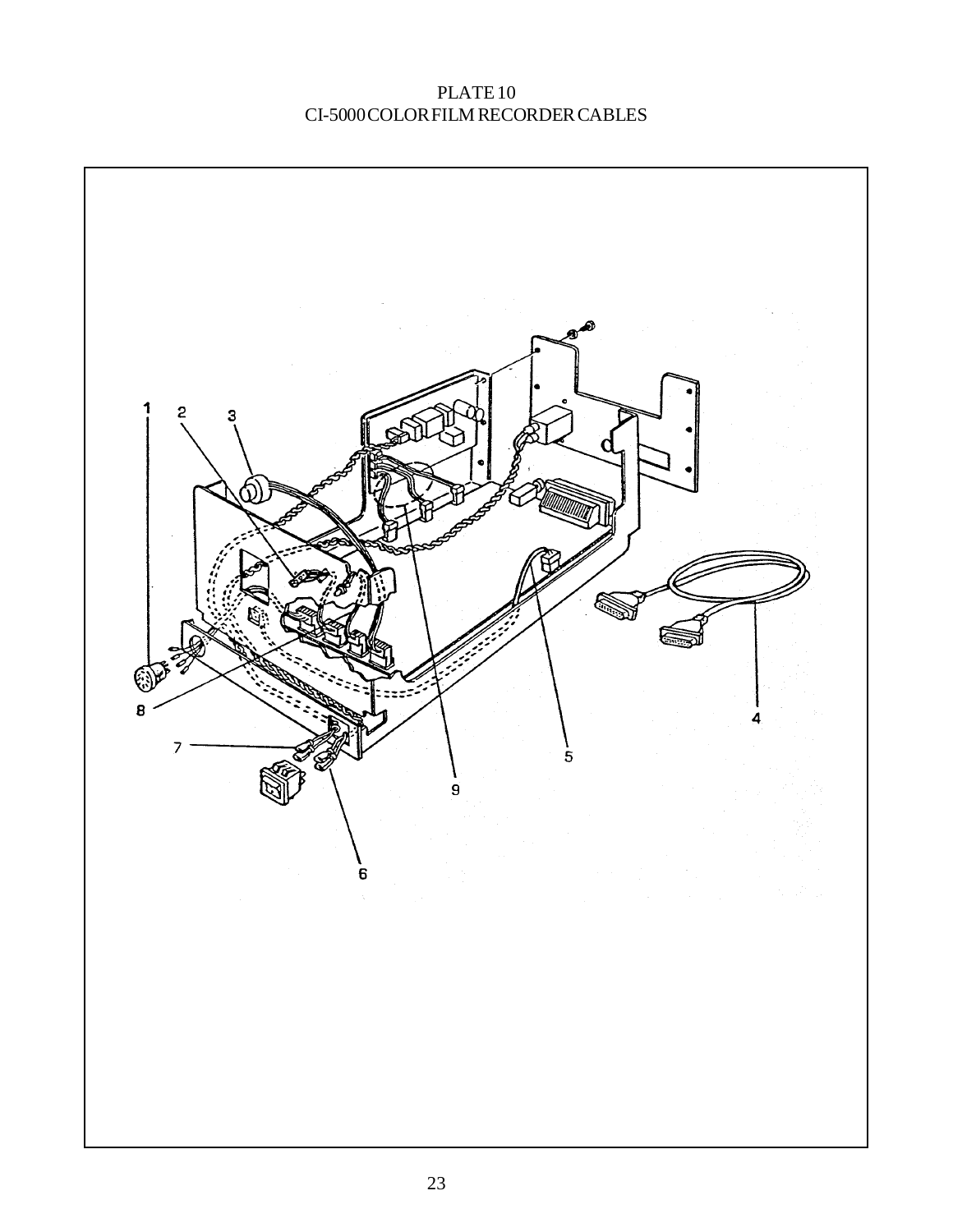#### PARTS LIST 10 CI-5000 COLOR FILM RECORDER CABLES

| KEY NO.        | PART NO. | <b>PART NAME</b>                                               |
|----------------|----------|----------------------------------------------------------------|
| $\mathbf{1}$   | 1A3882A  | Camera Cable Assembly (DIN to Logic Board)                     |
| $\overline{2}$ | 761250C  | Wheel Position Cable Assembly                                  |
| 3              | 768094C  | Stepper Motor Cable Assembly                                   |
| 4              | 1A5556A  | Centronics Parallel Cable                                      |
| 5              | 1A5571A  | Photocell and Wire Assembly                                    |
| 6              | 1A3878A  | Power Cable Assembly (Line Filter to Power Switch)             |
| 7              | 1A3880B  | Power Supply Cable Assembly (Power Switch to Power<br>Supply)  |
| 8              | 1A5543A  | Power Indicator LED (Green) and Cable Assembly                 |
| 9              | 1A3884A  | DC Power Cable (Power Supply to Logic Board)                   |
|                | 1A3881A  | Ground Wire Assembly (Power Supply Ground Cable; Not<br>Shown) |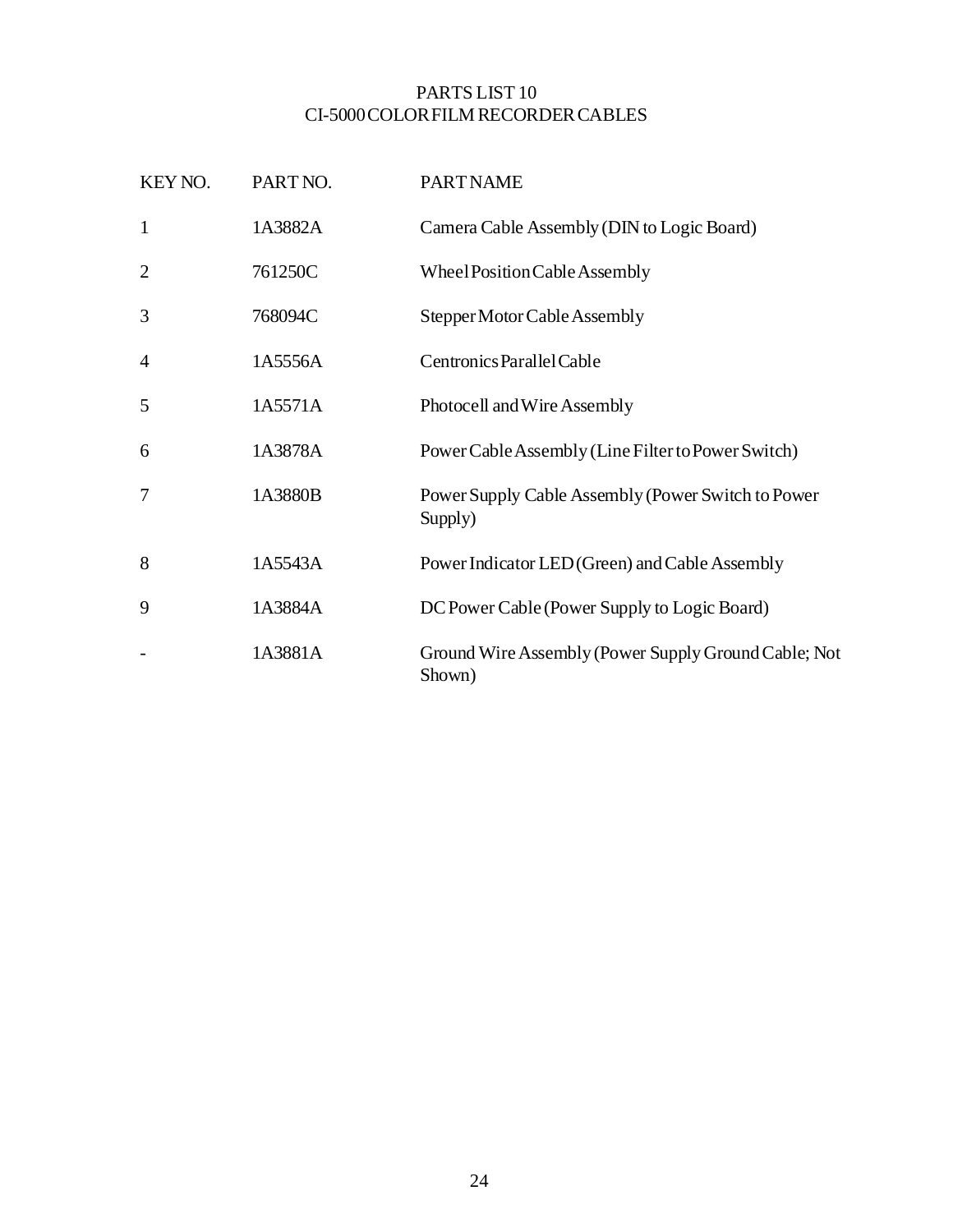PLATE 11 CI-5000 COLOR FILM RECORDER CAMERA BACK

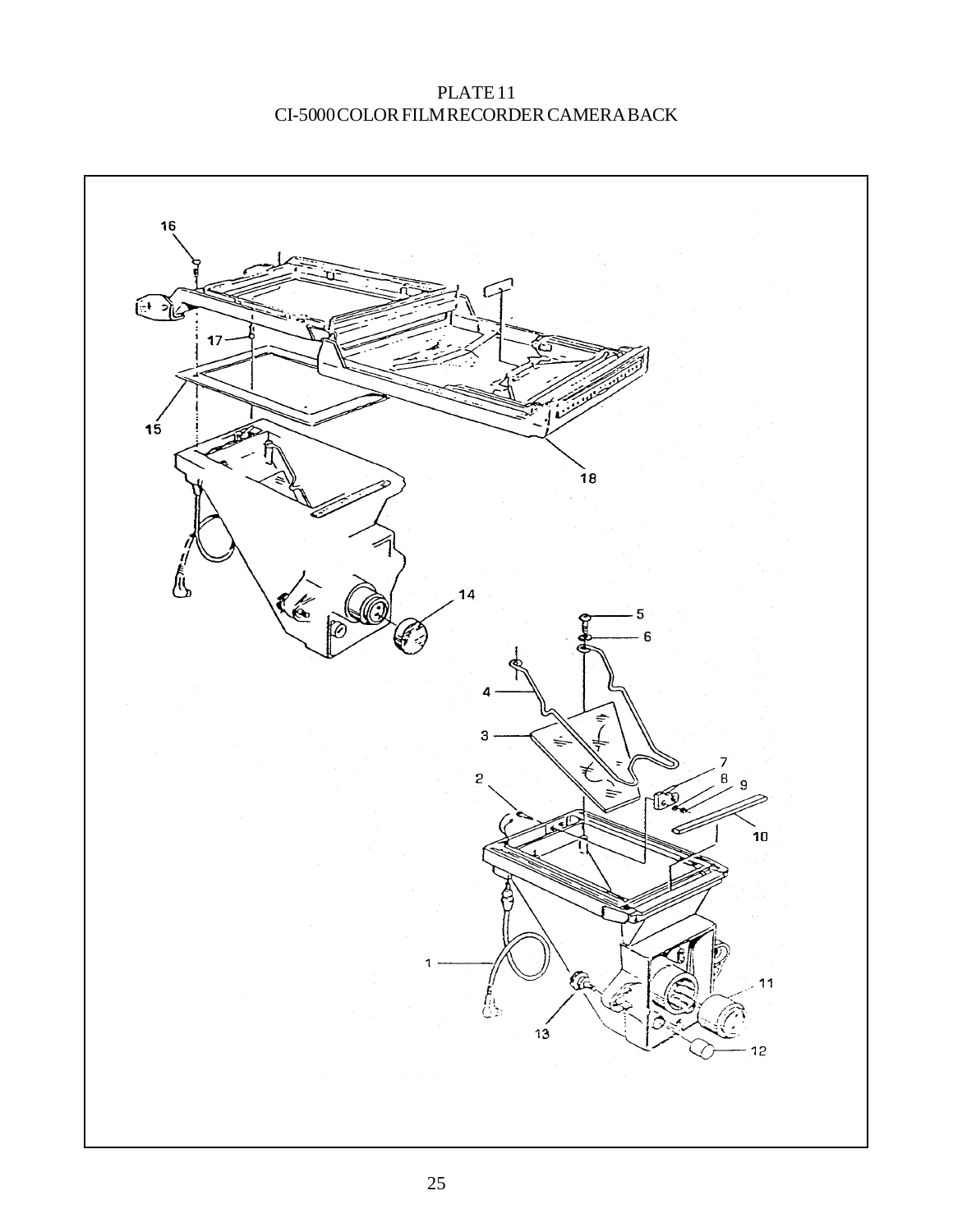#### PARTS LIST 11 CI-5000 COLOR FILM RECORDER CAMERA BACK

| KEY NO.        | PART NO. | <b>PART NAME</b>                |
|----------------|----------|---------------------------------|
|                | 787771C  | Camera Back, 1.78 Magnification |
| $\mathbf{1}$   | 794700A  | Cable Assembly, Camera Back     |
| $\overline{2}$ | 703116O  | Screw (for Switch) (2)          |
| 3              | 766298B  | Mirror                          |
| $\overline{4}$ | 766296C  | Mirror Retainer                 |
| 5              | 743459D  | Screws for Key #5 $(2)$         |
| 6              | 155164B  | Washer for Key #6 $(2)$         |
| 7              | 718452B  | Interlock Switch                |
| 8              | 155164B  | Washer for Key #3 $(2)$         |
| 9              | 735309A  | Nut for Key #3 $(2)$            |
| 10             | 796053A  | Light Seal                      |
| 11             | 794747A  | 1-Up Lens Assembly              |
| 12             | 768142A  | Sleeve Cap 108 (2)              |
| 13             | 766783A  | Thumbscrew $(2)$                |
| 14             | 766990A  | Lens Cap                        |
| 15             | 794866A  | Spacer, 0.060"                  |
| 15             | 794866B  | Spacer, 0.120"                  |
| 16             | 735179D  | Screw(8)                        |
| 17             | 794739A  | Switch Pin                      |
| 18             | 758948C  | Film Holder CB-1030             |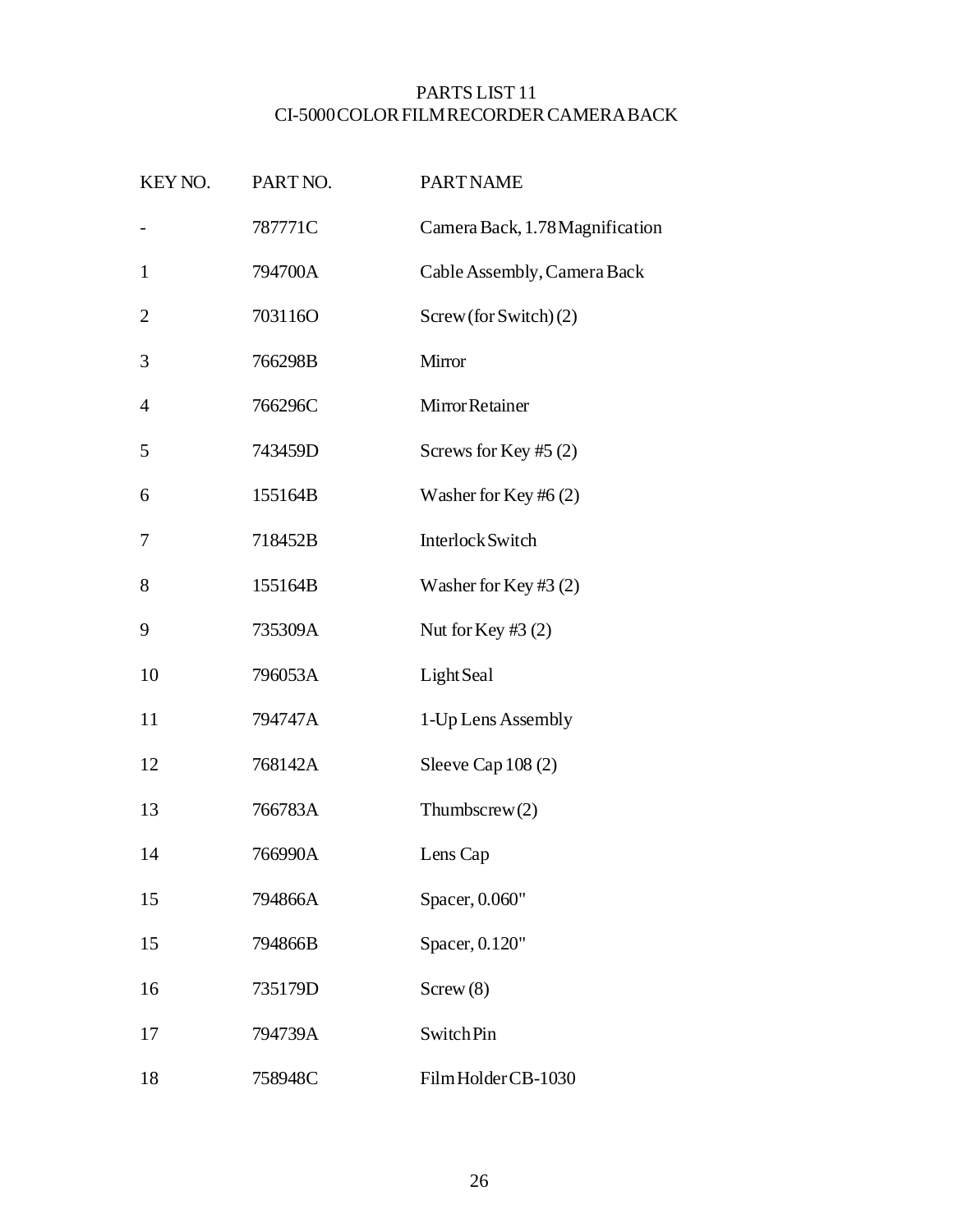## PLATE 12 THERMAL PRINTER REAR HOUSING, CHASSIS ADAPTER AND COMPONENTS

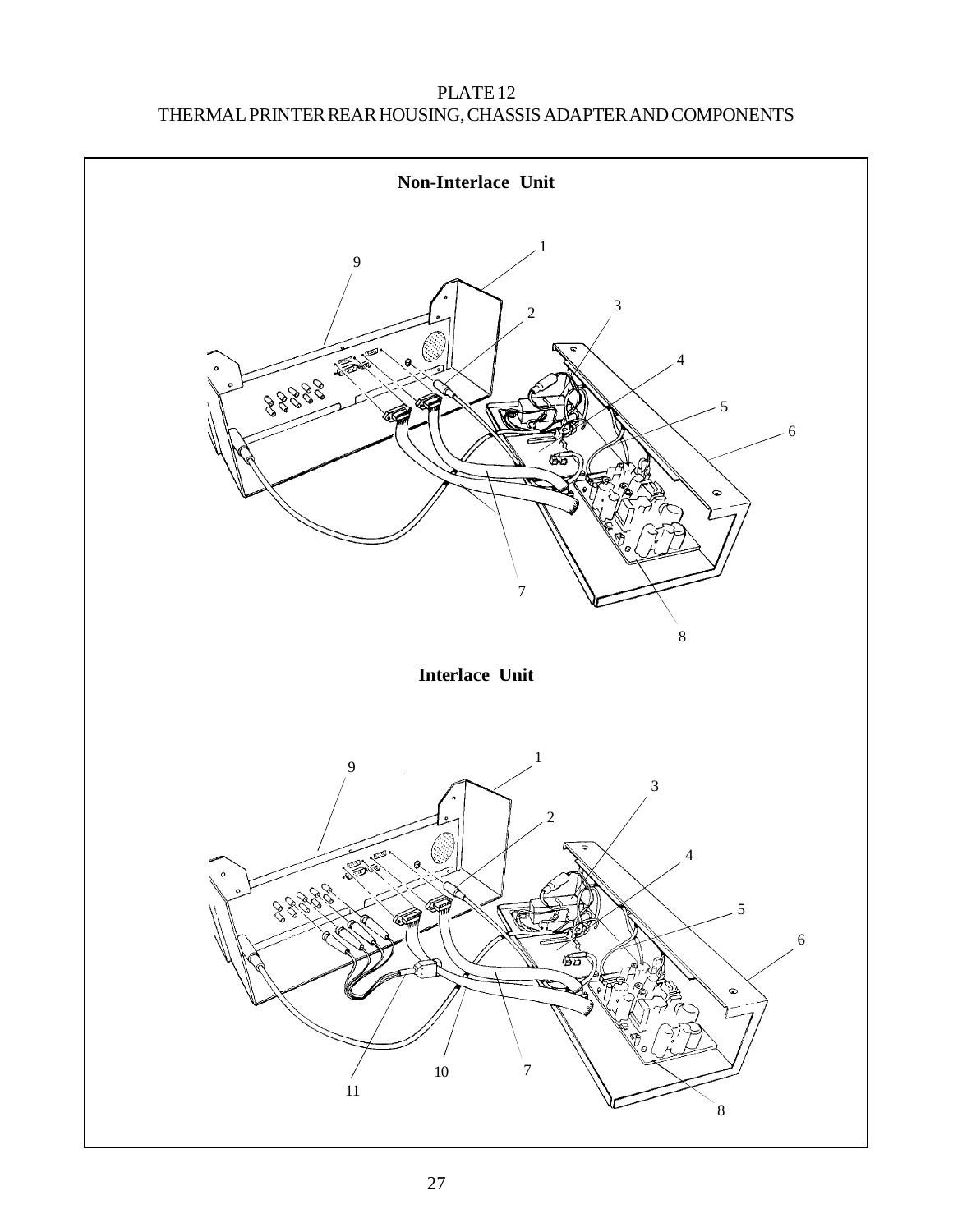#### PARTS LIST 12 THERMAL PRINTER REAR HOUSING, CHASSIS ADAPTER AND COMPONENTS

| KEY NO.        | PART NO. | <b>PART NAME</b>                          |
|----------------|----------|-------------------------------------------|
| $\mathbf{1}$   | 1B1167A  | Chassis Adapter                           |
| $\overline{2}$ | 1B2807A  | Cable Assembly DIN Pin                    |
| 3              | 791507A  | Power Entry Module                        |
| $\overline{4}$ | 1D3388A  | Camera/Support Interface Board            |
| 5              | 1B2772A  | Power Supply/Strobe Cable                 |
| 6              | 1D3389A  | Housing Component                         |
| $\overline{7}$ | 1B2806A  | Cable Assembly DM15M (Non-Interlace Only) |
| 8              | 1A4567A  | Power Supply                              |
| 9              | 1B8392A  | TX 1500 Rework Printer                    |
| 10             | 1D5464A  | Cable Assembly (Interlace Only)           |
| 11             | 1D5465A  | Cable Assembly (Interlace Only)           |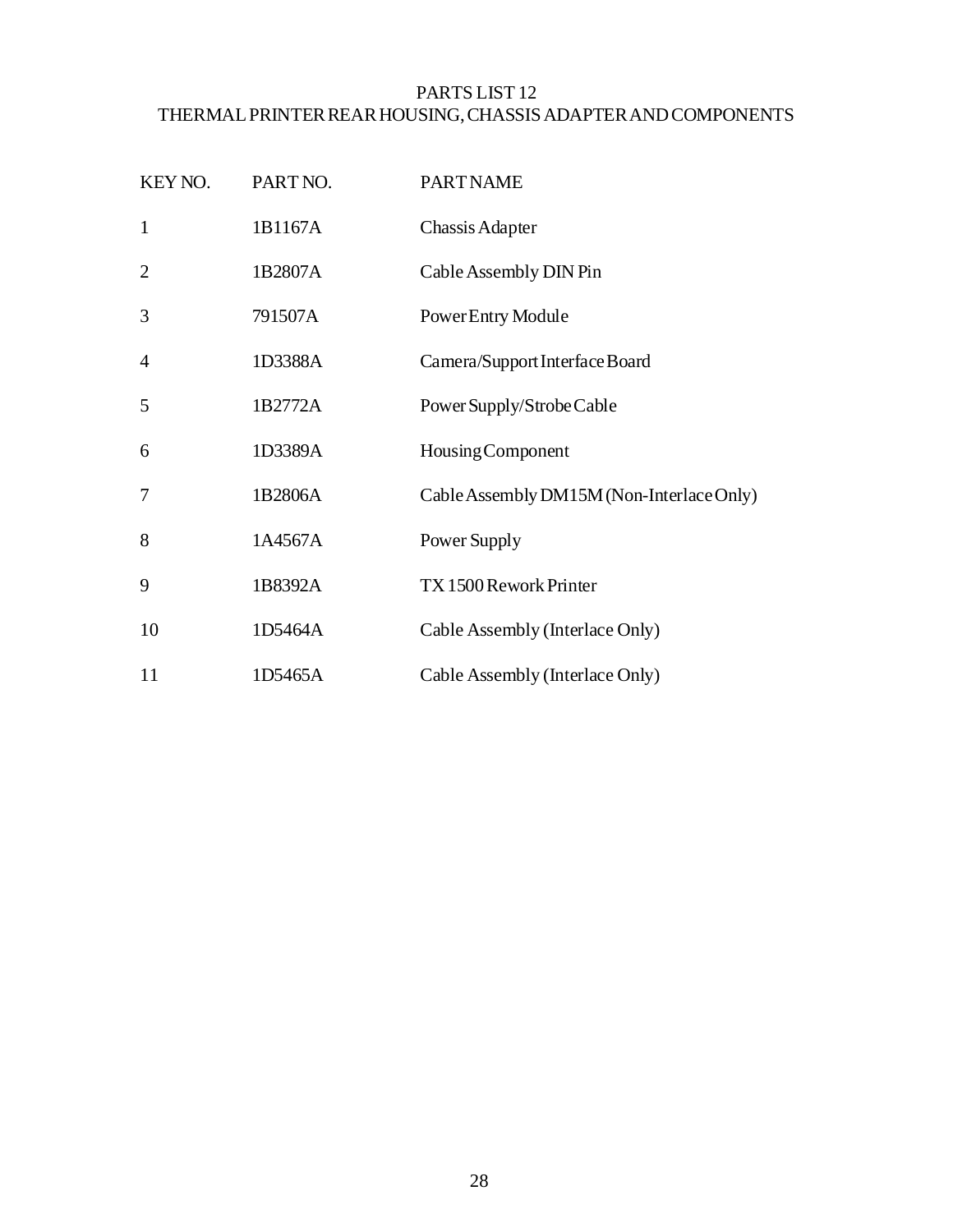$\mathbf{1}$ Œ  $\overline{53}$  $\circlearrowleft$  $\mathbf{c}$  $32<sup>°</sup>$  $39<sup>°</sup>$  $2\$\,$  $\overline{21}$ 

PLATE 13 TX-1500 COLOR THERMAL PRINTER COMPONENTS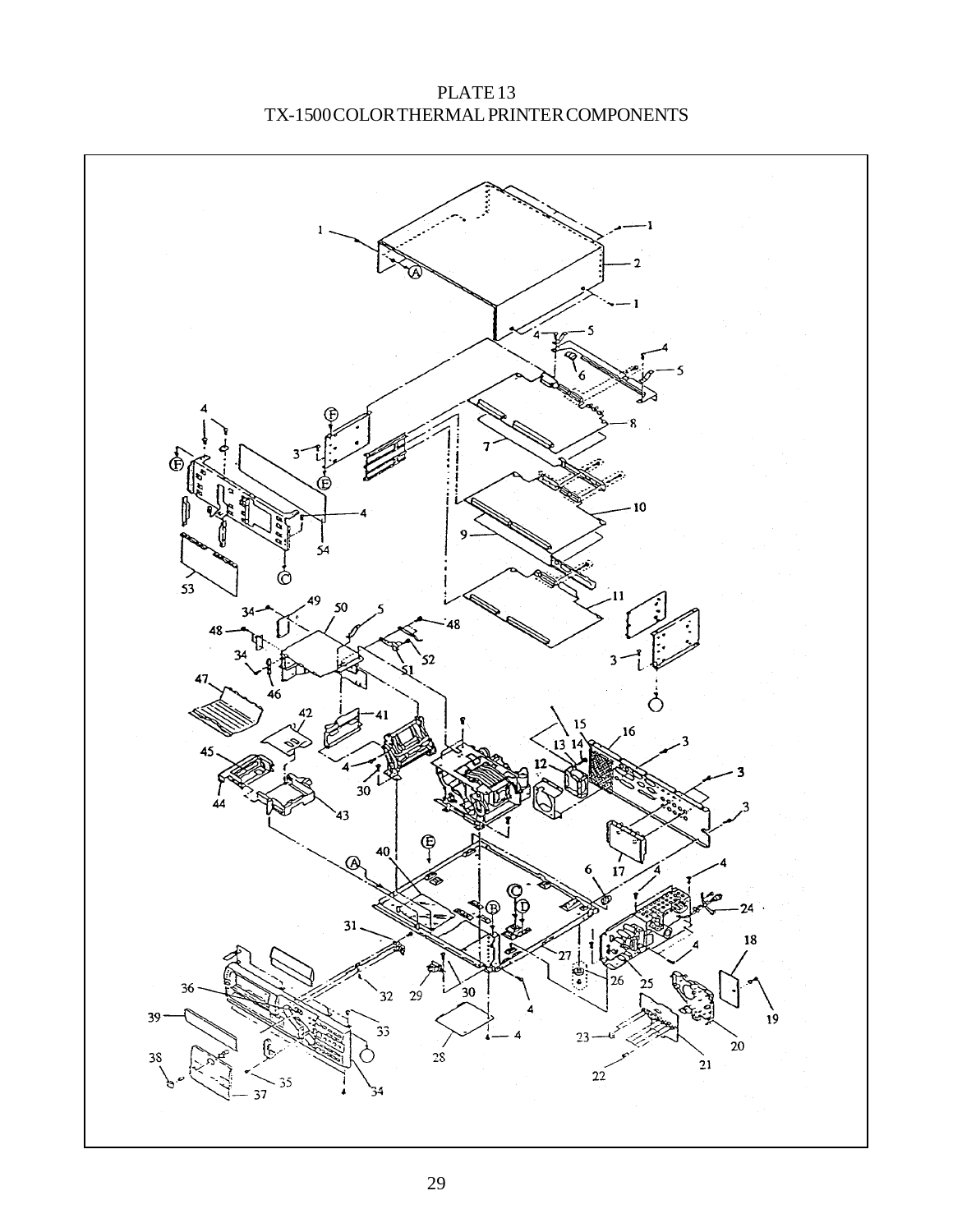#### PARTS LIST 13 TX-1500 COLOR THERMAL PRINTER COMPONENTS

| KEY NO.        | PART NO.                        | <b>PART NAME</b>             |
|----------------|---------------------------------|------------------------------|
| $\mathbf{1}$   | 8744406                         | Bind Screw, 377D x 6MM       |
| $\mathbf{2}$   | 6006064                         | Top Cover                    |
| 3              | 8678406                         | DT Screw, 4MMD x 6MM (Black) |
| $\overline{4}$ | 8741405                         | Bind Screw, 3MMD x 5MM       |
| 5              | 6527221                         | Spring                       |
| 6              | 7498051                         | Plate, Shield                |
| 7              | 7482163                         | Plate, Shield                |
| 8              | 1611722                         | Analog PC Board              |
| 9              | (Not Stocked)                   | Plate Shield                 |
| 10             | 1611681                         | System PC Board              |
| 11             | 1607612                         | Memory PC Board              |
| 12             | 5571633                         | Motor                        |
| 13             | 8813114                         | Spring Washer, 3MMD          |
| 14             | 8744430                         | Screw, $3 \times 30$         |
| 15             | 7744502                         | Spacer                       |
| 16             | 6006072                         | Plate, Rear                  |
| 17             | 1607281                         | Rear Jack PC Board           |
| 18             | (Not Stocked)                   | Front Sub PC Board           |
| 19             | 6714213                         | Nylon Rivet                  |
| 20             | 6182781<br>Frame, PWB           |                              |
| 21             | Front PC Board<br>(Not Stocked) |                              |
| 22             | 6070532                         | Knob                         |
| 23             | (Not Stocked)                   | Knob                         |
| 24             | 6801841                         | <b>Band</b>                  |
| 25             | 5273762                         | Switching Regulator, 110V    |
|                | 5273553                         | Switching Regulator, 220V    |
| 26             | 6895191                         | Leg                          |
| 27             | (Not Stocked)                   | Chassis                      |
| 28             | (Not Stocked)                   | Chassis                      |
| 29             | (Not Stocked)                   | <b>Jack PC Board</b>         |
| 30             | 8741405                         | Bind Screw, 3MMD x 5MM       |
| 31             | 6347641                         | DampUnit                     |
| 32             | 6527471                         | Spring                       |
| 33             | 8699408                         | <b>Screw</b>                 |
| 34             | 6483642                         | Front Panel                  |
| 35             | 8699412                         | Screw, $3 \times 12$ (Black) |
| 36             | 6407561                         | Ruch                         |
| 37             | 6483402                         | <b>Ink Door</b>              |
| 38             | 6072262                         | <b>Button</b>                |
| 39             | 6483412                         | PaperDoor                    |
| 40             | 7701161                         | Sheet                        |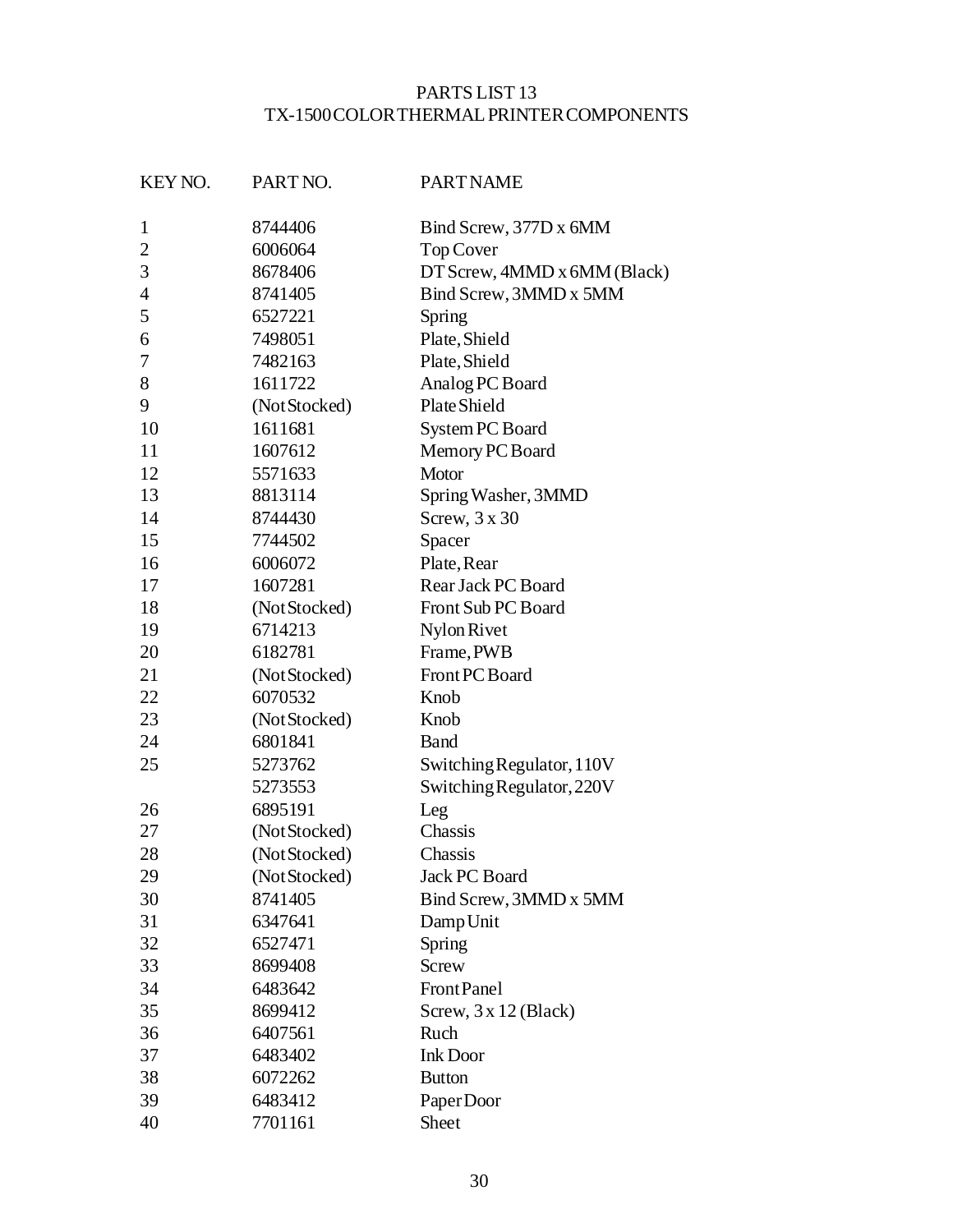PLATE 13 (Con't) TX-1500 COLOR THERMAL PRINTER COMPONENTS

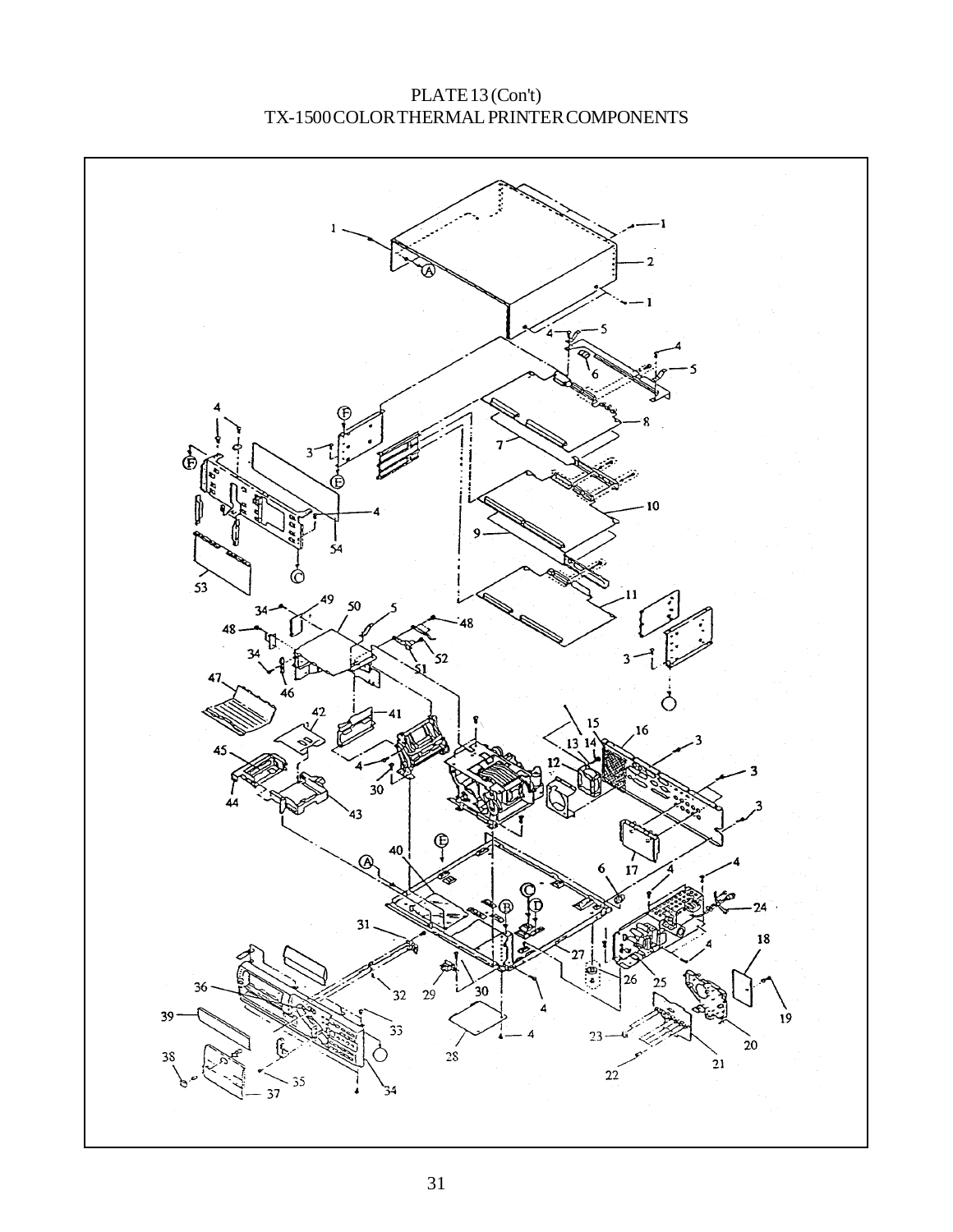#### PARTS LIST 13 (Con't) TX-1500 COLOR THERMAL PRINTER COMPONENTS

| KEY NO. | PART NO.      | <b>PART NAME</b>           |
|---------|---------------|----------------------------|
| 41      | 6029961       | Paper Holder               |
| 42      | 7793182       | Plate                      |
| 43      | 6012883       | Case                       |
| 44      | 6029982       | Case                       |
| 45      | 7793171       | Cassette Plate             |
| 46      | (Not Stocked) | Power Switch PC Board      |
| 47      | 6029952       | Paper Tray                 |
| 48      | 8691408       | Screw, $3 \times 8$        |
| 49      | (Not Stocked) | <b>Buzzer PC Board</b>     |
| 50      | 6808332       | Cover                      |
| 51      | (Not Stocked) | Tray Switch PC Board       |
| 52      | 8741108       | Screw, $2 \times 8$        |
| 53      | 1607281       | Mechanical Sensor PC Board |
| 54      | 1604121       | Wiring PC Board            |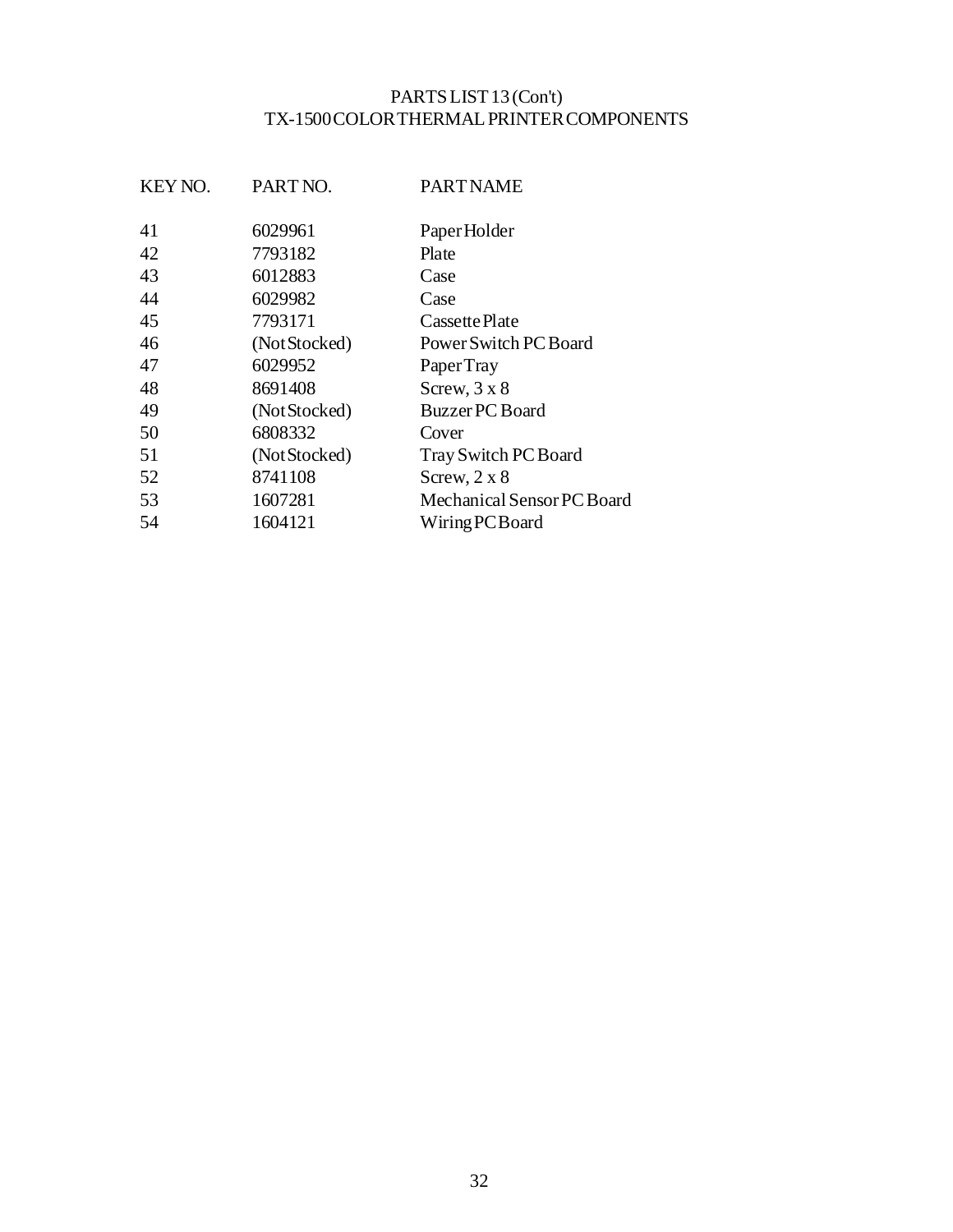PLATE 14 TX-1500 COLOR THERMAL PRINTER COMPONENTS

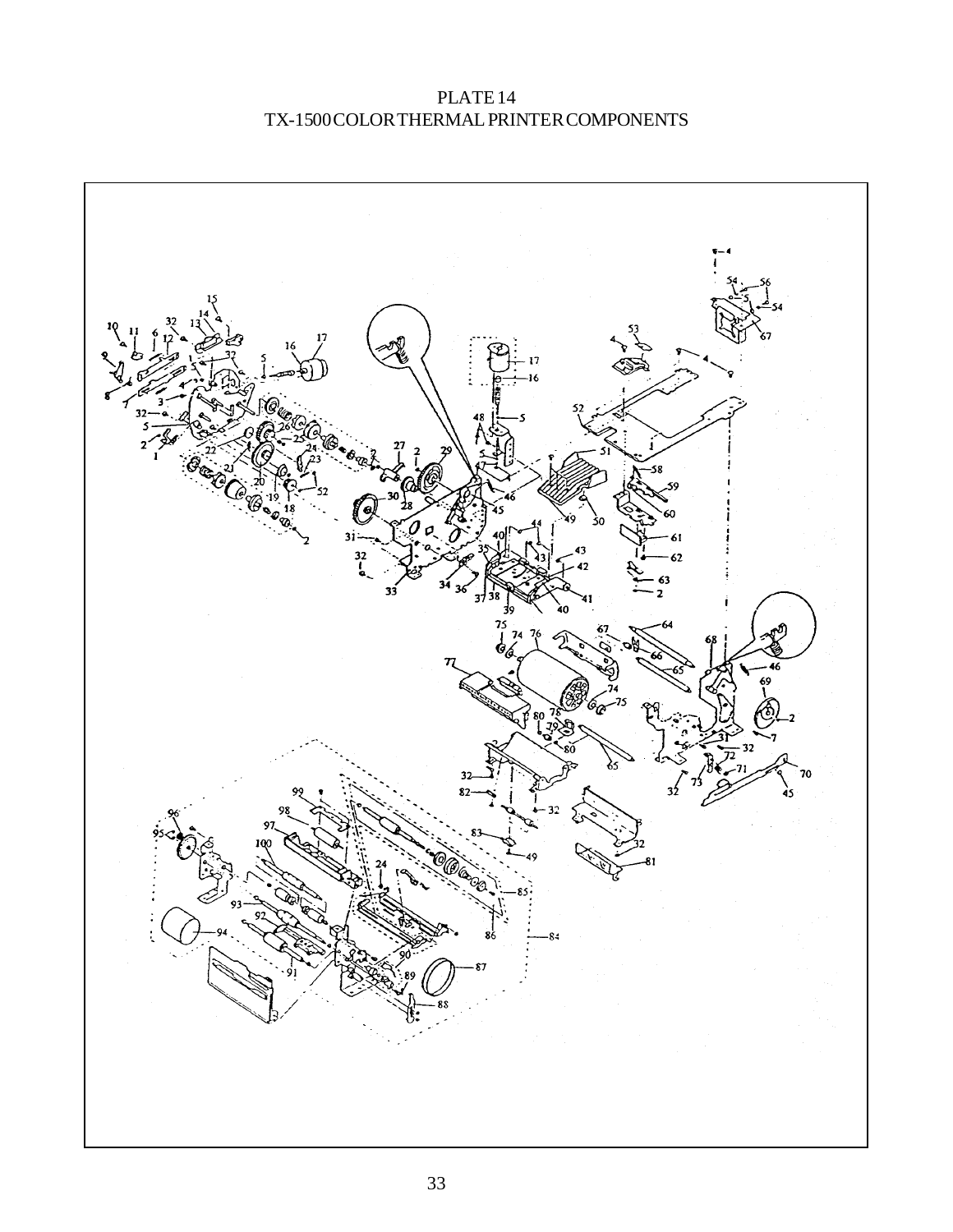#### PARTS LIST 14 TX-1500 COLOR THERMAL PRINTER COMPONENTS

| KEY NO.        | PART NO.      | <b>PART NAME</b>                     |
|----------------|---------------|--------------------------------------|
| $\mathbf{1}$   | 6781792       | Arm                                  |
| $\overline{2}$ | 7778859       | Polyslider Washer                    |
| 3              | 0741303       | Bind screw, 2.6MMD x 3MM             |
| $\overline{4}$ | 7774942       | E-ring                               |
| 5              | 7786112       | Polyslider Washer                    |
| 6              | 6300843       | Spring                               |
| 7              | 7367151       | Slider                               |
| 8              | 6551831       | Spring                               |
| 9              | 6781462       | Arm                                  |
| 10             | 0711304       | Pan Head Screw, 2.6MMD x 4MM         |
| 11             | 5475213       | PWB Assembly, Ink Jam Sensor         |
| 12             | 7367161       | Slider                               |
| 13             | 5625091       | Slide Switch                         |
| 14             | 5959043       | PWB Assembly, Mode Switch/End Sensor |
| 15             | 0711306       | Pan Head Screw, 2.6MMD x 6MM         |
| 16             | 6870752       | Worm Drive                           |
| 17             | 5575751       | Motor                                |
| 18             | 6782053       | <b>IdlerGear</b>                     |
| 19             | 6782042       | Gear                                 |
| 20             | 6781482       | Gear                                 |
| 21             | 6781471       | <b>Ring</b>                          |
| 22             | 6781971       | Gear                                 |
| 23             | 6302731       | Spring                               |
| 24             | 7774943       | E-ring                               |
| 25             | 7787412       | Washer                               |
| 26             | 6782031       | Gear                                 |
| 27             | 6781431       | Arm                                  |
| 28             | 6433961       | Gear                                 |
| 29             | 6895173       | Gear                                 |
| 30             | 6347581       | Gear                                 |
| 31             | 7783901       | Screw                                |
| 32             | 7781712       | SP Screw, 3MMD x 5MM                 |
| 33             | (Not Stocked) | Chassis(L)                           |
| 34             | 1605382       | <b>PWB Assembly, Paper Sensor</b>    |
| 35             | 7366912       | Head Arm                             |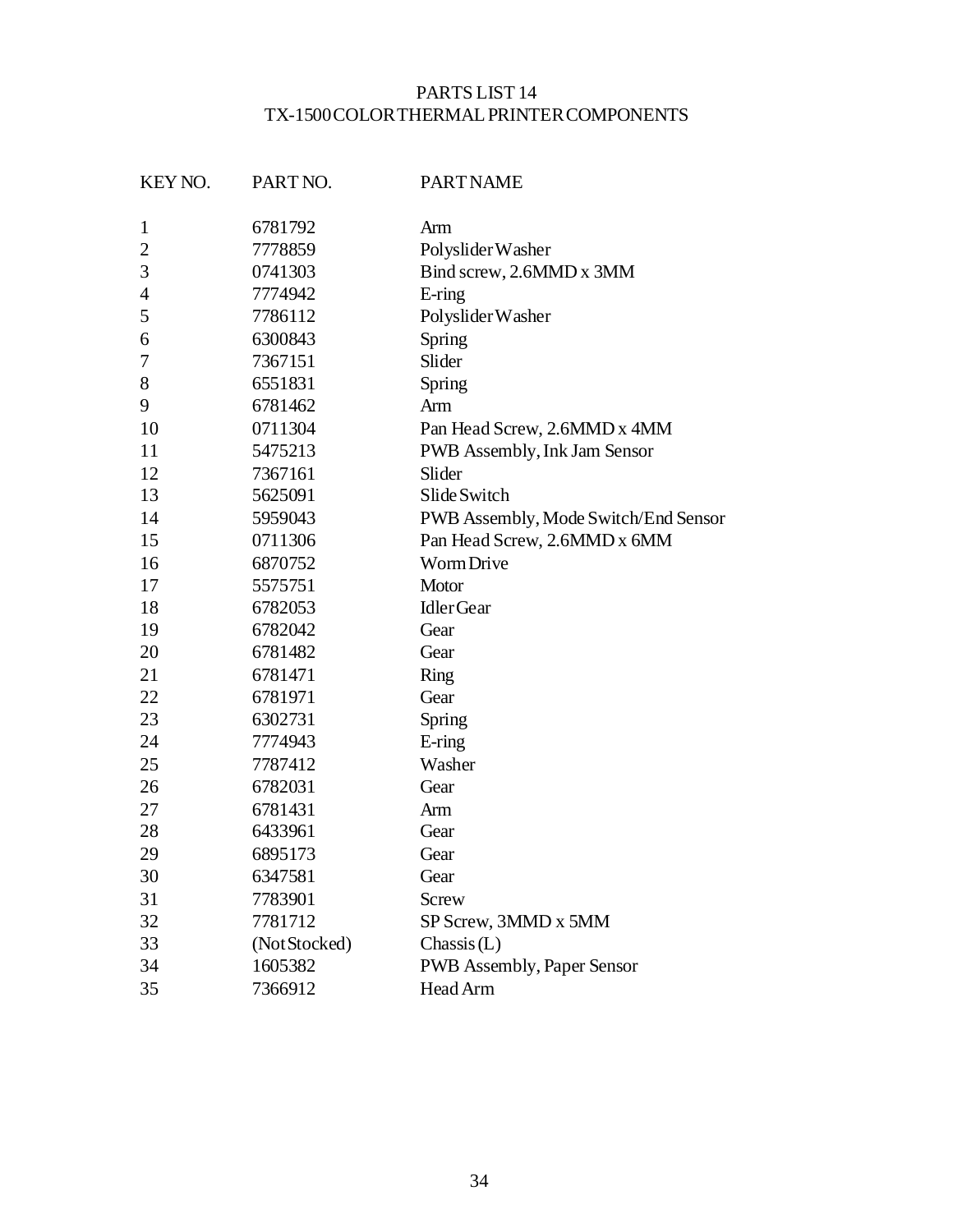PLATE 14 (Con't) TX-1500 COLOR THERMAL PRINTER COMPONENTS

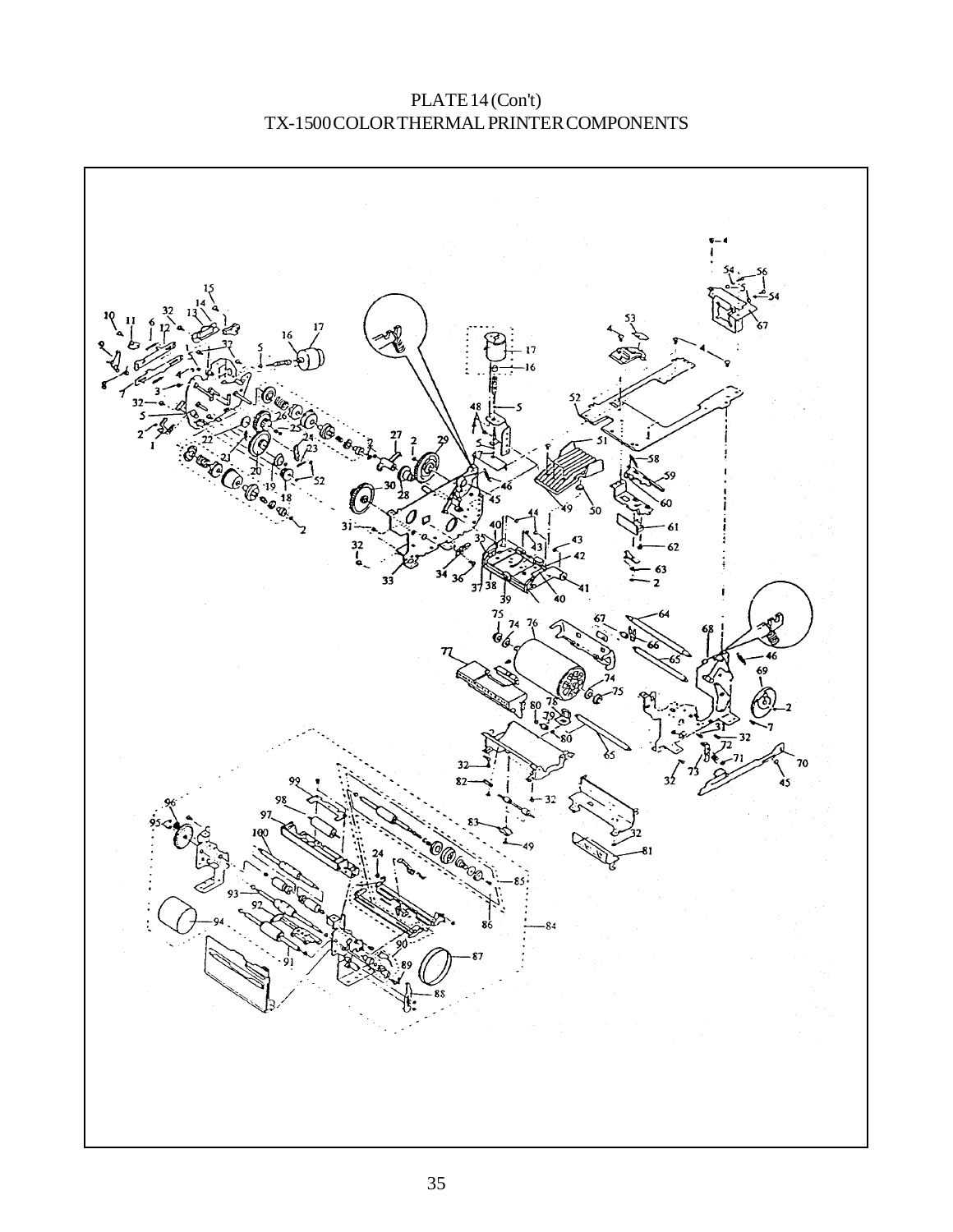## PARTS LIST 14 (Con't) TX-1500 COLOR THERMAL PRINTER COMPONENTS

| KEY NO. | PART NO.      | <b>PART NAME</b>                  |
|---------|---------------|-----------------------------------|
| 36      | 8671404       | DT Bind Screw, 3MMD x 4MM         |
| 37      | 6782083       | Lever                             |
| 38      | 4505893       | Roller                            |
| 39      | 7453933       | Sheet                             |
| 40      | 6538842       | Spring                            |
| 41      | 7368722       | Arm                               |
| 42      | 5446662       | Head                              |
| 43      | 7230902       | E-ring for Pause Slider Plate     |
| 44      | 7230901       | E-ring for Spring Mounting        |
| 45      | 6782104       | Arm                               |
| 46      | 6538833       | Spring                            |
| 47      | 7786119       | Polyester Washer                  |
| 48      | 8741403       | Bind Screw, 3MMD x 3MM            |
| 49      | 6378221       | Plate                             |
| 50      | 6561431       | Cushion                           |
| 51      |               | Plate                             |
| 52      | 7429613       | Plate                             |
| 53      | 1605371       | PWB Assembly, Ink Select Sensor   |
| 54      | 8813114       | Spring Washer, 3MMD               |
| 55      | 8812114       | Washer, 3MMD Small                |
| 56      | 8741406       | Screw, $3 \times 6$               |
| 57      | (Not Stocked) | Holder                            |
| 58      | 6539694       | Spring                            |
| 59      | 6782063       | Slider                            |
| 60      | 7453933       | Sheet                             |
| 61      | 5477362       | PWB Assembly, Ink Cassette Switch |
| 62      | 8741108       | Screw, $2 \times 8$               |
| 63      | 6539702       | Spring                            |
| 64      | 4506441       | Shaft                             |
| 65      | 4505901       | Shaft                             |
| 66      | 7368381       | Spring                            |
| 67      | 6781662       | Roller, Pressure                  |
| 68      | 7132662       | Chassis $(R)$                     |
| 69      | 6895182       | Cam(R)                            |
| 70      | 7368576       | Slider                            |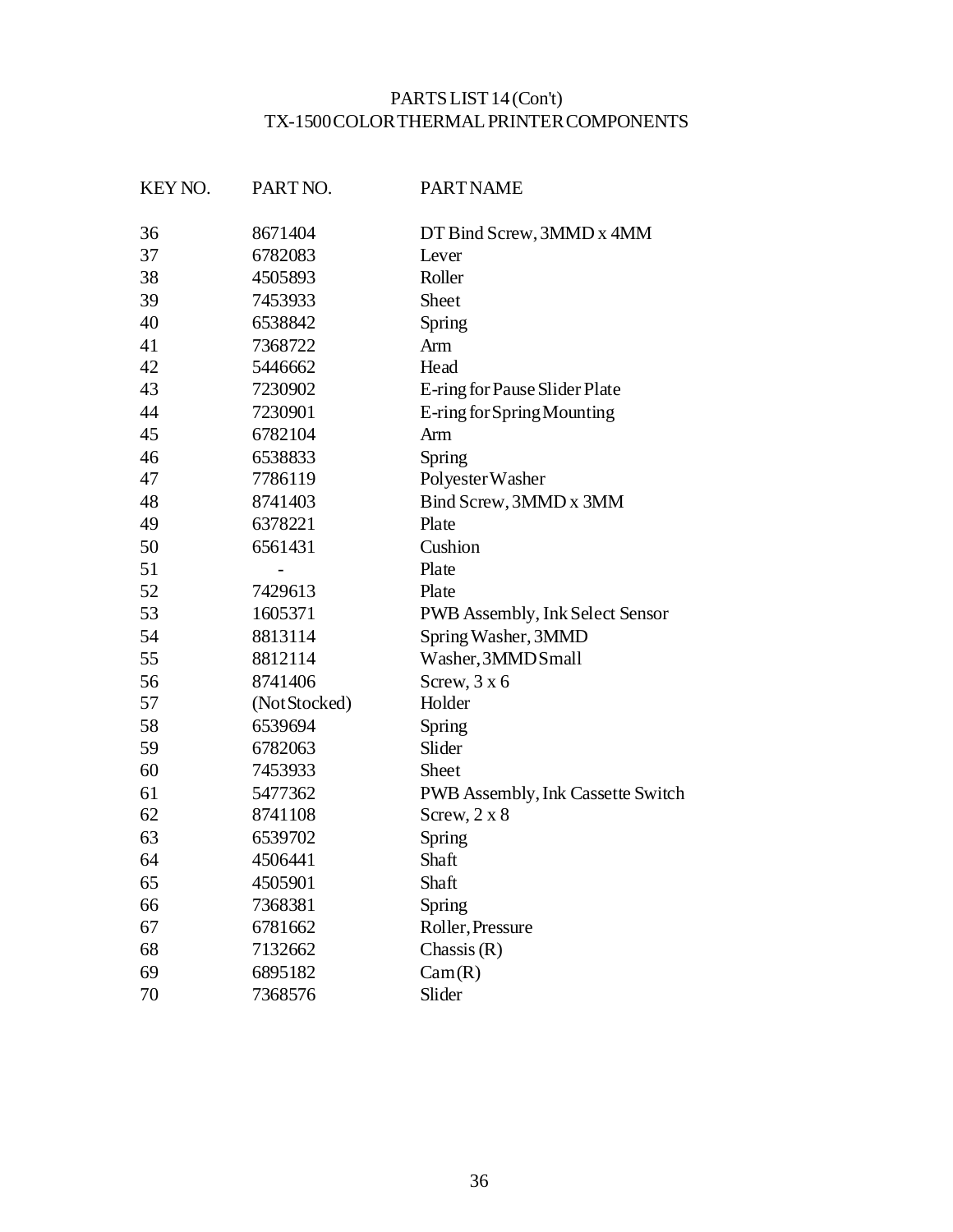PLATE 14 (Con't) TX-1500 COLOR THERMAL PRINTER COMPONENTS

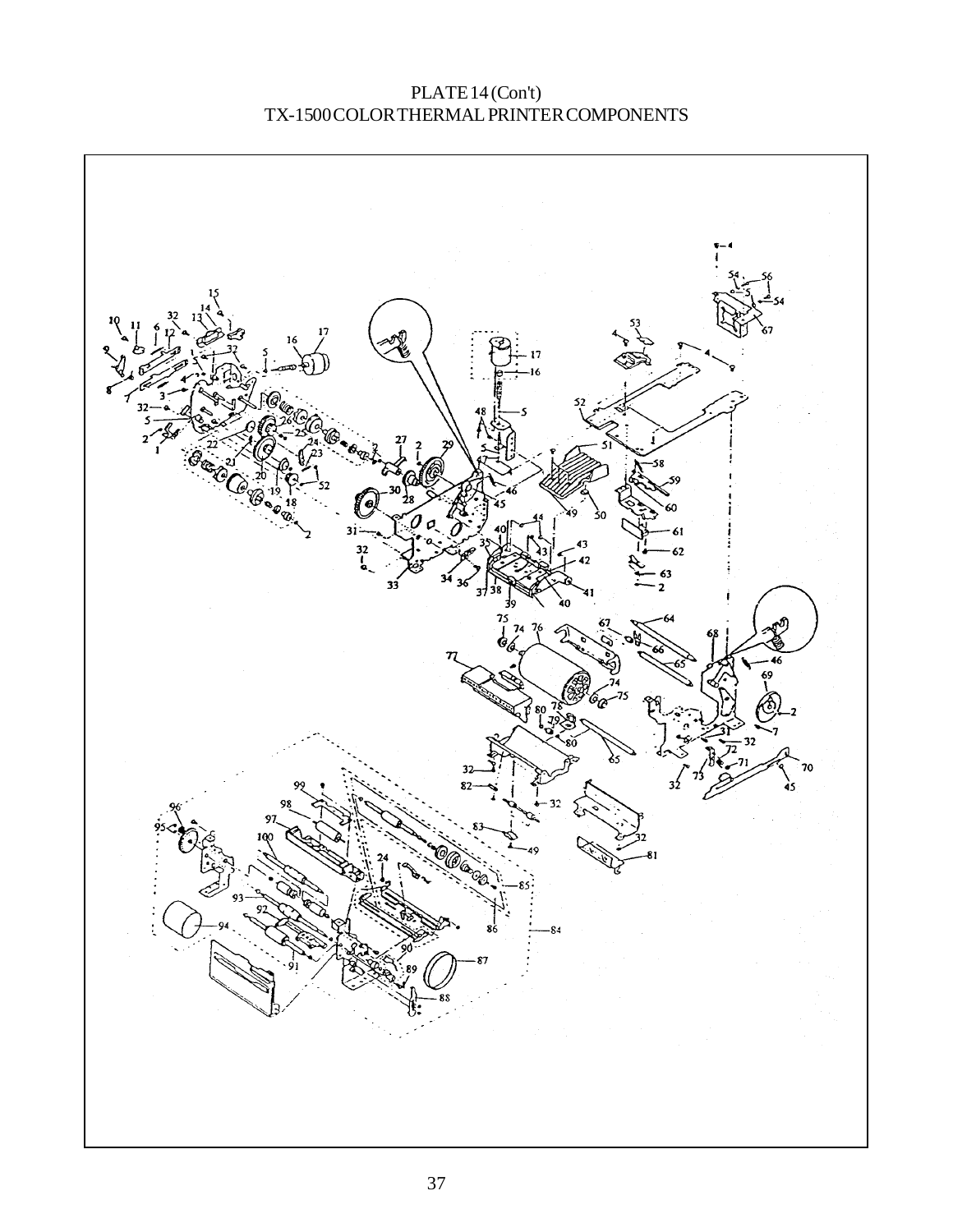# PARTS LIST 14 (Con't) TX-1500 COLOR THERMAL PRINTER COMPONENTS

| KEY NO. | PART NO.      | <b>PART NAME</b>               |
|---------|---------------|--------------------------------|
| 71      | 7787933       | Washer                         |
| 72      | 6538851       | Spring                         |
| 73      | 6781691       | Lever                          |
| 74      | 7789301       | Washer                         |
| 75      | 6782131       | Bearing                        |
| 76      | 6384161       | Drum                           |
| 77      | 6781707       | <b>Block</b>                   |
| 78      | 7410531       | Spring                         |
| 79      | 6781662       | Roller, Pressure               |
| 80      | 7787611       | Polyester Slider Washer        |
| 81      | 7739004       | <b>Sheet</b>                   |
| 82      | 5475011       | Paper Sensor CBA               |
| 83      | 7368391       | Spring                         |
| 84      | 7050023       | Paper Supply Mechanism         |
| 85      | 7368553       | Idler                          |
| 86      | 7368545       | Roller                         |
| 87      | 6357661       | <b>Belt</b>                    |
| 88      | 7369811       | Arm                            |
| 89      | 6539791       | Spring                         |
| 90      | 5477493       | PWB Assembly, Paper Jam Sensor |
| 91      | 6781884       | Roller                         |
| 92      | 6781931       | Arm                            |
| 93      | 6424161       | Roller                         |
| 94      | 6357671       | <b>Belt</b>                    |
| 95      | 7787738       | Polyslider Washer              |
| 96      | 6433991       | Gear                           |
| 97      | (Not Stocked) | Holder, PC Board               |
| 98      | 6424151       | Roller                         |
| 99      | (NotStocked)  | Plate                          |
| 100     | 6424171       | Roller                         |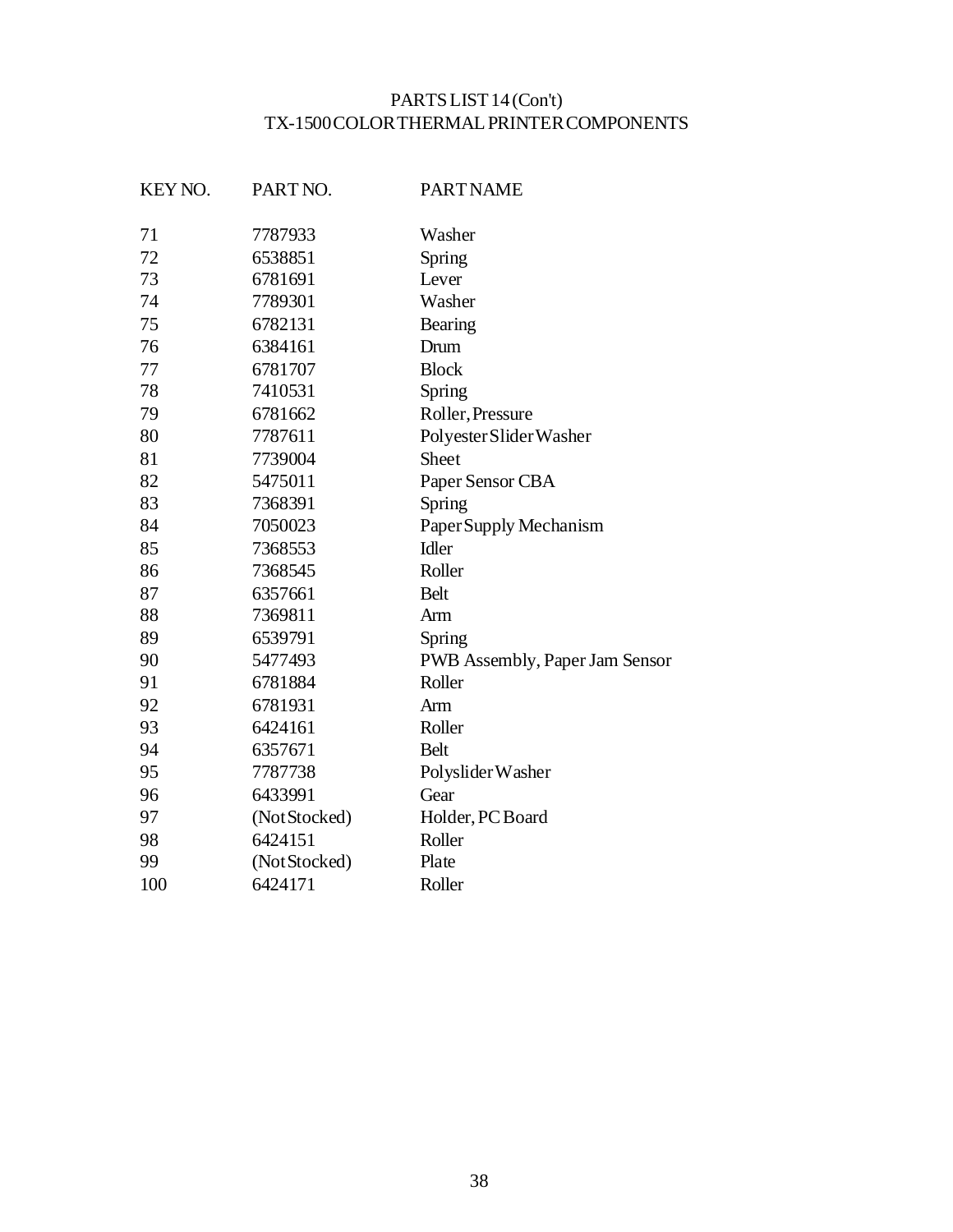## PLATE 15 SIGNATURE SCANNER ASSEMBLY

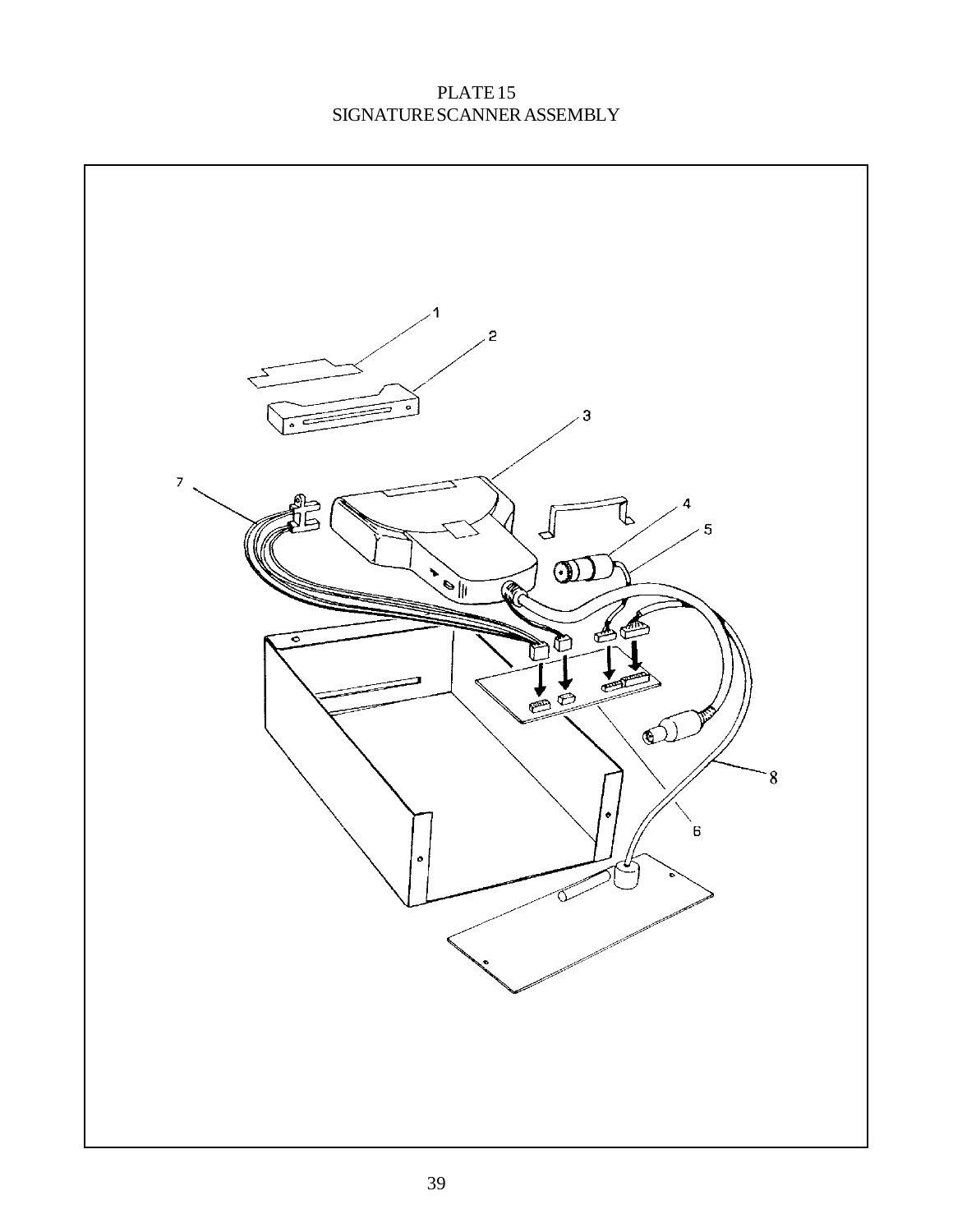#### PARTS LIST 15 SIGNATURE SCANNER ASSEMBLY

| KEY NO.        | PART NO. | <b>PART NAME</b>                                                     |
|----------------|----------|----------------------------------------------------------------------|
| $\mathbf{1}$   | 1A7554B  | Card Guide Plate                                                     |
| $\overline{2}$ | 1B1153A  | Card Guide Bezel                                                     |
| 3              | 1B6148A  | Scanner (32 Logitech)                                                |
| $\overline{4}$ | 1B8283A  | $DCMotor(S-161B)$                                                    |
| 5              | 1B8857A  | Scanner Motor Cable                                                  |
| 6              | 1B8255A  | Motor Driver Interface PCB                                           |
| $\overline{7}$ | 1B6850A  | Photointerupt Cable Assembly                                         |
| 8              | 1D5253A  | Power I/O Cable, External Scanner                                    |
| (NotShown)     | 1B8861A  | Cable, External Scanner (Connects Scanner Board to<br>Support Board) |
| (Not Shown)    | 1D4239A  | Power and I/O Scanner Cable Assembly (5 pin to 5 pin)                |
| (Not Shown)    | 1D4240A  | Scanner Cable Assembly (8 pin to 8 pin)                              |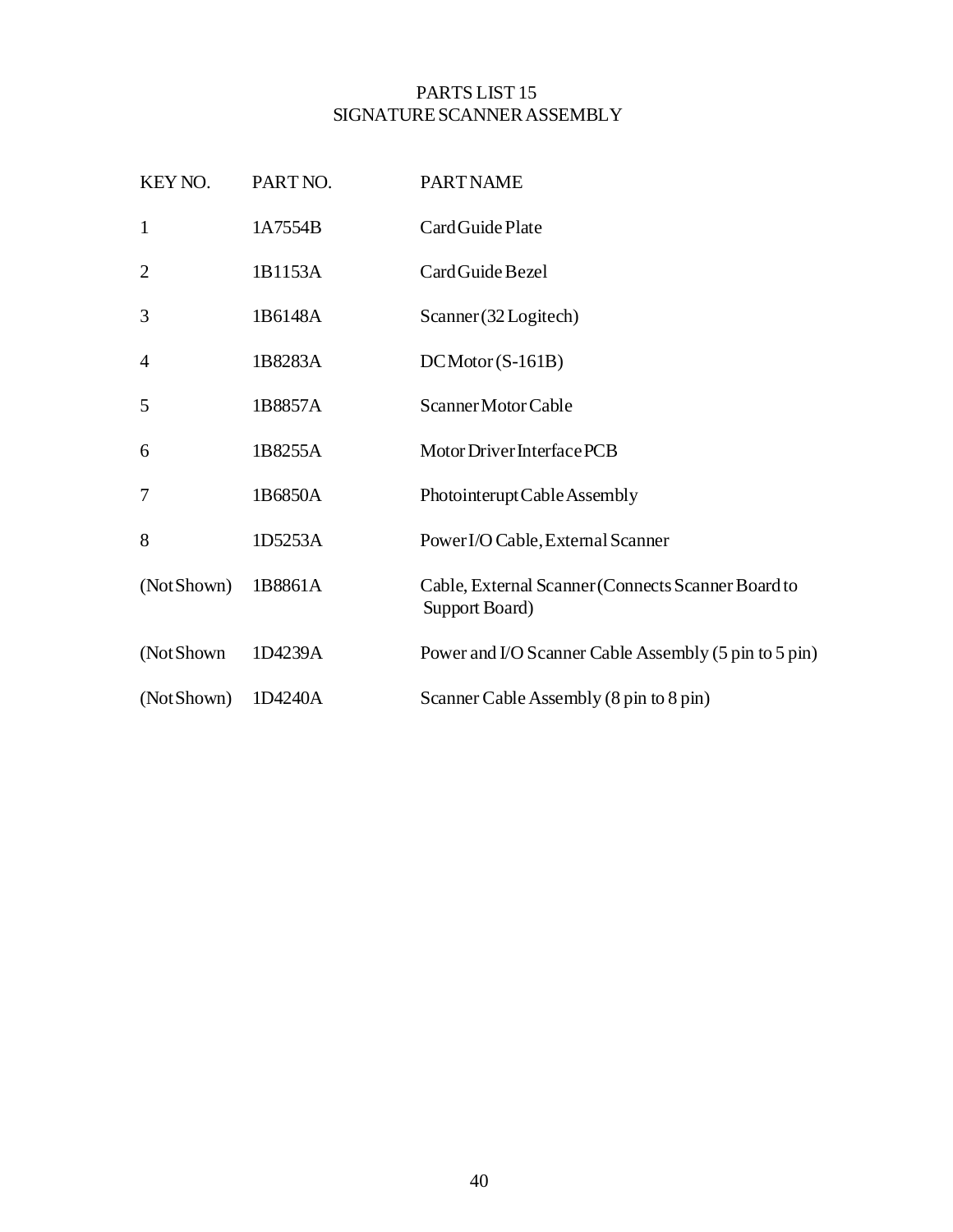# PLATE 16 LAMINATOR (GENERAL)

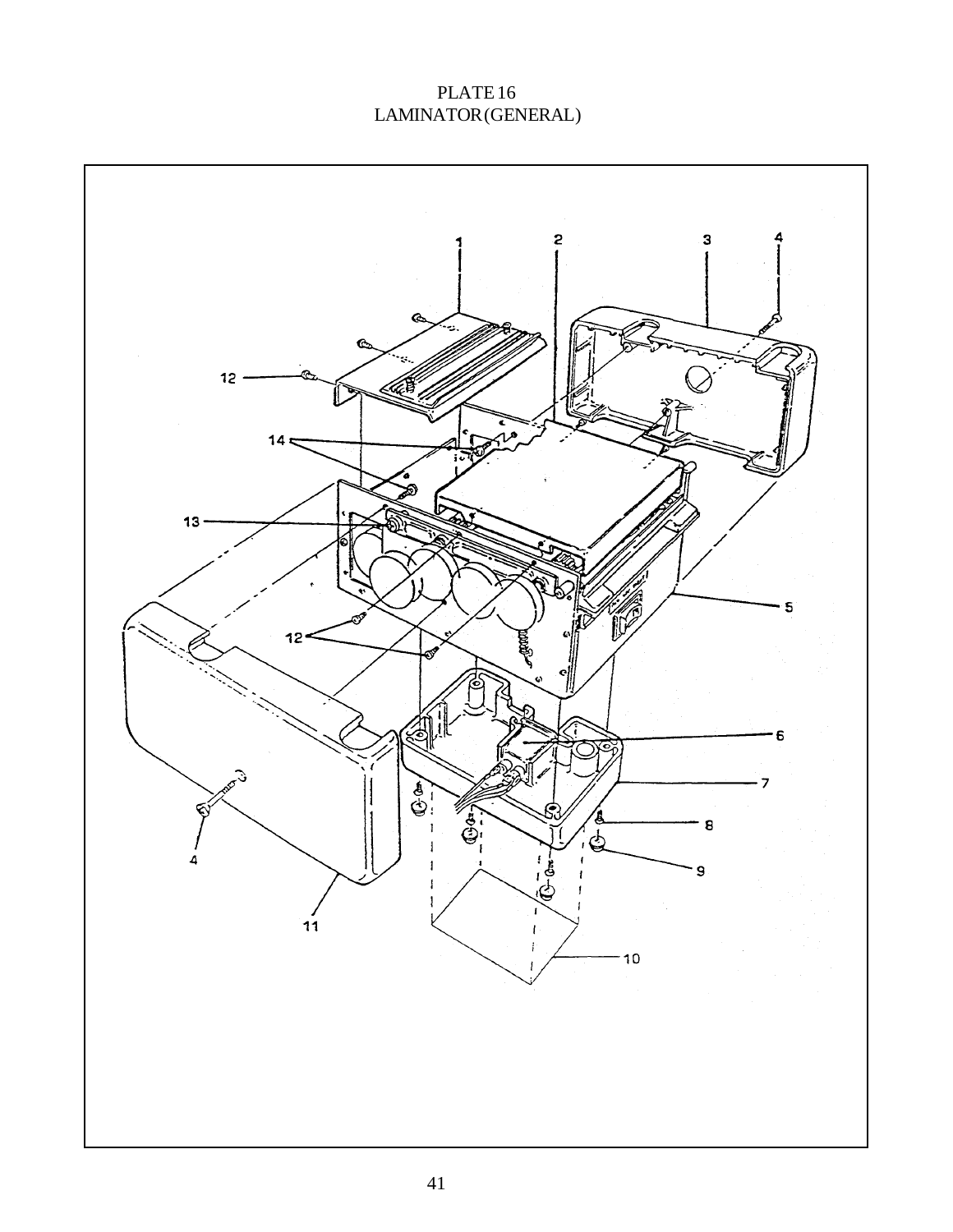#### PARTS LIST 16 LAMINATOR (GENERAL)

Model 2100 115VAC, for ID-3000F System — PID No. 616990\* Model 2200 220VAC, for ID-3000F System — PID No. TBD \* Model 5000T 115VAC, for ID-3000T System — PID No. 616564\*

| KEY NO.        | PART NO.         | <b>PART NAME</b>                                                     |
|----------------|------------------|----------------------------------------------------------------------|
| $\mathbf{1}$   | 5056             | ExitTableAssembly                                                    |
| $\overline{2}$ | 5888             | Heater Shield                                                        |
| 3              | 791508A          | Cover, Left Hand                                                     |
| $\overline{4}$ | 8128             | Screw, 6-32 x 1-7/16 Flat Head Phillips                              |
| 5              | 5808-1<br>5809-1 | Front Panel, Model 2100 (115VAC)<br>Front Panel, Model 2200 (220VAC) |
| 6              | 766362B          | Line Filter EMI Corcomp 3EDI                                         |
| 7              | 791584A          | Pedestal                                                             |
| 8              | 8019             | Screw, 6-32 x 5/16 Round Head Phillips                               |
| 9              | 794557A          | Foot (4) SJ-5012 Gray                                                |
| 10             | 7798161A         | Label., Product ID (Model 2100)                                      |
| 11             | 791509A          | Cover, Right-Hand                                                    |
| 12             | 8902             | Screw, 6-32 x 3/8 Round Head Phillips                                |
| 13             | 8089             | Screw, Shoulder 10-32 x 1/4                                          |
| 14             | 8911             | Screw, #8 x 3/4 Plastilok                                            |
| (Not Shown)    | 794392A          | Power Cord, Model 2100 115VAC                                        |
| (Not Shown)    | 791911A          | Power Cord, Model 2200 220VAC                                        |
| (Not Shown)    | 5852             | Packaging, Box Assembly                                              |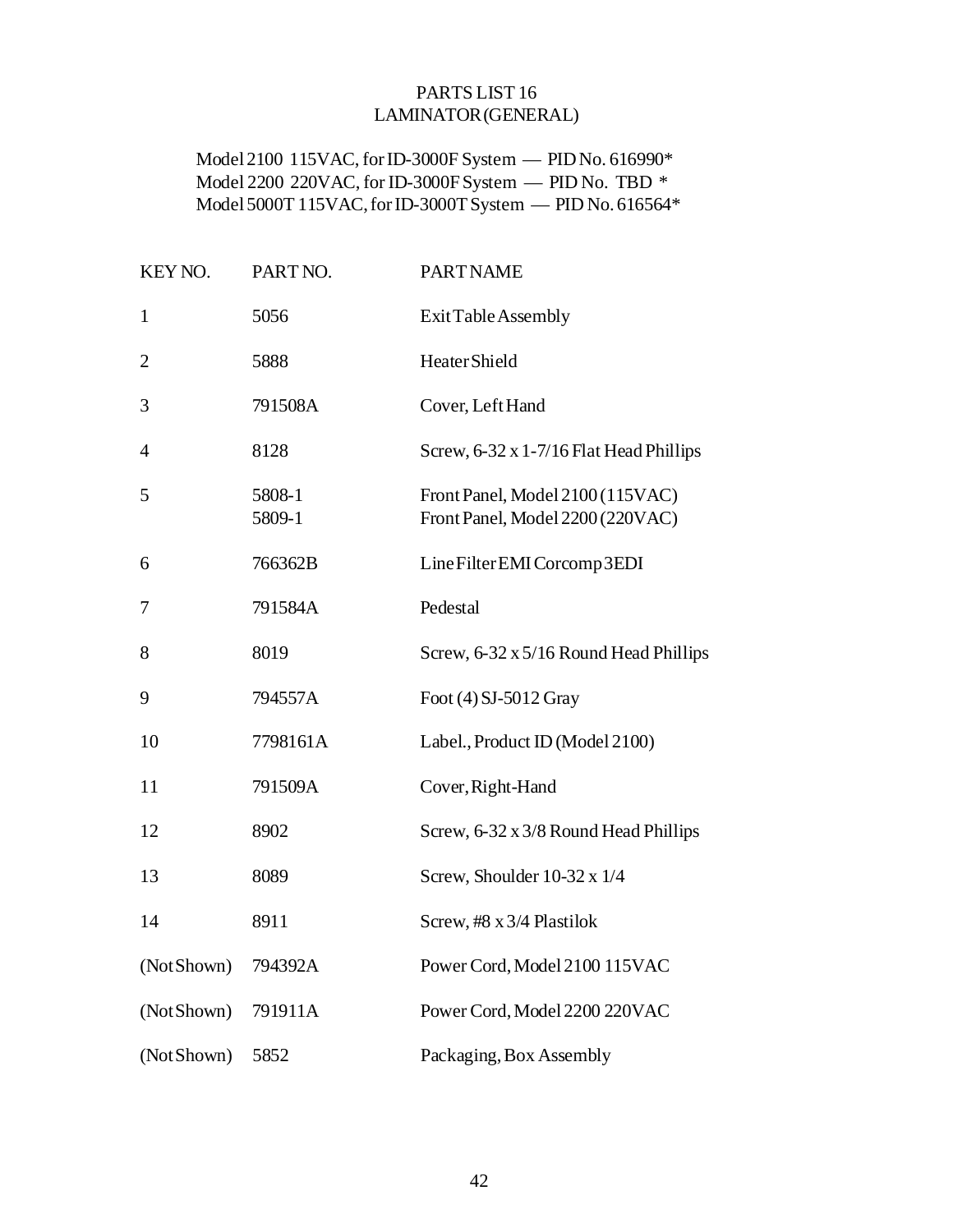# PLATE 17 LAMINATOR (DETAILED)

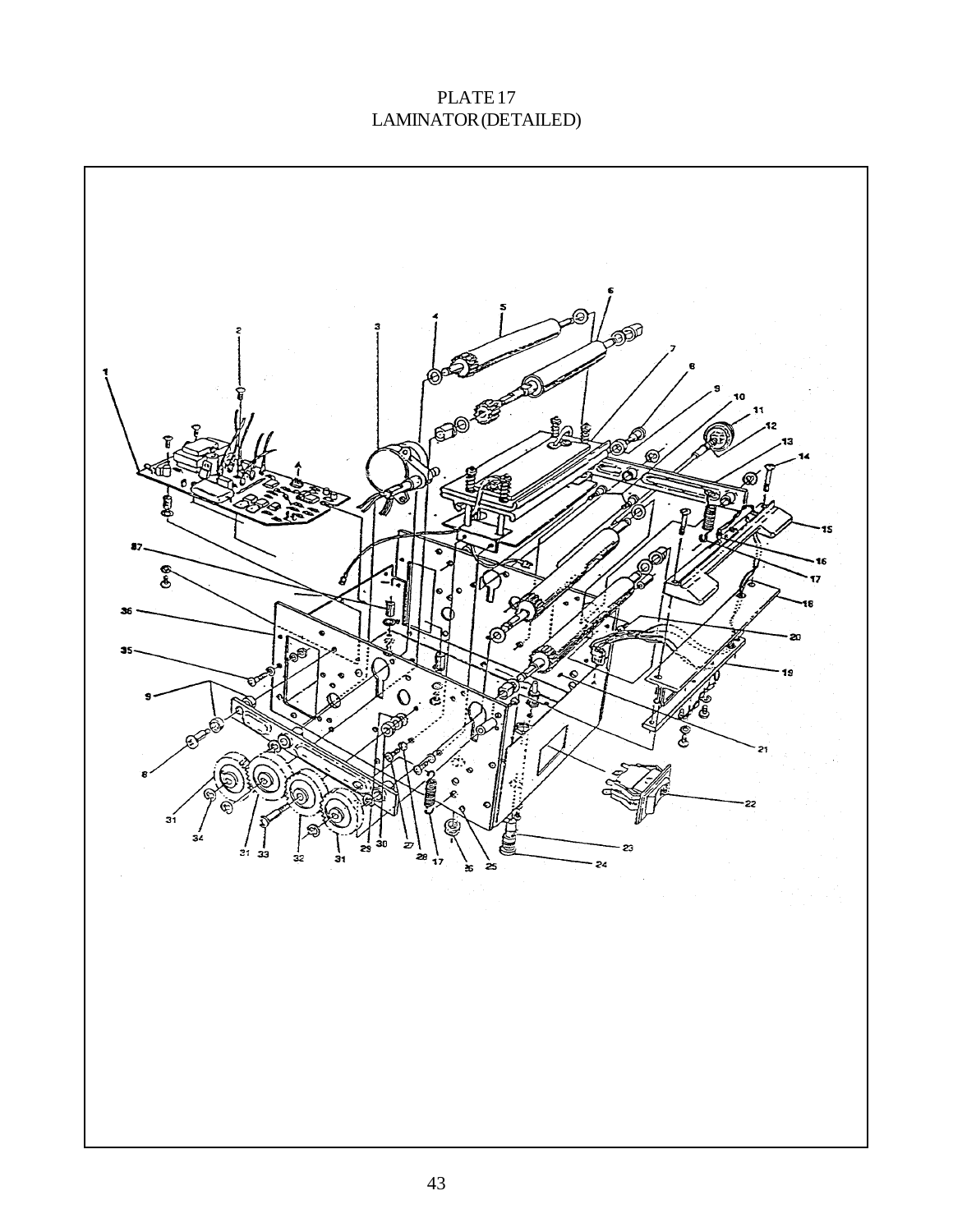## PARTS LIST 17 LAMINATOR (DETAILED)

| KEY NO.        | PART NO.   |                | <b>PART NAME</b>                   |
|----------------|------------|----------------|------------------------------------|
|                | MODEL 2100 | MODEL 2200     |                                    |
| $\mathbf{1}$   | 797237A    | 1A3797A        | Circuit Board Assembly             |
| $\mathbf{2}$   | 8019       | 8019           | Screw, 6-32 x 5/16 RH Phil, MS     |
| 3              | 797359A    | 797409A        | Motor, Autotrol                    |
| $\overline{4}$ | 8113       | 8113           | Washer, .010 x .250 x .500         |
| 5              | 5019       | 5019           | Upper Roller Assembly (2)          |
| 6              | 5012       | 5012           | LowerRoller Assembly (2)           |
| 7              | 5048-1     | 5097-1         | <b>Heater Assembly</b>             |
| 8              | 8190       | 8190           | Screw, Shoulder 10-32              |
| 9              | 8119       | 8119           | Washer, Plastic                    |
| 10             | 8112       | 8112           | Screw, Shoulder 6-32 x 9/16 PH "F" |
| 11             | 7052-3     | 7052-4         | Thermometer                        |
| 12             | 5103       | 5103           | Spring, Thermometer                |
| 13             | 5006-9     | 5006-9         | Bearing Bracket Assembly           |
| 14             | 8910       | 8910           | Screw, Plastic #6 x 3/4            |
| 15             | 794824A    | 794824A        | Guide Bracket                      |
| 16             | 797247A    | 797247A        | Optical Sensor Pair W/Cable        |
| 17             | 5102       | 5102           | <b>Extension Spring</b>            |
| 18             | 5011       | 5011           | <b>Entry Table</b>                 |
| 19             | 794823A    | 794823A        | Interrupter Bracket                |
| 20             | 8120       | 8120           | Screw, MS Type 23, 8-32 x 1/2      |
| 21             | 5801-8     | 5801-8         | Slide Frame, Right Side            |
| 22             | 7229       |                | Polaroid Switch, 115V              |
|                |            | 7233           | Polaroid Switch, 230V (Green)      |
|                |            | 7233-1         | Polaroid Switch, 230V (Amber)      |
| 23             | 7157       | 5857           | <b>Fuseholder Assembly</b>         |
| 24             | 7003       | $\overline{a}$ | Fuse 3A 250V                       |
|                |            | 7001           | Fuse 5 x 20mm 1.6A                 |
| 25             | 8102       | 8102           | Rivet, Tubular $1/8 \times 15/64$  |
| 26             | 8160       | 8160           | Grommet 0-1-NBR                    |
| 27             | 8902       | 8902           | Screw, 6-32 x 3/8                  |
| 28             | 8045       | 8045           | Lockwasher, #6 Internal Tooth      |
| 29             | 8033       | 8033           | Washer, #10 x .032                 |
| 30             | 8115       | 8115           | Washer, #10 x .120                 |
| 31             | 7113       | 7113           | Drive Gear                         |
| 32             | 7113-1     | 7113-1         | <b>IdlerGear</b>                   |
| 33             | 8060       | 8060           | Screw, Shoulder 10-32 x .875 PH #2 |
| 34             | 8114       | 8114           | E-clipRetainer                     |
| 35             | 8010       | 8010           | Screw, 6-32 x 3/8                  |
| 36             | 5801-9     | 5801-9         | Side Frame, Left Side              |
| 37             | 8148       | 8148           | Support Spacer, Hex (3)            |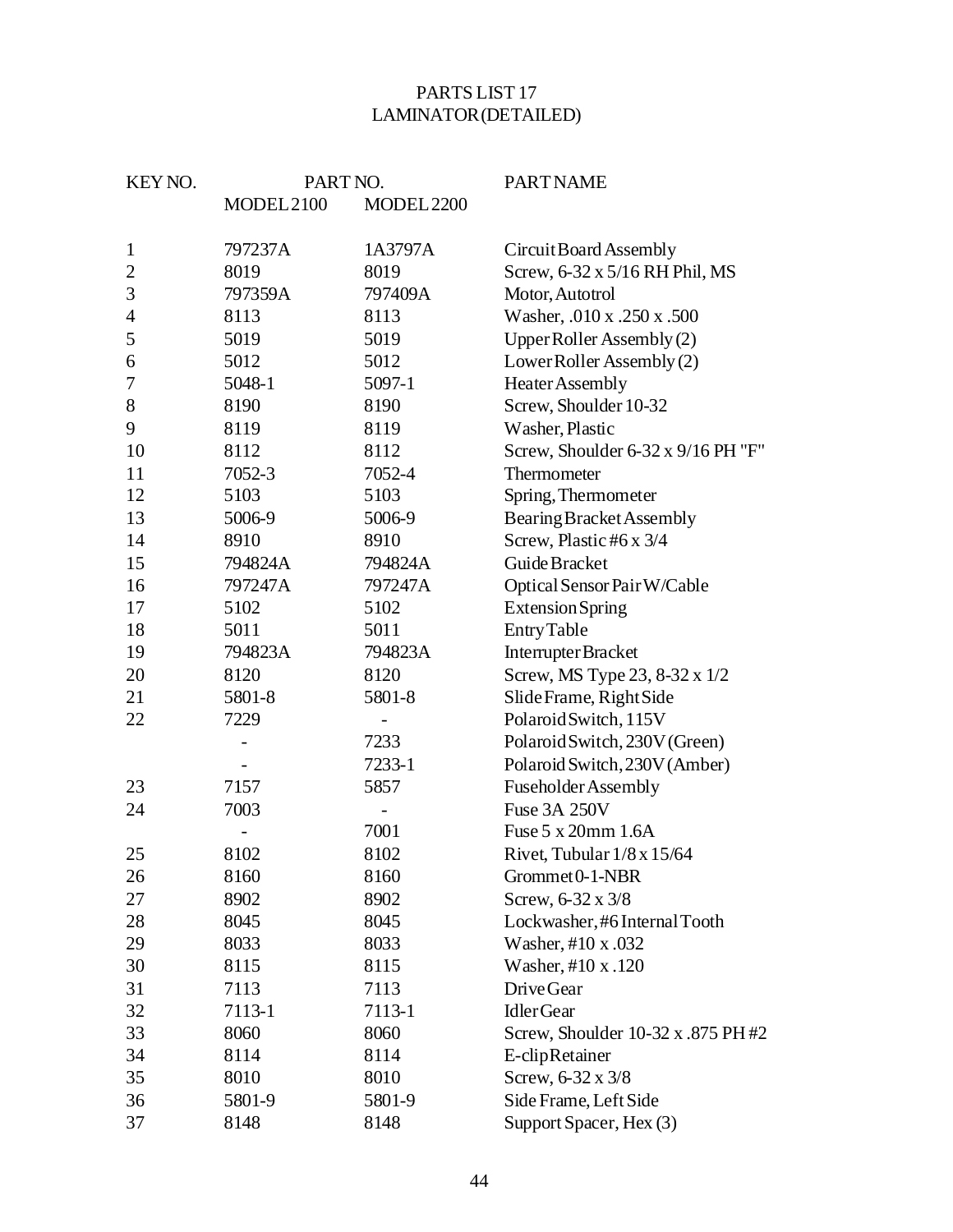## PLATE 18 **DIE CUTTER**

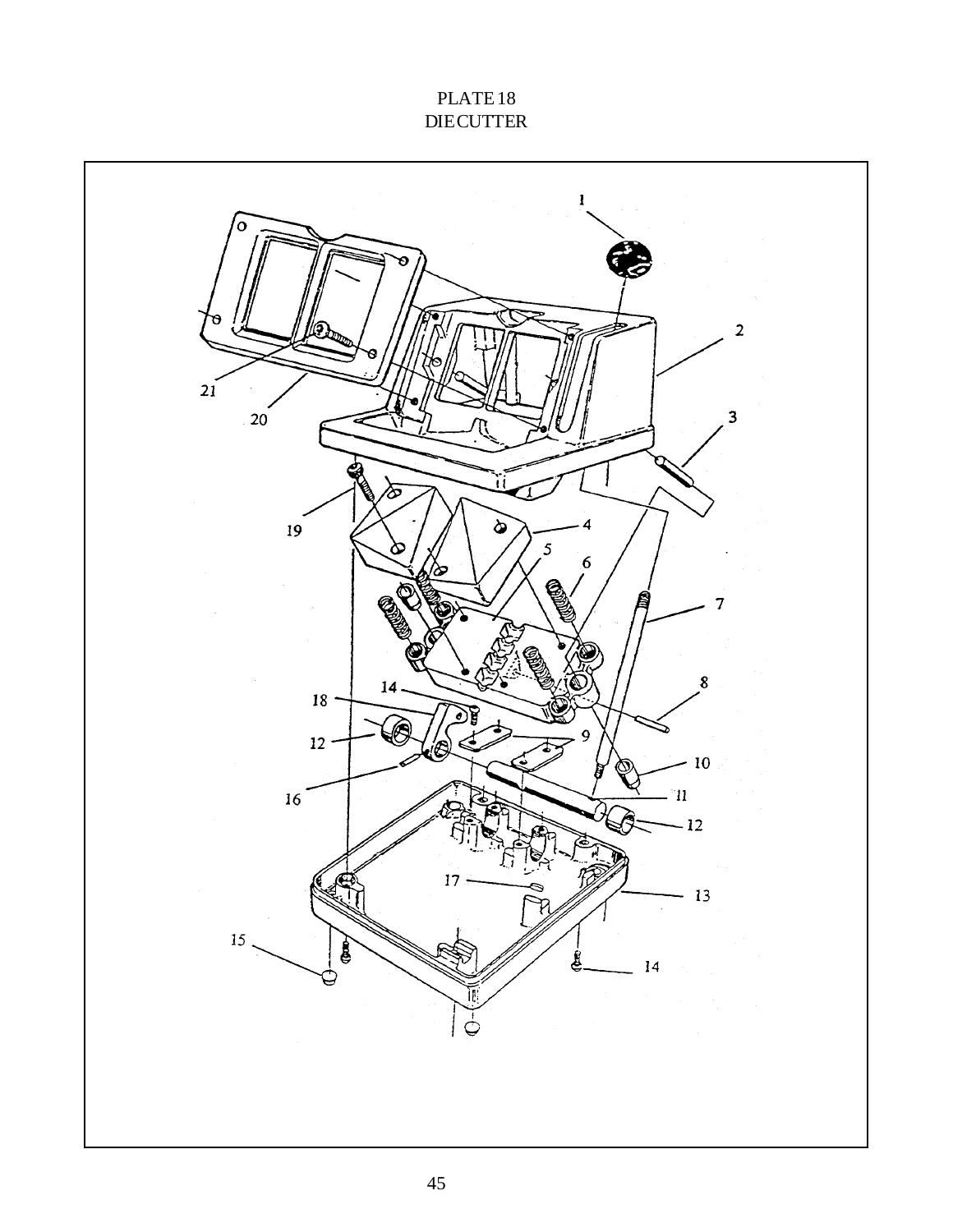## PARTS LIST 18 **DIE CUTTER**

| KEY NO.        | PART NO.         | <b>PART NAME</b>                             |
|----------------|------------------|----------------------------------------------|
|                | 616995           | Die Cutter, ID-3000F, 1-up, CR-80            |
|                | 616993           | Die Cutter, ID-3000F, 1-up, CR-79            |
|                | 616991           | Die Cutter, ID-3000F, 2-up, CR-60            |
|                | 616996           | Die Cutter, ID-3000T, 1-up, CR-80            |
|                | 616994           | Die Cutter, ID-3000T, 1-up, CR-79            |
|                | 616992           | Die Cutter, ID-3000T, 2-up, CR-60            |
| $\mathbf{1}$   | (Part of Key #7) | Arm Ball                                     |
| $\overline{2}$ | 794657A          | Cover Assembly, CR-79                        |
|                | <b>TBD</b>       | Cover Asembly, 2-UP                          |
|                | <b>TBD</b>       | Cover Assembly, CR-80                        |
| 3              | 794207A          | Pin                                          |
| 4              | 794188A          | Punch, CR-79                                 |
|                | <b>TBD</b>       | Punch, 2-UP                                  |
|                | <b>TBD</b>       | Punch, CR-80                                 |
| 5              | 796022A          | <b>Punch Mount Assembly</b>                  |
| 6              | 794558A          | Spring, Punch Mount (4)                      |
| 7              | 791806A          | Arm Handle                                   |
| 8              | 796021A          | Cam Return Pin                               |
| 9              | 794560A          | <b>Bushing Retainer</b>                      |
| 10             | 794737A          | <b>Bushing Guide</b>                         |
| 11             | 791817A          | <b>Pivot Shaft</b>                           |
| 12             | 794562A          | Pivot Bushing                                |
| 13             | 791585           | Base                                         |
| 14             | 735181E          | Screw, Taptite #8-32Y150(8)                  |
| 15             | 796019A          | $\text{foot}(4)$                             |
| 16             | 794561A          | Cam Pin                                      |
| 17             | 794556A          | Rubber Stop                                  |
| 18             | 794054A          | Die Cutter Cam                               |
| 19             | 716449           | Screw, Socket Head 1/4-20x.75 (2 or 4)       |
| 20             | 794192A          | Die Plate, CR-79                             |
|                | <b>TBD</b>       | Die Plate, 2-UP                              |
|                | <b>TBD</b>       | Die Plate, CR-80                             |
| 21             | 700348A          | Screw, Buttom Head, Socket, 1/4-20 x .75 (4) |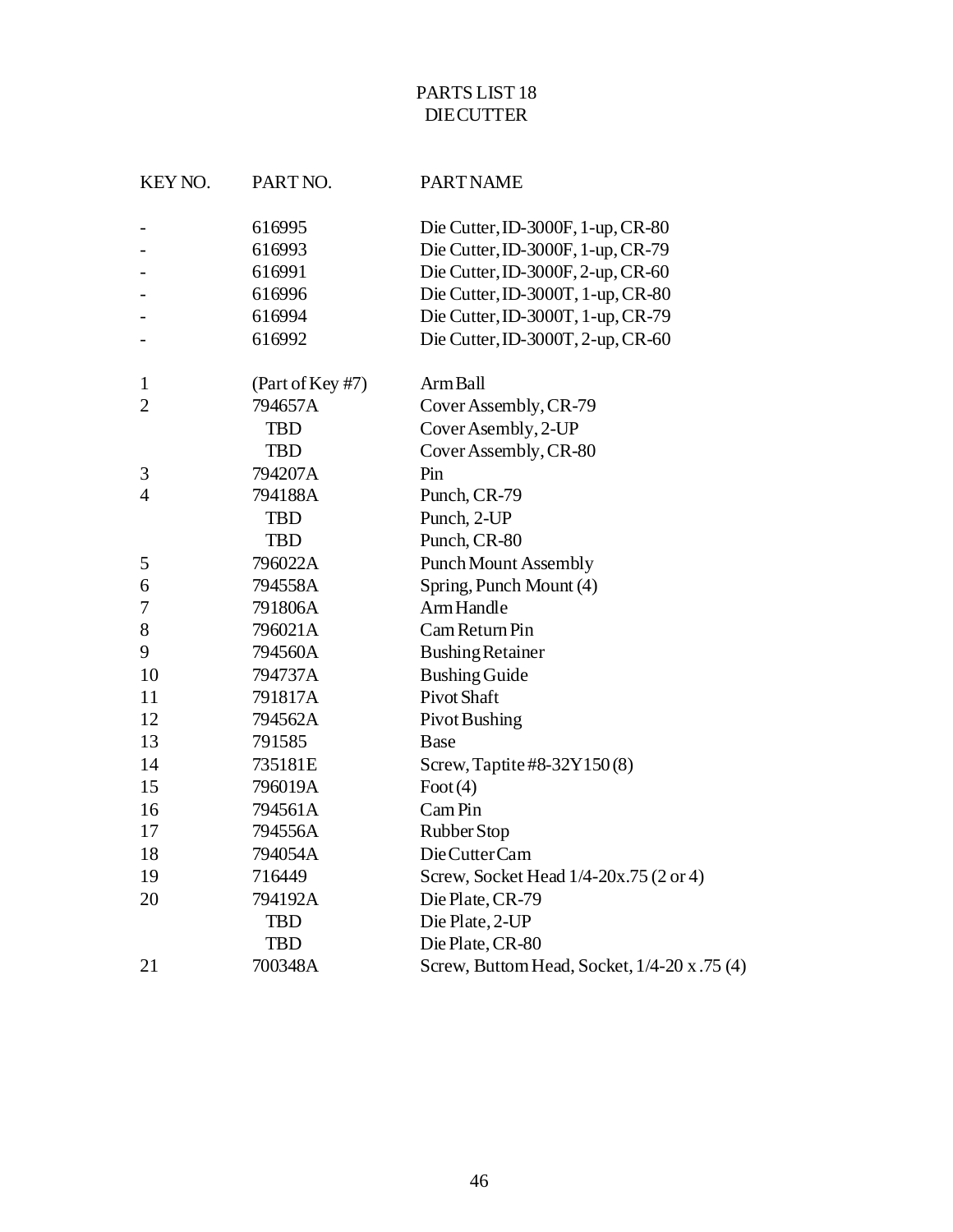## PLATE 19 ID-3000 VERIFICATION STATION (HP Vectra QS/20 386 Computer)

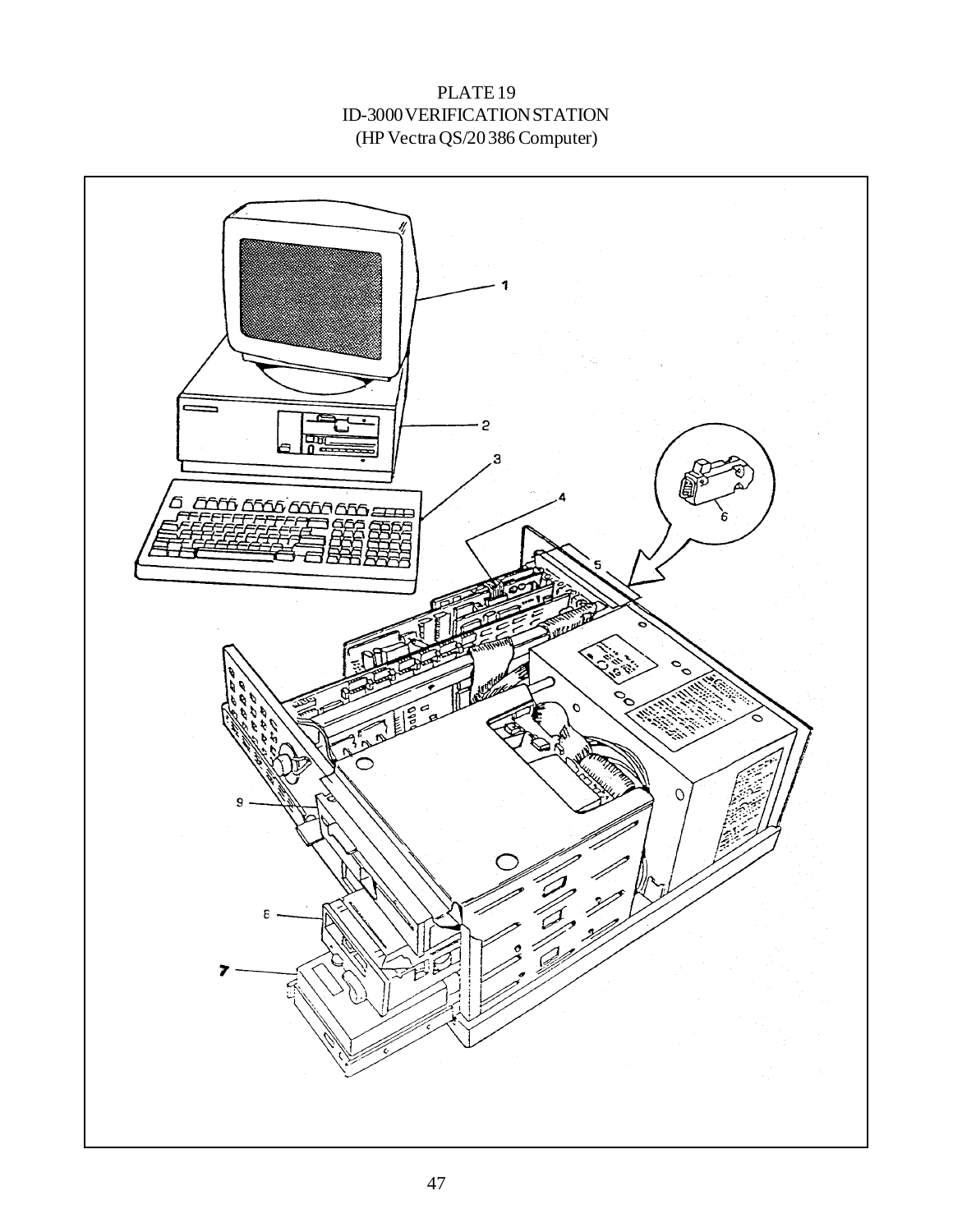## PARTS LIST 19 ID-3000 VERIFICATION STATION (HP Vectra QS/20 386 Computer)

| KEY NO.        | PART NO.    | <b>PART NAME</b>                                        |
|----------------|-------------|---------------------------------------------------------|
| $\mathbf{1}$   | 1B2028A     | HP 13" Color Monitor                                    |
|                | 1B2029A     | HPTilt/SwivelBase                                       |
|                | 1B8397A     | HP Monitor Auto Switch with Base                        |
| $\overline{c}$ | 1A9852A     | HP Vectra QS/20 386 Computer                            |
| 3              | 794268A     | Keyboard (English)                                      |
| 4              | 1A4936A     | Alpha Cable (Connects S5 and S6)                        |
| 5              |             | PC Boards (Slot Number Shown in []):                    |
|                | 1A9826A     | DSP Board<br>[S3]                                       |
|                | 1A9945A     | <b>AST I/OMini Board</b><br>[S4]                        |
|                | 1B0743B     | Matrox Illuminator 16/AT/2M (For Advanced VS Only) [S6] |
|                | 1B2179A     | Paradise VGA 1024 x 256K Board<br>[ <b>S</b>            |
|                | 1A3793A     | Split Screen Board (For Standard VS Only)<br>[S6]       |
|                | 1A6469A     | 885 SCSI Controller Board<br>[S7]                       |
|                | 1B8355A     | 885MSCSI Controller Board<br>[S7]                       |
|                | D1410-60001 | <b>HPCPU Board with 4MB RAM</b><br>[S8]                 |
| 6              | 1A4918A     | Terminator, VGA (Used with Standard VS Only)            |
| 7              | 1A9858A     | Hard Drive, 48 MB                                       |
|                | 1A6244A     | Hard Drive, 85 MB                                       |
|                | 1D5468A     | Hard Drive, 120 MB                                      |
|                | 1A6479A     | Hard Drive, 180 MB                                      |
|                | <b>TBD</b>  | Hard Drive, 240 MB                                      |
|                | 1A9859A     | Hard Drive, 340 MB                                      |
|                | 1D5483A     | Hard Drive, 760 MB                                      |
| 8              | 1B0274A     | Viper Tape Drive, 150/250 MB                            |
|                | 1A9851A     | Cartridge, 150MB                                        |
|                | 1A9851B     | Cartridge, 250MB                                        |
|                | 1D5482A     | Viper Tape Drive, 525 MB                                |
|                | 1D5484A     | Cartridge, 525 MB                                       |
| 9              | 0950-2103   | Floppy Drive, 5.25", 1.2 MB                             |
|                | 1D5202A     | Combo Floppy Drive                                      |
|                | 1A9951A     | Rail Set                                                |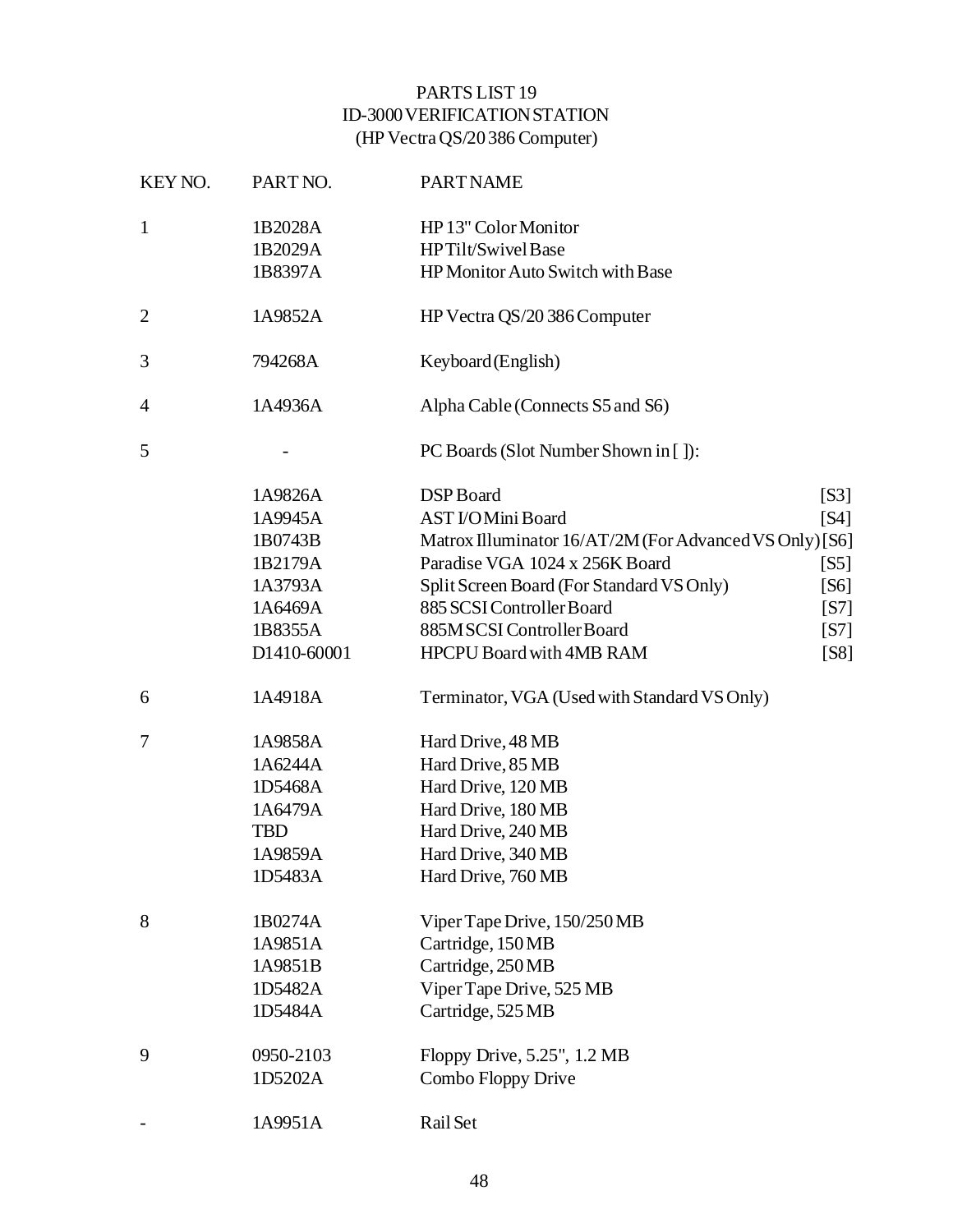## PARTS LIST 20 ID-3000 OPTIONAL EQUIPMENT AND ACCESSORIES

| KEY NO. | PART NO. | <b>PART NAME</b>                                   |
|---------|----------|----------------------------------------------------|
|         | 1A6277A  | Carbon Copy                                        |
|         | 614844   | Report Writer                                      |
|         | 1A9941A  | <b>OEMM</b>                                        |
|         | 1A9849A  | SYTOS Tape Software                                |
|         | 1A9951A  | RailSet                                            |
|         | 1B0281A  | Port Adapter (25 pin to 9 pin)                     |
|         | 1A6237A  | UPS 600V/400Watt                                   |
|         | 1A6021A  | Copy Stand                                         |
|         | 1A6019A  | Copy Stand Lens                                    |
|         | 1A3890A  | Copy Stand Cable                                   |
|         | 1A6044A  | Copy Stand Cable                                   |
|         | 1A6466B  | Printer, Laser Jet HP III                          |
|         | 1A6465A  | 1MB Memory Board for HP Laser Jet Printer          |
|         | 1A5556A  | Parallel Printer Cable                             |
|         | 1A6044A  | Still Video Input Cable                            |
|         | 1B2008A  | Still Video Battery Charger                        |
|         | 1B2010A  | Still Video Disks, 2", Box of 10                   |
|         | 1B2011A  | Still Video Player                                 |
|         | 1B2012A  | Still Video Camera                                 |
|         | 1B2013A  | Still Video Time Base Corrector                    |
|         | 1B2025A  | Still Video BNC to RCA Adapter                     |
|         | 1B2024A  | Still Video BNC to BNC Cable                       |
|         | 1A6705A  | Barcode Label Printer 3000A 110VAC                 |
|         | 1A6705B  | Barcode Label Printer 3000A 220VAC                 |
|         | 1A6704A  | Barcode Label Printer Ribbon                       |
|         | 1A6701A  | Barcode Label Printer Cable (INTERMEG)             |
|         | 1A6703A  | Barcode Printer 2" x 5' TTR Tag (7pt)              |
|         | 1A6703B  | Barcode Printer 1" x 2" TTR Paper Tag              |
|         | 1A6703C  | Barcode Printer 2" x 5" TTR Labels KIMDURA         |
|         | 1A6703D  | Barcode Printer 1.9" x 2" TTR Labels KIMDURA       |
|         | 1A6703E  | Barcode Printer 1.25" x 3" TTR Labels - 2 Mil Poly |
|         | 1A6703F  | Barcode Printer 1" x 2" TTR Labels - 2 Mil Poly    |
|         | 1A6703G  | Barcode Printer 2" x Continuous TTR Labels - Paper |
|         | 1A6703H  | Barcode Printer 2" x 5" TTR Labels - Paper         |
|         | 1A6703J  | Barcode Printer 2" x 4" TTR Labels - Paper         |
|         | 1A6703K  | Barcode Printer 2" x 3" TTR Labels - Paper         |
|         | 1A6703L  | Barcode Printer 2" x 1" TTR Labels - Paper         |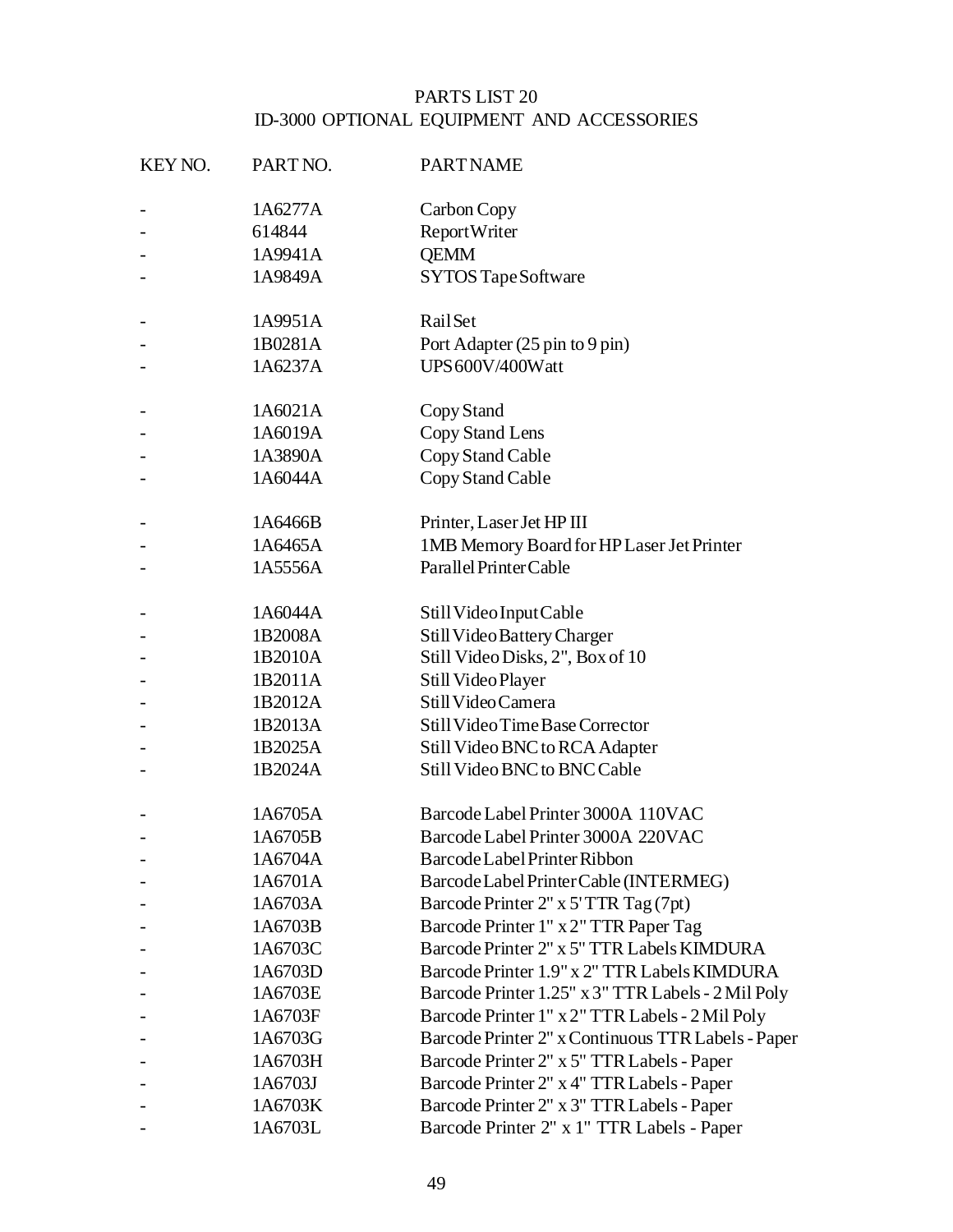#### PARTS LIST 20 (Con't) ID-3000 OPTIONAL EQUIPMENT AND ACCESSORIES

| KEY NO. | PART NO.    | <b>PART NAME</b>                                |
|---------|-------------|-------------------------------------------------|
|         | 1A6703M     | Barcode Printer 1.5" X 0.5" TTR Labels - Paper  |
|         | 1A6703N     | Barcode Printer 1" X 2.5" TTR Labels - Paper    |
|         | 1A6703O     | Barcode Printer 0.9" X 3.25" TTR Labels - Paper |
|         | 1A6655A     | B/W Thermal Printer, High Resolution (Sony 850) |
|         | 1A9707A     | B/W Thermal Printer, Label (Sony 610)           |
|         | 1A9708A     | Thermal Paper, Sticky T-B90SE, 5 rolls          |
|         | 1A6656A     | Thermal Paper, Type 110 HD, 5 rolls             |
|         | 1A6149A     | Thermal Paper, Type 110 Std, 12 rolls           |
|         | 1B8811B     | Video Breakout Cable                            |
|         | 1D3395A     | MAG Stripe Encoder                              |
|         | 614831      | Dot Matrix Printer                              |
|         | 1B8393A     | Token Ring LAN (NIM) Board                      |
|         | 1B8357A     | Ethernet LAN(NIM) Board                         |
|         | <b>TBD</b>  | ShivaLANModem                                   |
|         | 1B8379A     | <b>US Robotics Modem</b>                        |
|         | 89-2102-000 | <b>Avator Modem</b>                             |